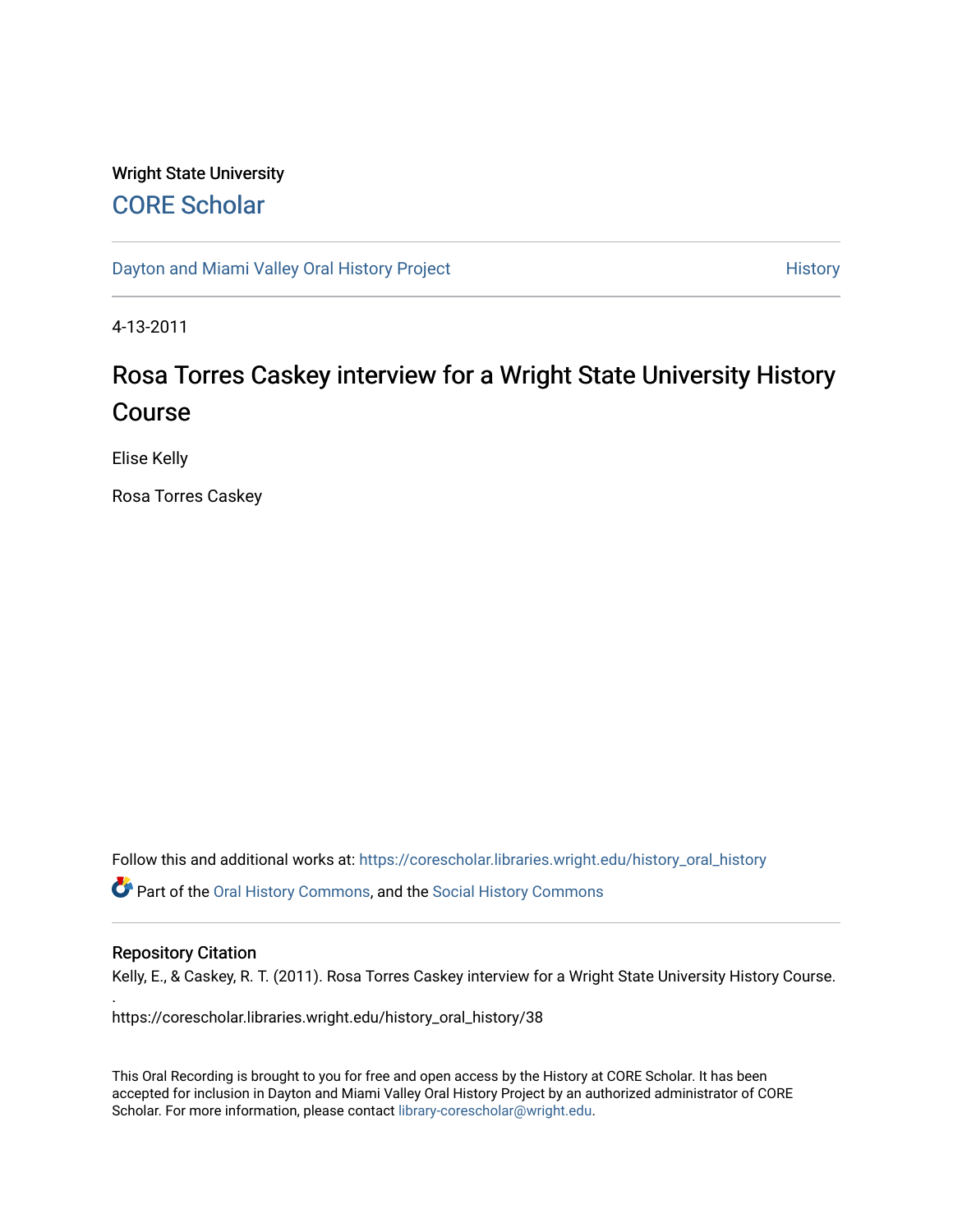Profile

Narrator Name: Rosa Torres Caskey Interviewer: Elise Kelly Author: Elise Kelly Date of Interview: 04/13/11

Subject: Oral History Interview with the former president of Dayton's LULAC chapter. LULAC is the largest and oldest Hispanic civil rights organization in the United States. Rosa Caskey discusses her life and community service experiences.

Key Words: Waco, Texas Family Head Start Program Latino Communities Presbyterian Discrimination Central State University Dayton, Ohio LULAC Social Justice Diversity Immigration Reform El Puente Learning Center Migrants

Viva La Iguladad! Leading and Empowering Latino Communities: An Oral History Interview with Rosa Torres Caskey, HST 708: Oral History Seminar, Dr. Marjorie McLellan, Spring Quarter 2011

Rosa Torres Caskey was born in 1951 and was raised in Waco, Texas. She grew up surrounded by several extended family members who were all very protective and loving. Both of Rosa's grandparents were Mexican immigrants. Her grandmother on her mother's side was the matriarch of the family. Rosa was very close to her grandmother and learned life skills such as sewing and cooking. Bucking the Latino cultural trend, her parents only had three children and both of them were bread winners. This allowed the family to have more financial and economic opportunities. During Rosa's early years as a child, her parents enrolled her into the Head Start Program. Here, she developed her passion for learning. Since her parents valued and education they moved the family out of the "barrio section" of town and purchased a home in a more affluent area. Because of this, Rosa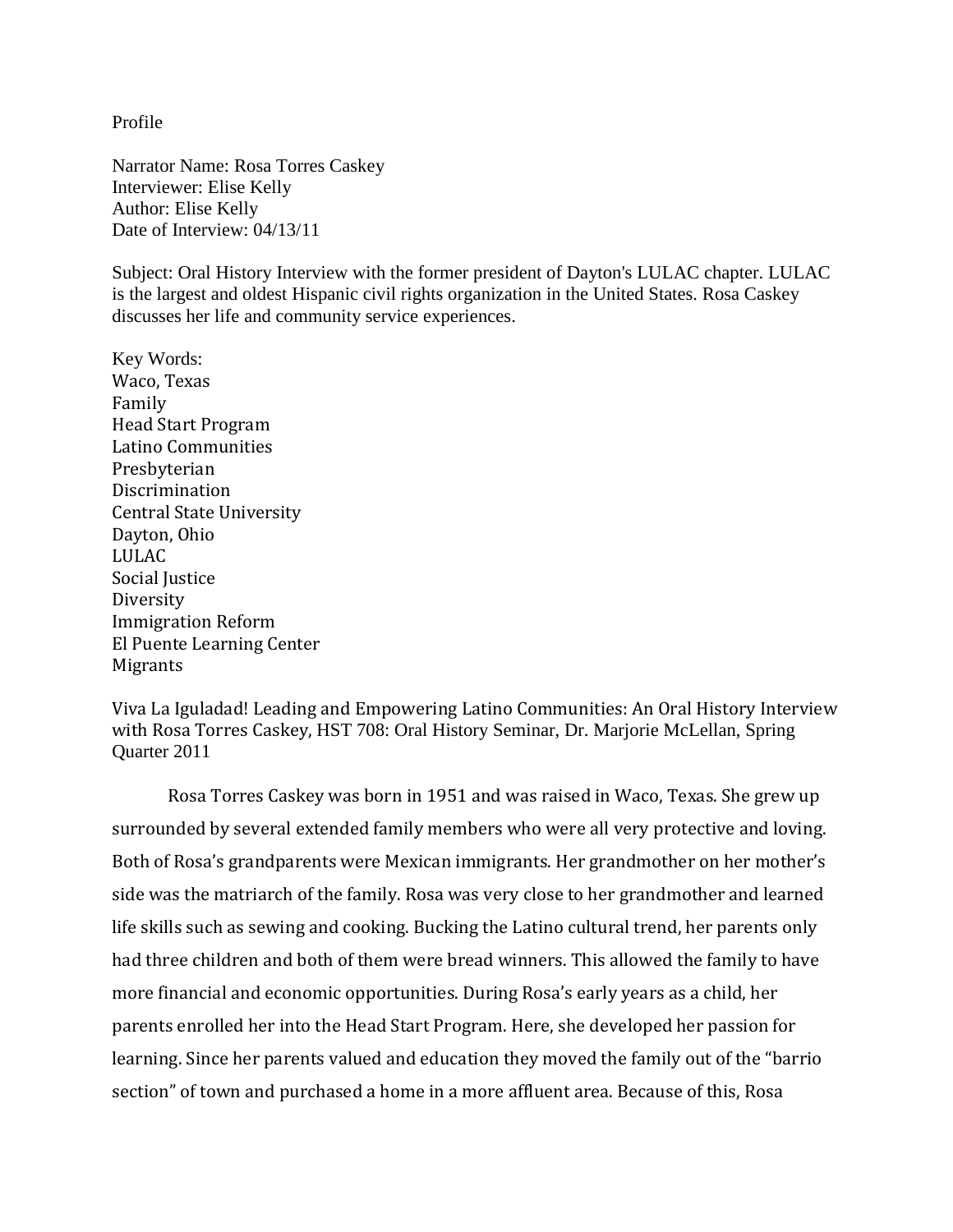attended Bells Hills Elementary School, which was predominantly an all white student population. Rosa did not like being away from her friends and family who were attending the all Latino schools. During Rosa's childhood, she became aware at a young age of the concepts of discrimination and inequality. When Rosa and her siblings wished to visit the local libraries or convenient stores in town, they were always advised to travel in a pack of three family members. This is because Latinos were not safe or welcomed in institutional places that were run by white owners.

A large part of Rosa's childhood was centered on religion. Living in the southern part of Texas, surrounded and influenced by several different Christian religions, Rosa's family considered themselves Catholic, Presbyterian, Baptist, and Pentecostal. She explains that "Growing up we were very faith based. We were allowed to do anything if it pertained to church or was part of church or another church."[1](#page-2-0) Religion has played an important role throughout Rosa's life. Living near Baylor University, many of the university students would come into the Latino community that Rosa lived in and distributed religious literature. This had a profound effect on Rosa not only because she had the opportunity to read and learn about the Christian religion but she, at an early age, witnessed and experienced the work of community service.

When Rosa was fifteen years old she got pregnant and married the father of her child. Although she was ready to graduate from high school and was already taking community college courses, she found her self married with a young child. Unhappy in her marriage, she filed for divorce soon after the matrimony. While in community college she met her husband. Since David was from Ohio he wanted to get married and move back to Ohio to start a family. She was excited with the idea of living in a new place so the couple settled in Xenia, Ohio. However, Rosa had a hard time adjusting to the cultural differences in Ohio. She explains that,

"All the brown people were the leaders, were the commissioners, were the teachers, were the shop owners, the grocery clerks; they were the ones in charge of what I thought the whole world. Until I came to Ohio and I thought, where did all these white people come from (laughs)? I'm serious, I

<span id="page-2-0"></span> <sup>1</sup> Rosa Torres Caskey, interviewed by Elise Kelly, Viva La Iguladad! Leading and Empowering Latino Communities: An Oral History Interview with Rosa Torres Caskey , University Library, Wright State University, April 13, 2011.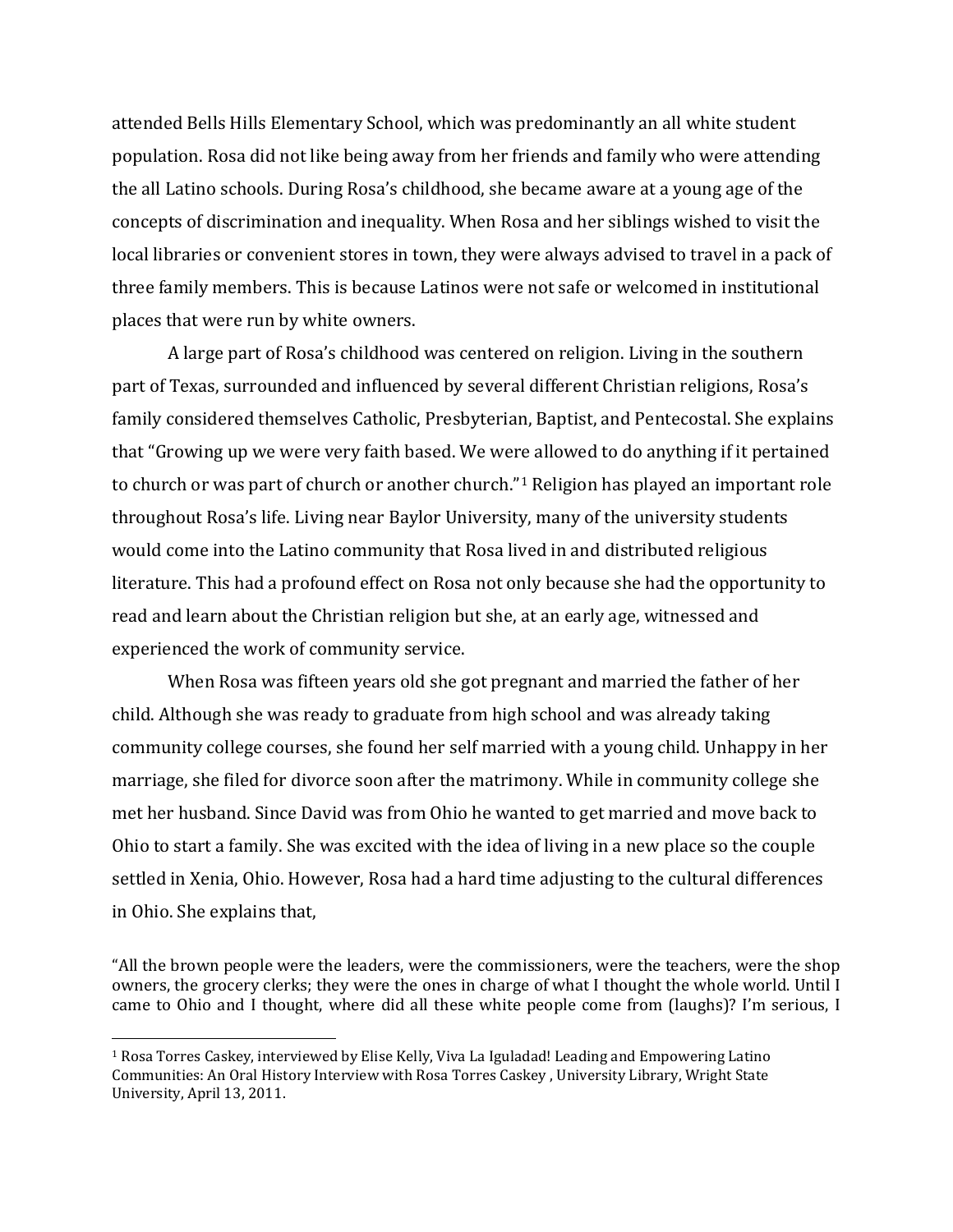thought, what have they done to the brown people? Growing up in the South you have a very – more welcoming environment; happy, greeting, pleasant atmosphere. In Ohio everyone looks at you like their suspicious of something and because we came to Ohio, Ohio did not have a lot of Hispanics.["2](#page-3-0)

Rosa further explains that she grew up with such a sense of self worth and pride in her heritage and culture but she found herself struggling in Ohio where no one seemed to respect or understand her. She faced discrimination in local stores where employees would simply ignore her and would wait as long as they could to wait on her.

As the family began to settle in Xenia, Rosa got a job working as a Xenia City Schools library aid. During this time, since she was missing her family and the presence of her culture and people, her and her husband would take weekend drives out to the migrant camps. There she found solace and guidance from Latino migrant families. Since Rosa's grandparents and her mother were migrant laborers, Rosa felt a special need to help them. She found that the local school systems did not recruit Hispanic migrant children and subsequently she then worked with the school systems to help reach out to these children in need. As an elder of her Presbyterian Church, she engineered and started a Hispanic Ministry organization. Getting on church boards, she developed connections and worked with the Buckeye Trails Girls Scout Council. Here, she was able to help train young girls in diversity and leadership skills. Seeing that the Latino population in Southwest Ohio needed a LULAC chapter, Rosa decided to start one in 2002. She became the leader to Dayton's LULAC chapter and through LULAC she strives to "make sure that people know they do have rights: They have rights to an attorney, they have a right to an education. The majority of the people we're talking about are not the undocumented people. It might be someone who has language barriers and can't communicate well."<sup>3</sup> As the leader Rosa was able to administer grant money from LULAC and start a learning center with a computer lab for Latino children.

<span id="page-3-0"></span> <sup>2</sup> Rosa Torres Caskey, interviewed by Elise Kelly, Viva La Iguladad! Leading and Empowering Latino Communities: An Oral History Interview with Rosa Torres Caskey , University Library, Wright State University, April 13, 2011.

<span id="page-3-1"></span><sup>3</sup> Matthew Fiorentino, "Xenia woman to be honored with Access to Justice Award," *Dayton Daily News*, April 19, 2007, Z4-1.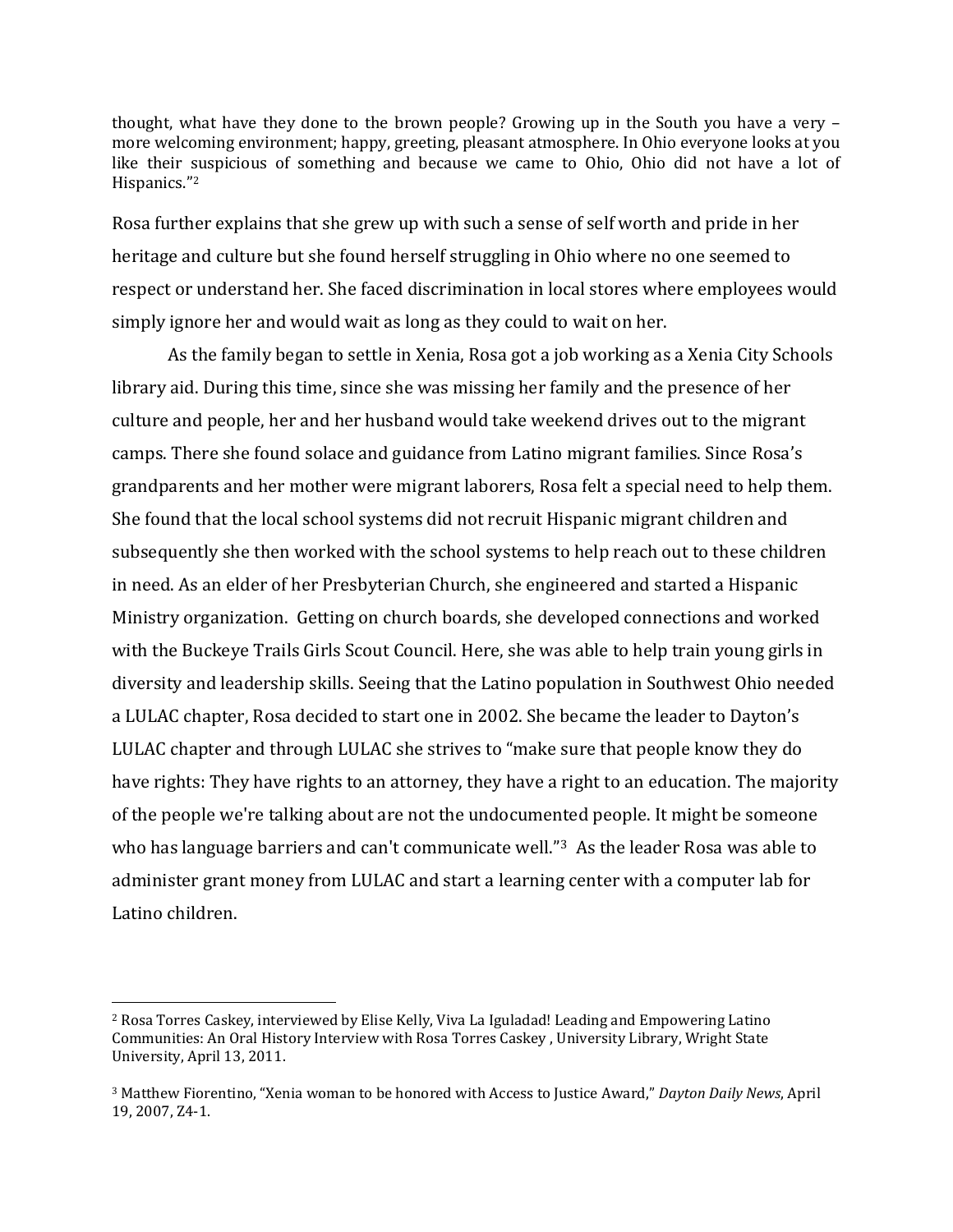In 2009 Rosa served as the coordinator of this after school educational program. Although the program initially faltered because of location and lack of visitors the change in location has helped the program grow to become very successful. Children are getting better marks in school and their parents are becoming more involved in their children's education. Rosa sees that El Puente Learning Center is the most gratifying accomplishment that she has been involved with. She explains that she "wanted to develop an environment where it was a learning environment, yet it was a playful environment where the kids felt safe and that they felt like they could ask us any kinds of questions and at the same time be respectful."[4](#page-4-0) She hopes to serve as a Latino role-model for children from lower-income families who often don't see Latinos in powerful influential positions.

As a leader of many Latino organizations, Rosa is concerned with the current immigration system. She advocates for an immigration reform bill that would guarantee more rights and freedoms to Latinos. She is acutely aware of the growing population of Latinos and wonders why Latinos still cannot break into political and economic leadership roles. She hopes that her work will help generate commitment and awareness to future generations. Because of her hard work and dedication, Rosa was honored at the Access to Justice Awards on May 1, 2007 for her efforts on behalf of the Miami Valley's Hispanic community."[5](#page-4-1) She explained during the award ceremony that "I am really honored with this nomination, but I don't do this work for the awards or the recognition. I do it as a public service. It's important to me to make sure that the voices of the voiceless are heard. There are so many people who won't come forward…and all we have to do is speak up for them."[6](#page-4-2)

After almost twenty years of employment at the National Museum of Afro-American Museum and Cultural Center as the volunteer coordinator, Rosa was let go due to budget constraints. Going back to school full time, Rosa graduated from Central State last December. With a bachelor's degree in education, Rosa began to look for employment. Early this year Rosa interviewed and accepted a position as a Head Start instructor. Going

<span id="page-4-0"></span> <sup>4</sup> Rosa Torres Caskey, interviewed by Elise Kelly, Viva La Iguladad! Leading and Empowering Latino Communities: An Oral History Interview with Rosa Torres Caskey , University Library, Wright State University, April 13, 2011.

<span id="page-4-1"></span><sup>&</sup>lt;sup>5</sup> "Community: Rosa Torres Caskey to Receive Award," Midwest Latino, accessed April 10, 2011, http://www.midwestlatino.com/modules/news/article.php?storyid=1013.

<span id="page-4-2"></span><sup>&</sup>lt;sup>6</sup> "Community: Rosa Torres Caskey to Receive Award," Midwest Latino, accessed April 10, 2011, [http://www.midwestlatino.com/modules/news/article.php?storyid=1013.](http://www.midwestlatino.com/modules/news/article.php?storyid=1013)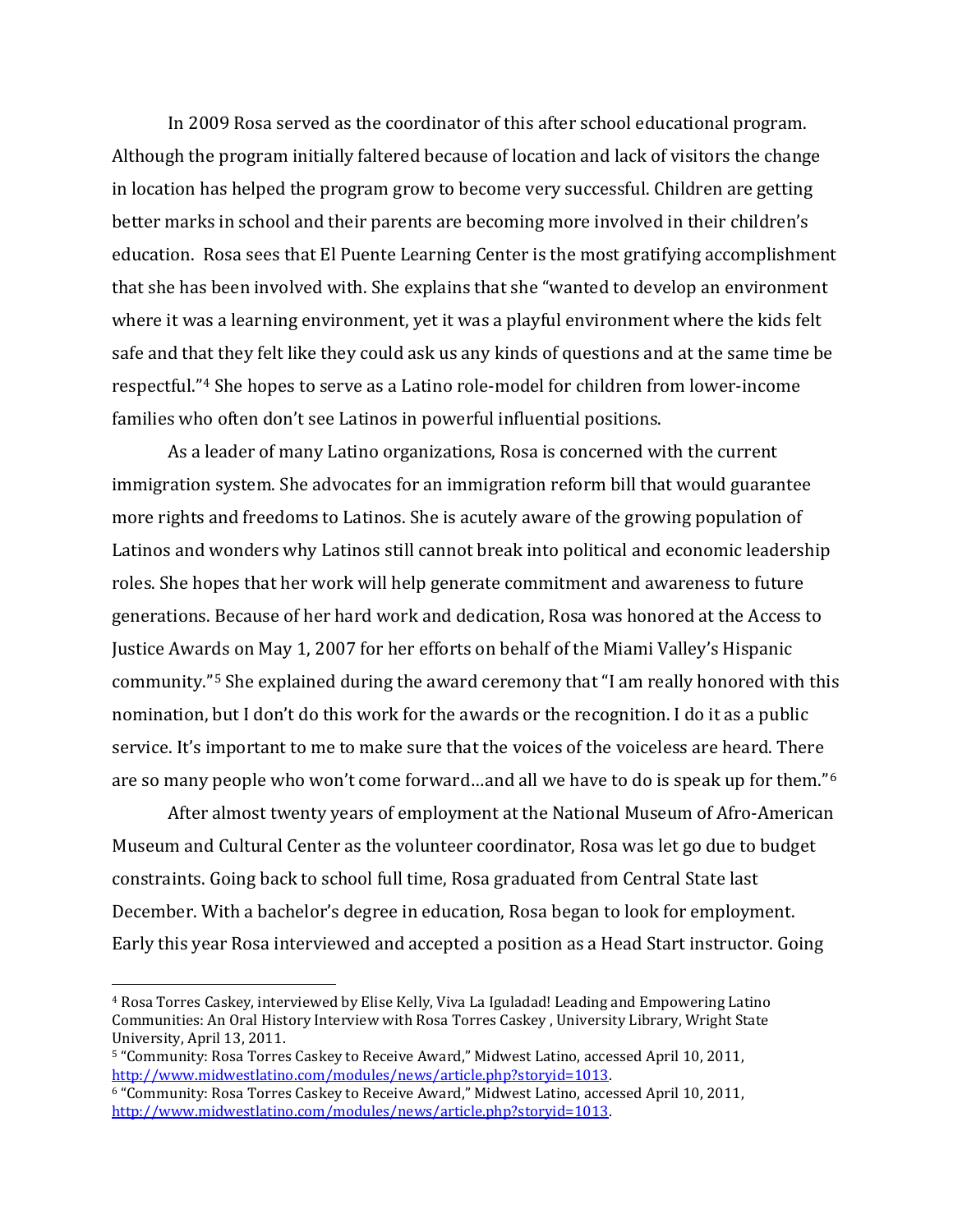back to her roots, Rosa will be the coordinator for the Migrant Head Start Program in Piqua, Ohio.

Rosa Torres Caskey is a woman committed to causes that work for justice and equality. As a leader, Rosa has built and created many organizational service programs throughout the community. She is an honest, dedicated, and fearless woman who selflessly gives her all to achieve the benefits for all. Rosa passionately explains that she is

"An advocate for other people because I think I can use words to make my point. I'm not derogatory, I'm not threatening, or I try not to be. I try to tell another person's story from my mind's eye as to how I see it. I try to have them understand it so that they can have a better understanding because a lot of it is fear; a lot of it is fear and what they don't know, what they don't understand. I find that I can roll up my sleeves and fight for somebody else. I don't always fight for myself but if there's a cause I will fight for it and if I see that it's an injustice, a social issue that has an impact on a greater community."[7](#page-5-0)

As members of communities, we need to take into consideration and remind ourselves these words of wisdom.

<span id="page-5-0"></span> <sup>7</sup> Rosa Torres Caskey, interviewed by Elise Kelly, Viva La Iguladad! Leading and Empowering Latino Communities: An Oral History Interview with Rosa Torres Caskey , University Library, Wright State University, April 13, 2011.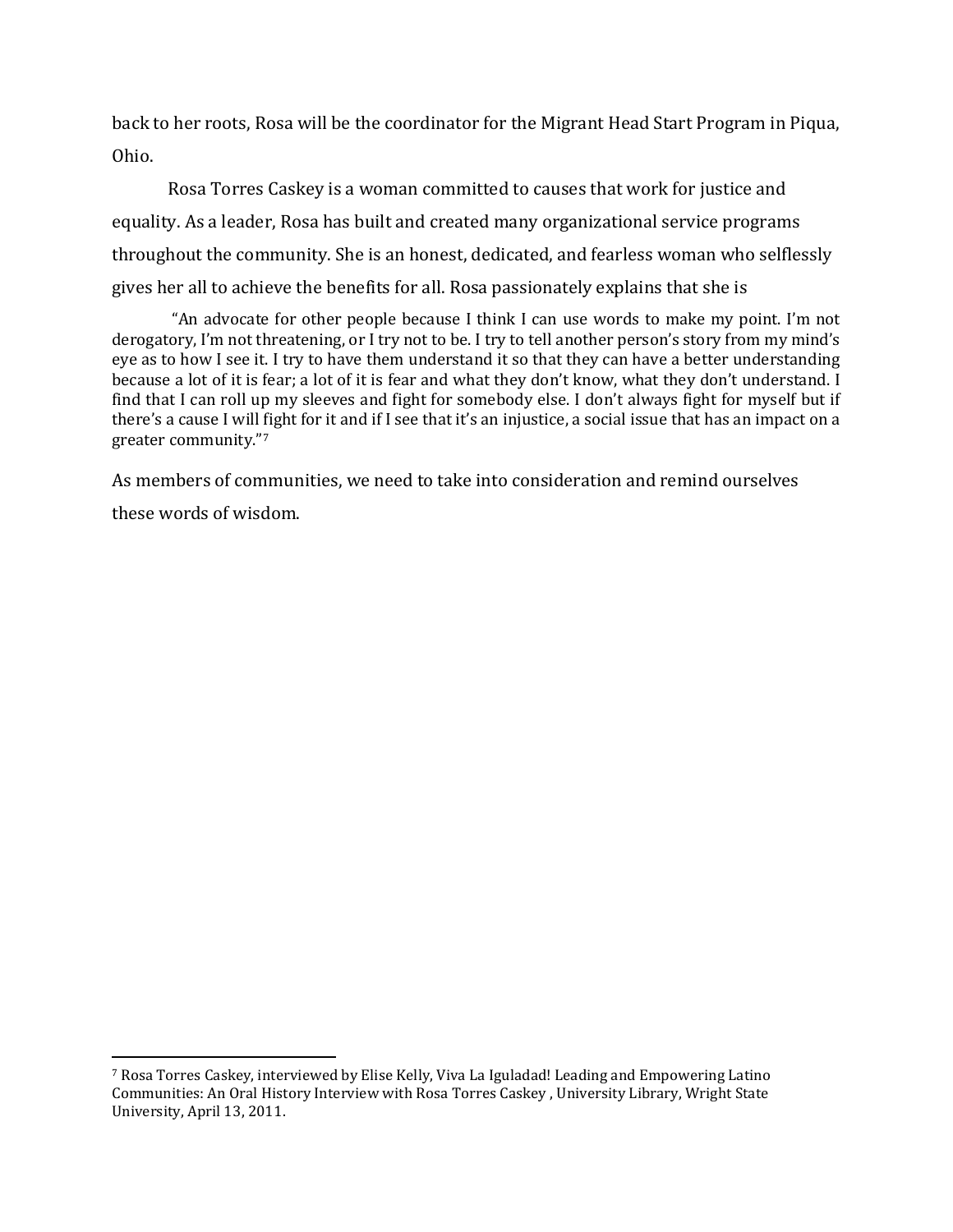# **Oral History Interview**

**Name of the Project:** *i* Viva La Iguladad! Leading and Empowering Latino Communities: An Oral History Interview with Rosa Torres Caskey **Name of the project director:** Marjorie McLellan, Department of Urban Affairs and Geography, Wright State University **Archives or repository**

**Interviewee/narrator name:** Rosa Torres Caskey **Interviewer name:** Elise Kelly **Others present Place:** Wright State University, Millett Hall, Small Conference Room **Date:** 4/13/11 **Length of recording:** 2:23:28 **Original format:** wav

# **Key words:**

Waco, Texas Family Head Start Program Latino Communities Presbyterian Discrimination Central State University Dayton, Ohio LULAC Social Justice Diversity Immigration Reform Delores Huerta Joan Southgate El Puente Learning Center Migrants September 11, 2001 (9/11)

# **Indexed by:** Elise Kelly

# **Index**

# **0:00:00-0:00:37 Introduction to the recording. Information listed above.**

# **0:00:37 - 0:33:53 Childhood**

Ms. Caskey explains in great detail about her childhood experiences. She discusses how she grew up in Waco, Texas in a Latino community. She explains how she was a Head Start student and how education was very important to her and her family. She discusses the close relationships that she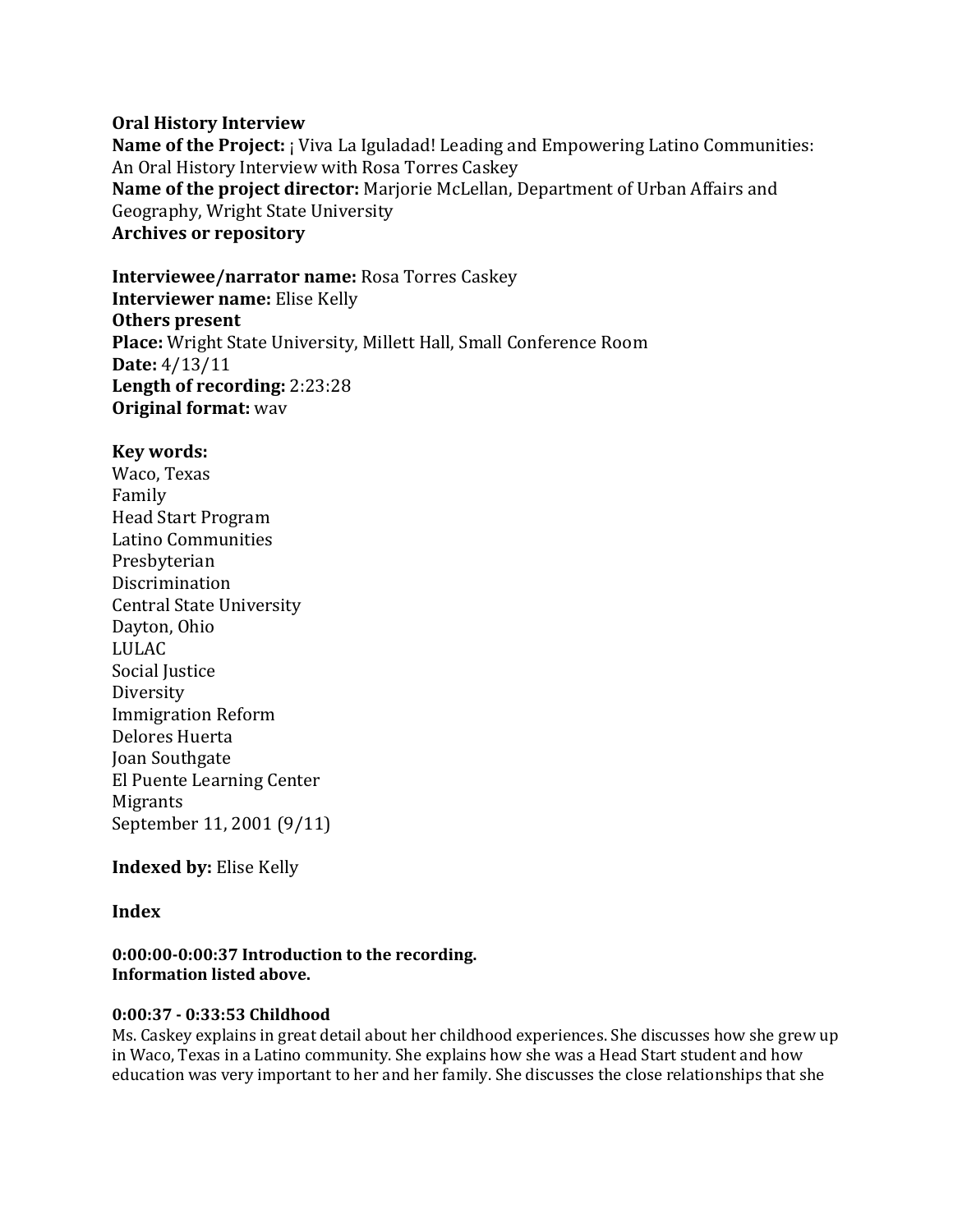had and has with her family and the how religion played an important role in her early life. She also explains the discrimination that she and fellow Latinos faced while living in Texas.

#### **Keywords:**

Waco, Texas Education Head Start Program Family Mexico Hispanic Religion Discrimination **[V: Family, Community, Education, Faith] [E: Joy, Excitement, Confusion, Bitterness] [R: Appreciation, Condemnation, Struggle, Critical]**

# **0:33:53 – 51:45:18 Education Background and Early Married Life Experiences**

Ms. Caskey discusses how she recently finished obtaining her degree in education at Central State University. She goes on to discuss her experiences of getting pregnant at an early age and remarrying her second husband. Being on seventeen years old, she moved to Ohio with her husband. She explains the difficult experiences of adjusting to a new place and how it was a culture shock for her. She also discusses the discrimination that she faced when settling in Ohio.

#### **Keywords:**

Central State University Pregnant at a Young Age Married Life Culture Shock Dayton, Ohio Discrimination

**[V: Education, Culture, Family] [E: Joy, Sadness, Confusion, Excitement] [R: Struggle, Critical, Assessment]**

# **51:45:18 – 1:13:17 Early Job Experiences and Early Married Life Experiences**

Ms. Caskey talks about how difficult it was to find a job in Ohio since she was so young but goes on to explain how she found a job at the Xenia City Schools. She discusses how she took advantage of the development programs that her job offered. She then goes on to explain how she and her husband would visit the migrant camps in Ohio. Furthermore, she discusses how it was difficult to adjust to living in Ohio without having her Mexican culture present and she explains the difficulties of being around her husband's family who were at times not respectful of her ethnic background. **Keywords:** 

Employment Xenia City Schools Developmental Programs Migrant Camps Culture Family Ethnicity **[V: Employment, Culture, Faith, Family, Community] [E: Grief, Confusion] [R: Affirmation, Struggle]**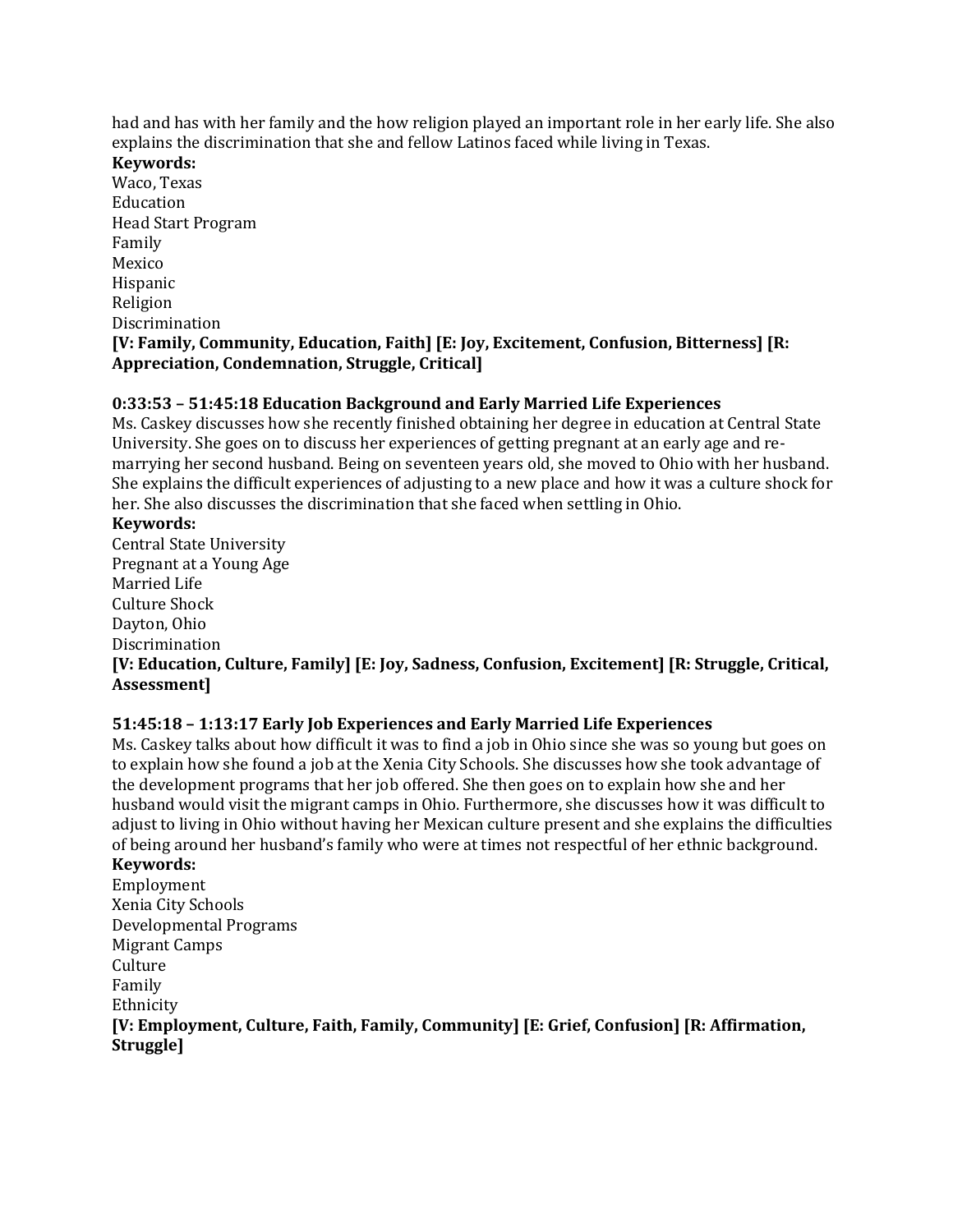#### **1:13:17 – 2:09:22 Community Work**

Ms. Caskey discusses her experiences in the many Latino community organizations that she has led and has been apart of. Some of these include starting a Hispanic Ministry at her Presbyterian Church, beginning a LULAC chapter in the Southwest Ohio Region, and developing a learning center of Latino children. She also discusses what needs to be done politically, economically, and educationally to help better the lives of young Latinos and the life lessons she has learned with doing community work.

Keywords: Hispanic Ministry Presbyterian Church Latino Community Advocacy LULAC Latino Connection Migrant Workers Delores Huerta Civil Rights Liberty Union Award Joan Southgate El Puente Learning Center Linden Avenue Baptist Church Catholic Hispanic Ministry Tony Ortiz Maria Goeser Immigration Reform 9/11 Hispanic Population **Organization** NAACP Commitment Faith **[V: Faith, Service, Justice, Equality, Community] [E: Excitement, Joy, Anger, Uncertainty, Frustration] [R: Critical, Condemnation, Assessment, Affirmation, Appreciation, Struggle]**

#### **2:09:22 – 2:23:28 Family and New Employment Opportunity**

Ms. Caskey discusses the death of her husband and how that was a difficult time period in her life. She worked for almost twenty years at the National Afro-American Museum and Cultural Center in Wilberforce, Ohio but this year that had to lay her off because of budget cuts. She then goes on to discuss her experiences of obtaining a position in the Head Start Program. As of this summer, she will become the coordinator of the Migrant Head Start Program in Piqua, Ohio. Keywords: Family Death National Afro-American Museum and Cultural Center Wilberforce, Ohio Unemployment Budget Cuts Migrant Head Start Program Piqua, Ohio **[V: Family, Education, Service, Equality, Community] [E: Sorrow, Grief, Joy, Excitement] [R: Affirmation, Struggle]**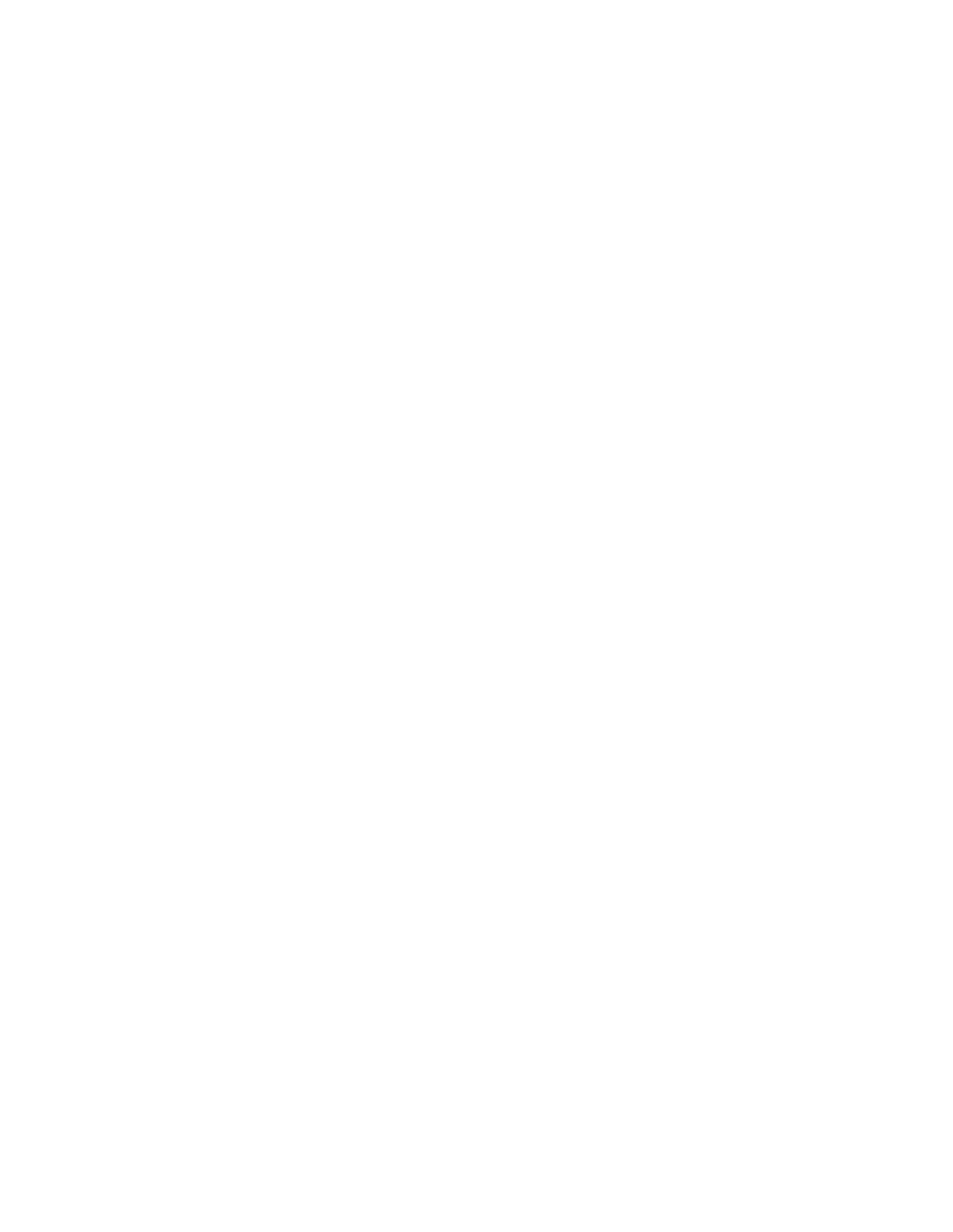#### **Oral History Interview**

**Name of the Project: ;** Viva La Iguladad! Leading and Empowering Latino Communities: An Oral History Interview with Rosa Torres Caskey **Name of the project director:** Marjorie McLellan, Department of Urban Affairs and Geography, Wright State University **Archives or repository**

**Interviewee/narrator name:** Rosa Torres Caskey **Interviewer name:** Elise Kelly **Others present Place:** Wright State University, Millett Hall, Small Conference Room **Date:** 4/13/11 **Length of recording:** 2:23:28 **Original format:** wav

**Transcribed by** Elise Kelly

# **Interview transcript**

**Kelly:** First off, tell me about your childhood and adolescent experiences?

**Caskey:** Ok, childhood experiences. I grew up in Waco, Texas. My immediate family is a small family because my mother was the eldest of thirteen children and she had it in her mind that she was not going to have a lot of children because she played that role as a parent to her siblings. So there were three all together in my immediate family but I have an enormous extended family with 12 uncles and aunts who have five, six, eight, nine children. So that gave for a lot of cousins to play with. The family structure was very loving, very protective; we were always within a family member of some kind. Sort of like, I think of the mother hen and her little chicks. As she got busy and had to do other things she just passed them on to somebody else, a member of our family. We didn't have paid babysitters like we think of today or child care centers etc. But my grandparents had - lived out in the country and so we spent a lot of time out in the country. No restrictions, no restrictions, we got to play and do whatever we wanted to. We ate twice a day, light breakfast usually cereal or oatmeal or something like that, or eggs because she had chickens. Then sort of later in the day not really noon but later in the day three or four clock-ish that was our dinner hour. That was the good heavy meal that we had. I try to keep that practice because if we eat too late then we're stuffed and we want to go to bed and you're sitting on it. **Kelly:** So you don't have lunch it's just breakfast and then a kind of an early dinner? **Caskey:** Mmm-hmm. A lot of people call that desayuno and the desayuno is the morning – here it would be like a brunch. You don't eat early breakfast but you eat sort of a brunch and then you eat later. Growing up we were very faith based. We were allowed to do anything if it pertained to church or was part of church or another church. So we tried to do as many of those activities as we could so that we could have more social interaction with folks and do a lot of things. I went to school; I was a Head Start [Head Start program provides comprehensive education, health, and parent involvement services to low- income children and their families] student so I guess that would be pre-k. I grew up in the – I was born in '51; I'll be 60 this year so I'm one of those baby-boomers. Head start was very available to the Latino communities and a lot of families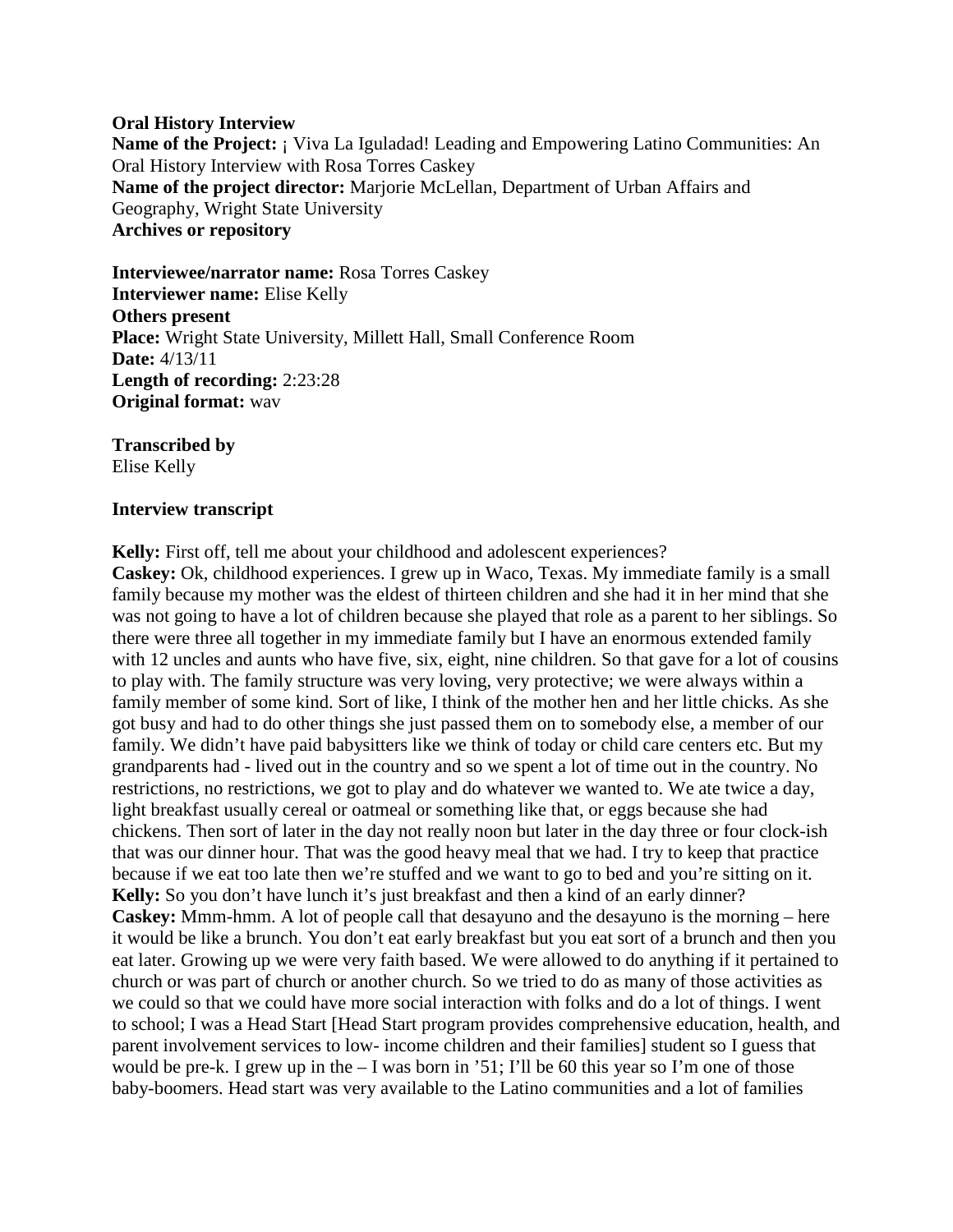didn't actively participate in that because they wanted to keep their children at home for the most part. Education was not one of those things that you were anxious to get into right away because they really felt like you still needed to be nurtured as a family so families had that responsibility to do that. My aunt was one of the teachers at a church pre-school and it was La Escuelita which means "The Little School" and she was one of the teachers there. She had encouraged my mother to put us into the Head Start program, put us into the Head Start program. We're really going to take advantage – we could have some advantages if we can get into this Head Start program. She was a teacher there so I'm sure we were given some priorities, so I went to the Head Start school and I was like a sponge. I just loved it and I got to play with kids and didn't have to fight with my brother and sister (laughs) and so this was fun because it made me feel special. I was a middle child; I wasn't the oldest, I wasn't the baby, so going to Head Start was really fun for me. I guess that was my first taste of education and my taste for learning. I made my aunt very proud because now I'm in the field of education and I was sending her daughter my graduation card or invitation to let her know that this graduation, this diploma to me, is attributed to her.

One of the things that is very important in our culture is that we honor our elders. You never argue with an elder or someone of authority and anyone who is older than you are is someone of authority (points to herself and laughs). So we honor that, you follow the rules. I think I grew up in a time where things were much more different than they are today. I remember when my mom started working and that meant that for a lot of Hispanic families they have one sole bread winner, the dad. The mom stays home and I can remember when my mom went to work. She sorted tomatoes at some tomato place and she put them into little baskets and then moved them on. When she went to work we kind of took care of our selves because we were a little older and it gave us more opportunities because now we had a family with two incomes. My dad purchased a house which was on the other side of town and they knew they were going to make payments etc. This was sort of a step-up and for a lot of our other families they were still single income. They didn't move out of the barrio sections or the lower end of town and so they went to the all Latino schools. I went to Bells Hill which was predominately white and I was very angry about that because I was not with my friends, not with my family. **Kelly:** Did she want to do that to make more money to have the kids go to...? **Caskey:** To a better school. Again, my family had a lot of opportunities that a lot of other families did not have. My dad went into the military and his experiences in the military opened his eyes to a lot of things; that there was communities and cities beyond ours, (laughs) neighborhoods beyond ours. So when he came back he married my mom. They started to talk about their dreams and aspirations and one day own a house and not have a lot of kids. So they – I see them as pioneers with what they were trying to do. It didn't make sense at the time, when you're a child, nothing makes sense other than they're destructing your life and you hate them (laughs). You're not going to do chores and that kind of stuff. So you try to rebel whenever you can.

But I remember my mom going to work and we had a television – we didn't lack for anything, we had basics. We had our shelter, we had food, we had clothes, and we had two pair of shoes that most families had then. You had your church shoes and you had your everyday shoes. Your everyday shoes were school shoes, were your play shoes and we because of extended family, you passed all of that down so if you didn't wear it out you got somebody else's hammy-downs. I used to tell my cousin if she got something new, oh take care of this because I want those (laughs). I remember there was a particular dress that I really liked and I would say, oh please, I'll grow [into] it because I want that dress (laughs). But when my mom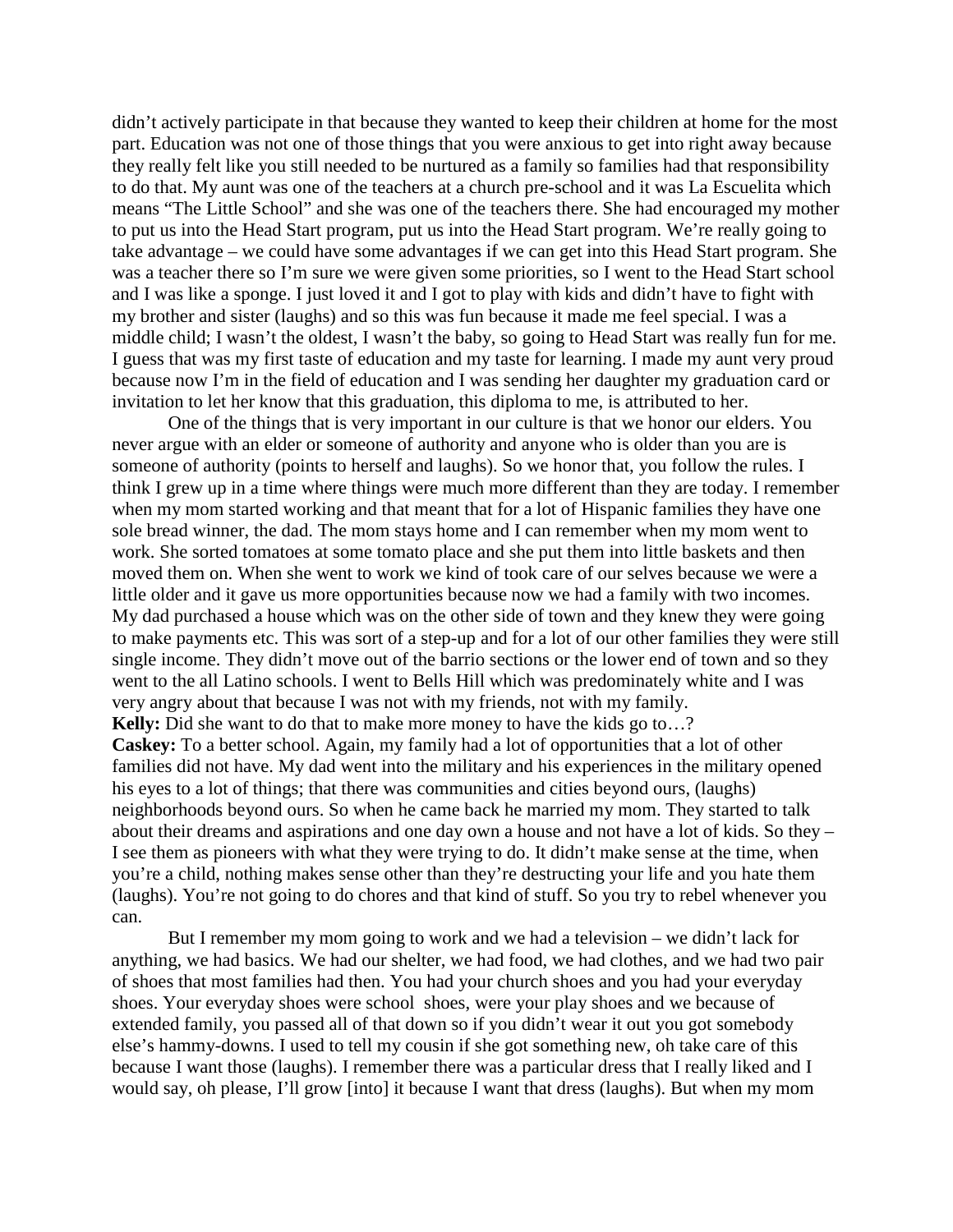went to work this goes to following structure and respect to our families. They would give us the rules: you clean your room, you can read, you can go outside and play, you can go to the neighbors and play with Virgie and Jenny only for an hour and come home for lunch. Don't turn on the stove, don't turn on the T.V. and we're like, check, check, check, yes, yes, yes. We never turned on the T.V., we didn't turn on the stove and after I had my own kids, in retrospect, I had this discussion with my husband when I'd say; did you turn on the T.V. after you were told not to? "Oh, yes as soon as they left the door we were getting in anything we could, rootin' around, going through their bedrooms," and I was just appalled that they would even consider something like that because if we were told not to touch it we didn't touch it. We had a shot gun that stayed in the kitchen corner and you didn't touch it.

**Kelly:** Do you think that this is a Latino – because you respect your elders – do you think that was kind of a…?

**Caskey:** I'm sure it was very cultural. We have family reunions and we laugh to this day because we think we could have turned that T.V. on anytime! (laughs) How would they have known? But you're children and you think they're going to know, they're just going to know. They're going to turn on the T.V. and the newscaster is going to say "this T.V. was on during such and such a time," and we had no clue! (laughs) But I had a very loving childhood, I had – I was considered a free-spirit because I liked to do different things, a variety of things. I was always encouraged to try anything. To this day I say, my dad always said I was the princess, and I'm the princess and so I go first (laughs).

**Kelly:** Can you explain if your parents or grandparents were immigrants?

**Caskey:** My parents were not, my grandparents were. We don't consider ourselves as immigrants. We were already indigenous to this country of North America so we didn't travel anywhere to get anywhere (laughs). My grandfather worked for the railroad and he was in Mexico. As Texas was growing they were soliciting workers, America has that tradition. They promise you all kinds of things and with that he got hired for the railroad and of course he had to move migrate a little farther so that he could travel with the railroad. He brought his wife, my mom, and I think Uncle Sam who was the only two that were born at that time. They had promised him United States citizenship, he could have dual citizenship and they didn't have the borders then that they have. You could travel and commute like you're going to Beavercreek and Xenia or Fairborn and you went to work and you came back and you went to work and you came back. So the borders weren't there; you didn't have to check in and check out or anything. But they chose to move farther up the inland I guess or main part of - the central part of Texas so that he would be closer to his work again, closer to his wife and the kids. The core family again was together so he moved farther into Texas and so most of my – well all of my uncles and aunts were all born in the United States, in Texas. My grandfather and my grandmother were not.

They literally were born out in the rural areas and in the rural areas if you are not a farmer or a sheepherder or training horses or cows, that kind of field, you tried to migrate into the bigger cities where you can have paying jobs or you were an entrepreneur and you created some kind of source of income for your families, future family. On my dad's side of the family, they too were of Mexican descent – I mean they were indigenous people of Mexico. My grandfather was a horse-trainer and as he got traded from farm to farm, well we need you to come help us with our horses here or a rancher might say "well you know Pete's really good with horses we'll see if he will go up and work with you." Whatever they do to train the horses, when that gets done he can choose to go back or come back or whatever, and so my grandfather at the time chose to move into Texas to train horses. They would on the weekends kick up their heels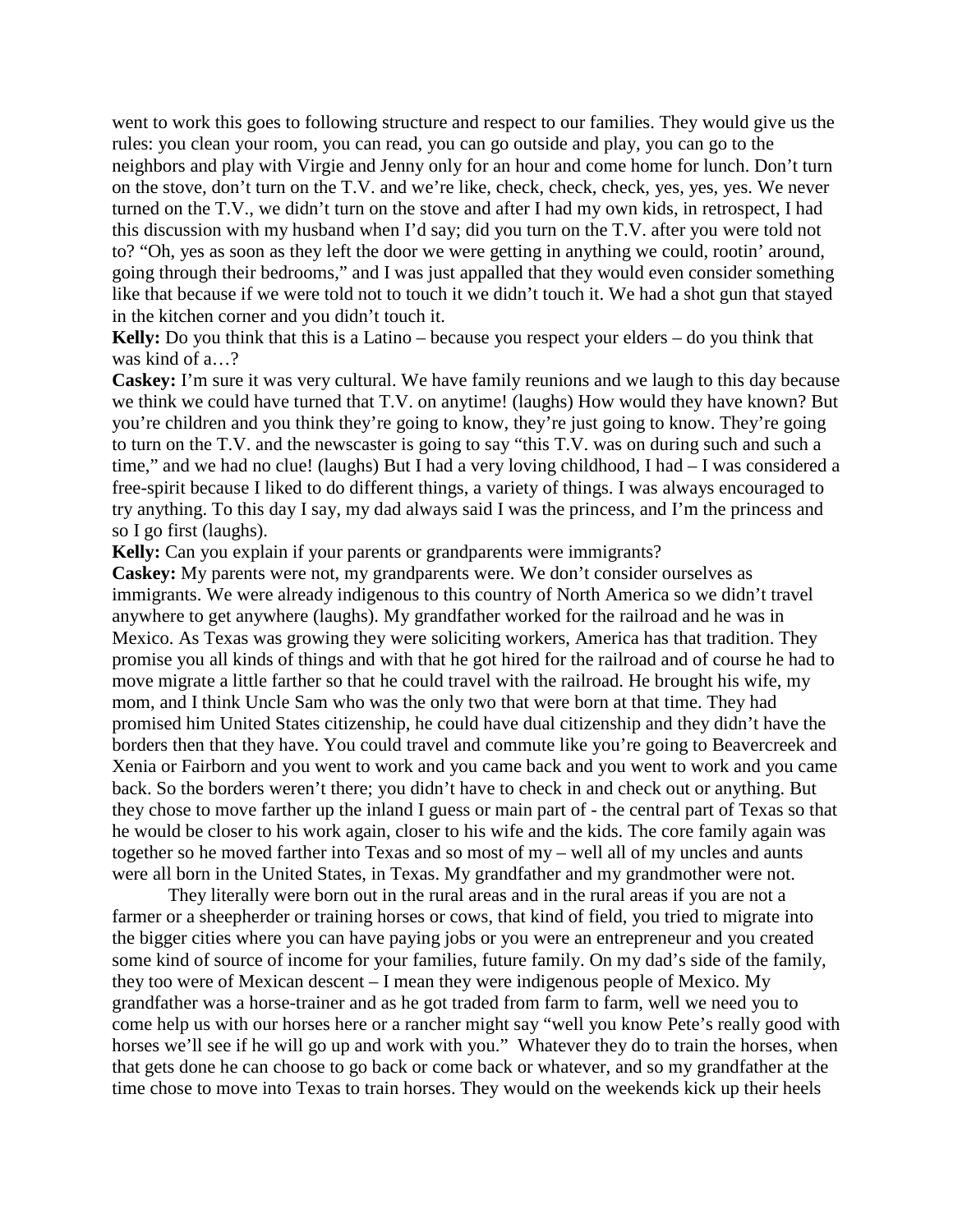and go to the big city and party and shoot their pistols and drink beers, cervezas [beer]. He met a pretty farm girl in his route to the big city to go celebrate and he would see my grandmother all the time and she would sell flowers or whatever they had on the farm. She would sell them to the people that passed by and so they struck up conversation and decided to get married and so that's the Torres side of the family. They decided to move to another farm where he could have better work, better pay and so that's what they did. My grandfather always worked for some kind of farm whether it was working with the horses or working with sheep. I remember as a child sittin' on the fence, remember I said my parents didn't have babysitters, so they took us with them. My dad would help his dad on the weekends to sheer sheep and so to give mom a break I guess. I don't even remember if he took all of us or some of us or whatever, but I was always a little tomboy and I was girly because mom always put dresses on me and bows in my hair and socks with my shoes and all this other stuff. I was girly but I liked the outdoors. When dad would go help grandpa sheer the sheep, I can remember sittin' on top of the fence in this little dress watching them do that. To me it was just like getting a haircut, so that was sort of a weekend ritual that I loved to go because they would chase the animals around and take care of them and that was pretty interesting for me.

My grandmother, well my grandpa was the animal care giver; my grandmother was the matriarch of that side of the family. You didn't do anything unless it was sanctioned by her; she gave approval for a lot of things. She fixed lunch religiously everyday and everyday her boys would come and get a little burrito and say hello and catch up on whatever and they would go off to work. Or come in the mornings, have a cup of coffee and go to work. But everyday that was a daily thing. We got to see my grandmother quite often because we lived very close to each other so we would walk across the highway to where she lived and then we would visit with her. A lot of times we wouldn't come home until my dad got off work and he come pick us up. We spent a lot of quality time with grandparents on both sides of the family. My favorite is the grandmother that I'm talking about, the matriarch. She could cook anything and everything and just was pleasing to whatever she came up with. If we were hungry if it was, one of my favorites is peanut butter and syrup.

#### **Kelly:** Really?

**Caskey:** Yes, you just got peanut butter and you poured syrup over it and you got to eat it and it was just wonderful. She made tortillas everyday; everyday she made tortillas a couple times a day. She needle point embroidered and sewed. She did a lot of our clothes and as she got material or she found material or if someone gave her material, she was always measuring you to see how much you've grown and if she had to take out a hem or if she had enough material for a new skirt or shorts or a little blouse or something. She was the one that to me, that I remembered, that I want to sew, I want to cook, I want to do those kinds of things that my grandmother did. She was very instrumental in my growth and I still say she's my little angel to not only my values and my ethics about what's right and what's wrong. If we got into trouble a lot of her neighbors and her own children, my uncles and aunts, would drop the kids off and they would go to work and Mamito would take care of the kids. Of course she had to be the referee to everything that went on, we did have a swing set and we had a big tree that we climbed and we played on this big tree. But if you got into trouble, usually somebody would come up the steps. We had three little steps to the porch, if somebody tattled, or if somebody got hurt, or if somebody got into trouble, you went up those three little steps and she heard the story and then you both sat down. You both sat down and she would make you have some kind of interaction. She usually gave you something to sew, you were either darning socks or you were doing some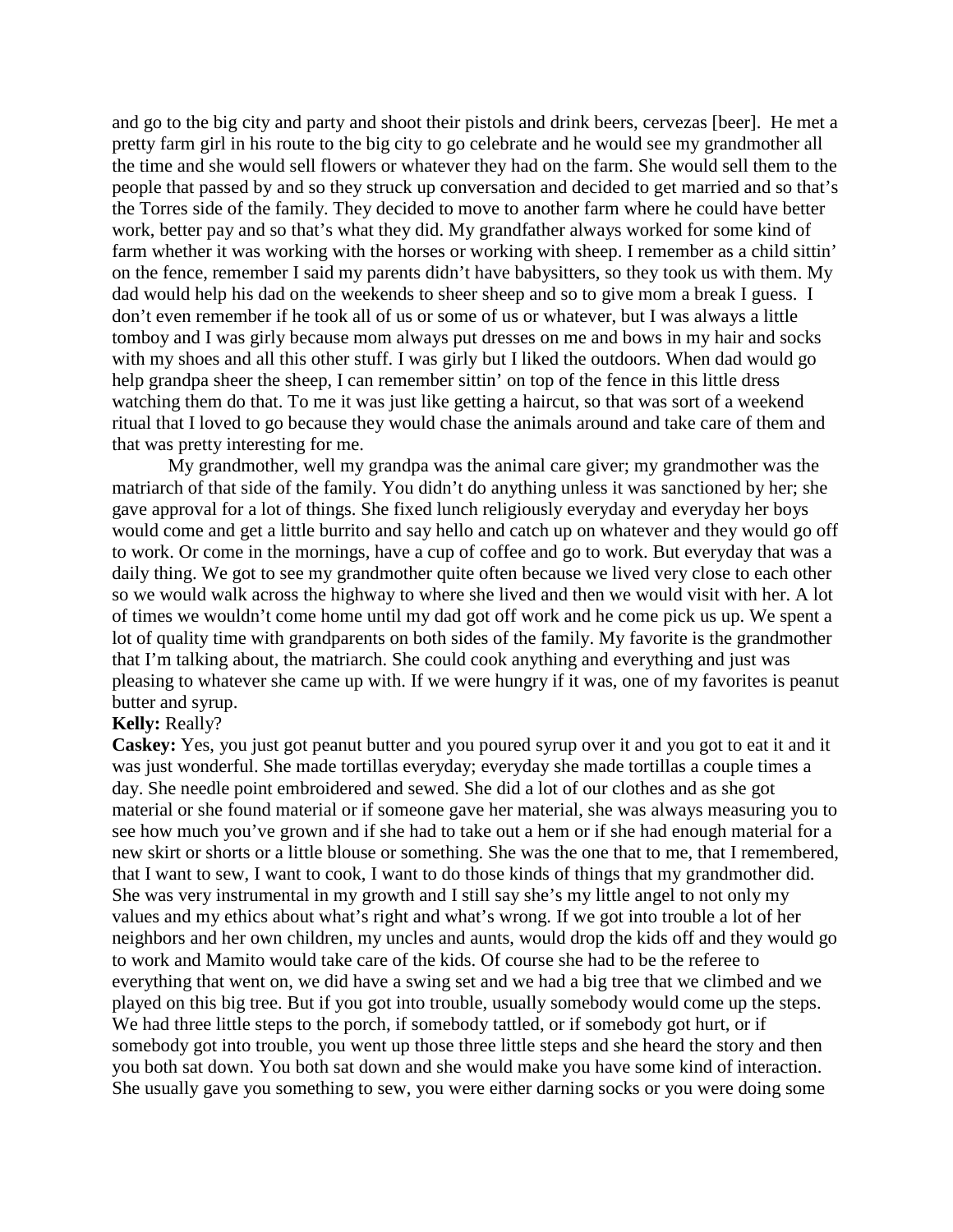embroidery. If the infraction was very severe she would bring out the Bible and you would start memorizing verses. You couldn't slack off on that because she would take the Bible and she'd say, "did you read them?" "Oh yeah, we read them." "Ok, well tell me which ones you read." She then would open them up and she [inaudible] while you were reading it (laughs). So once we tried to get away with not reading the verses we found out later that you had to because she was checking on you and so we did, we had to read a lot of Bible verses. So she was the referee as far as (laughs) what happened with my family. It teaches you fairness, it teaches you justice even if they're cousins or the neighbors down the street. That's how it begins I think. So she was my favorite. One of the other things that I remember, not only the peanut butter and the syrup was the – we didn't do a lot of sweets and pastries. We had fresh fruits and vegetables almost everyday. Of course we had all kinds of meat because she had chickens and we always had meat of some kind, which isn't always the case for the families, so we knew we were blessed, we knew we were blessed. You said your prayers every time you sat down to eat and when you finished eating you had to say, "gracias a dios," which means thanks to god. If you dared to walk off the table without saying that she would remind you that, "you ate, you ate and you didn't give thanks?!" (laughs) So it was like oh, excuse me, gracias a dios, gracias a dios. That was your ritual and to this day I say gracias a dios every time we eat.

**Kelly:** So religion was important when you were a child?

**Caskey:** Very - on my mom's side of the family, religion was very important and we were avid goers of church. On my mom's side of the family they were Pentecostal so that was sort of the more physical kind of church especially revivals. On my dad's side of the family they were Catholic and Presbyterian. The Presbyterian Church was - they had a Mexican Presbyterian Church and so we were very much apart of that because they spoke Spanish. All of the leadership, the elders, and the laity were all Spanish speakers and in fact a lot of my family were members of the church and led the church worship. Again, if it had anything to do with church we could participate because it had church involved. I was raised Catholic, Presbyterian, Baptist, and Pentecostal. The Baptist comes in because we lived right in the center of Baylor College. Baylor is a Baptist college and a lot of the students would come into the neighborhoods passing out literature and they were always doing summer programs with the kids. They adopted our church and then there was a Presbyterian church that was also within that community. So the Presbyterian Church, the Anglo-American or the white church, would partner with the Mexican church and so they did a lot of things to ensure our success. They had all kinds of classes and all kinds of activities and programs and then when they needed college students on board they brought in Baylor and so Baylor also brought their Baptist literature and all this other stuff. We got to do a lot of things; we had a lot of opportunities and a lot of programs. So yes, religion was very much apart of our daily lives and rituals because we used to be apart of the fundraising for the church on Sunday evenings and Wednesdays. I'm an elder of my church and I'm still a Presbyterian and I've helped to grow Hispanic ministry. Somebody was teasing me because they said "is there anybody that doesn't know you?" I said, between Ohio and Michigan it would be close but outside those borders, yeah, yeah. It's the church really that - it's the ministry that happens where people get to know me.

# **Kelly:** Tell me about your educational background.

**Caskey:** Well it started in head start! (laughs) I was a pretty good student. I ran track and that was during the period where women couldn't compete in sports. To participate, we could run, the women or girls could run but they weren't counted in the relays and the scores and all this other stuff. But the girls could do that and then eventually we ran with the boys, we didn't have a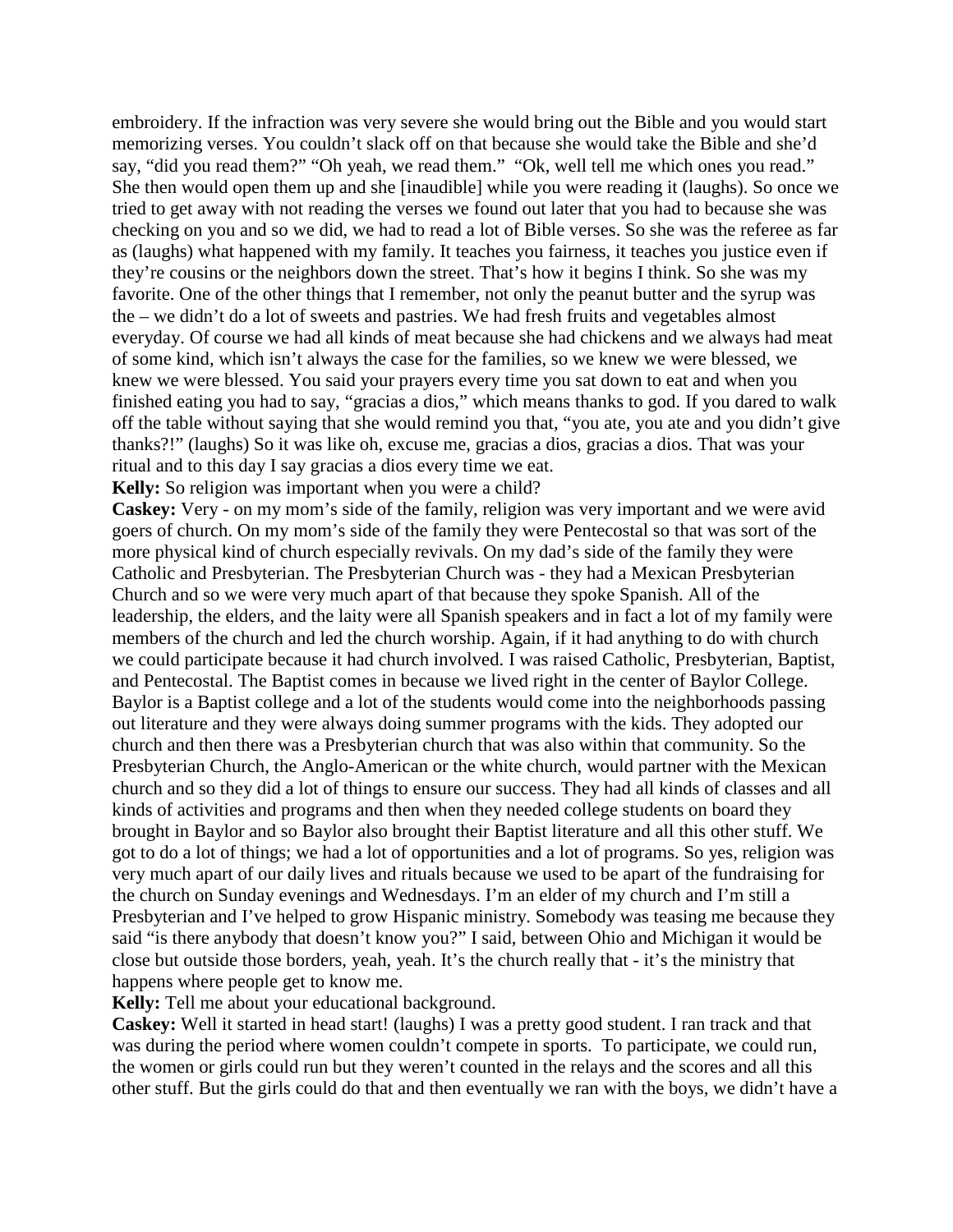girl's team. If they needed fillers they used the girls so we were always cheering that one of the guys would fall or something would happen or he wouldn't show up or something so we would get an opportunity to play. That was our introduction into getting into sports.

I liked school, my parents - my mom was uneducated because of the large family that she had and because they were cotton pickers and worked in the fields they didn't have the opportunities. Education really was not valued as much; getting a good paying job was the thing to get on my mom's side of the family. She went to the third grade and by the time she got to the third grade she was always being pulled out because another baby was being born and she had to take care of the baby and so she didn't go to school. My dad, he did go to school. He went through the eighth grade, he went to middle school. So by the time he got of age he was able to join the army and at that time you didn't have to have a lot of education you just had to be able to have the physical strength and pass that to get in. I think you had to be able to read and write some, I'm sure, I'm sure. My dad was the educated one and my mom really was not. My mom didn't get educated until after my dad passed away and we were educating my mom. We were translating for my mom; we were doing so many things for my mom because she just didn't have the where with all.

My dad used to read books to us. We had access to books through the church; we had access to books through Baylor because they always wanted to make sure that we had access to them and they'd give them to you, they were free. We were allowed, because the library was in our community, we were allowed to walk to the library. A lot of families were not allowed to walk to the library and did not go into institution kinds of buildings. But we were allowed to go because it was within our community and if we went as a group, safety in numbers, we were allowed to go. We were always trying to see if so and so wanted to go and so and so wanted to go because we had to have at least more than three to go.

**Kelly:** Can you explain that about how you said – were you not allowed to go to some places like the public library?

**Caskey:** Yes, any type of institution or any type of building that was white. We couldn't go to the big grocery store; we couldn't go to the 7-11. I'm trying to think of what else that couldn't have been available. We couldn't go to the gas station, we couldn't go to the library that was close and we knew that was a public building. My cousins and my aunts and uncles that were my age couldn't go to those places but we were allowed to walk up there and we had a library card. We would check out books and so my dad was the reader for us. Through the church we could get books, through the library we could get books, so we were always at least reading once a week. Now what was interesting was if we were bad or if we were grounded or whatever, we were not allowed to go to the library. We got our privileges taken away. I think of that today and I'm thinking that's the worst thing you want to do as a parent! (laughs) You don't want to take away those privileges like throw books at them and see if they want to read. I liked to read, my brother didn't like to read, but we always had to bribe him that we would buy him a candy bar or something if he would walk with us because we had to have the three in numbers. A lot of times if my little sister didn't want to walk that far then we would negotiate with my grandma that if she kept my sister, then we would take Belinda, or we would take Janie with us, or we would take Joey with us so that we could have our numbers to go and we would go. A lot of times we would just go for the walk and then came back. We had access to - I had access to books; we had access to higher learning. That made a big impression on me and still does to this day that parents that read to their children are influenced by that. I think of all my other cousins and I'll say, have you read such and such, and they're like, "no, I don't read." Unless it's the newspaper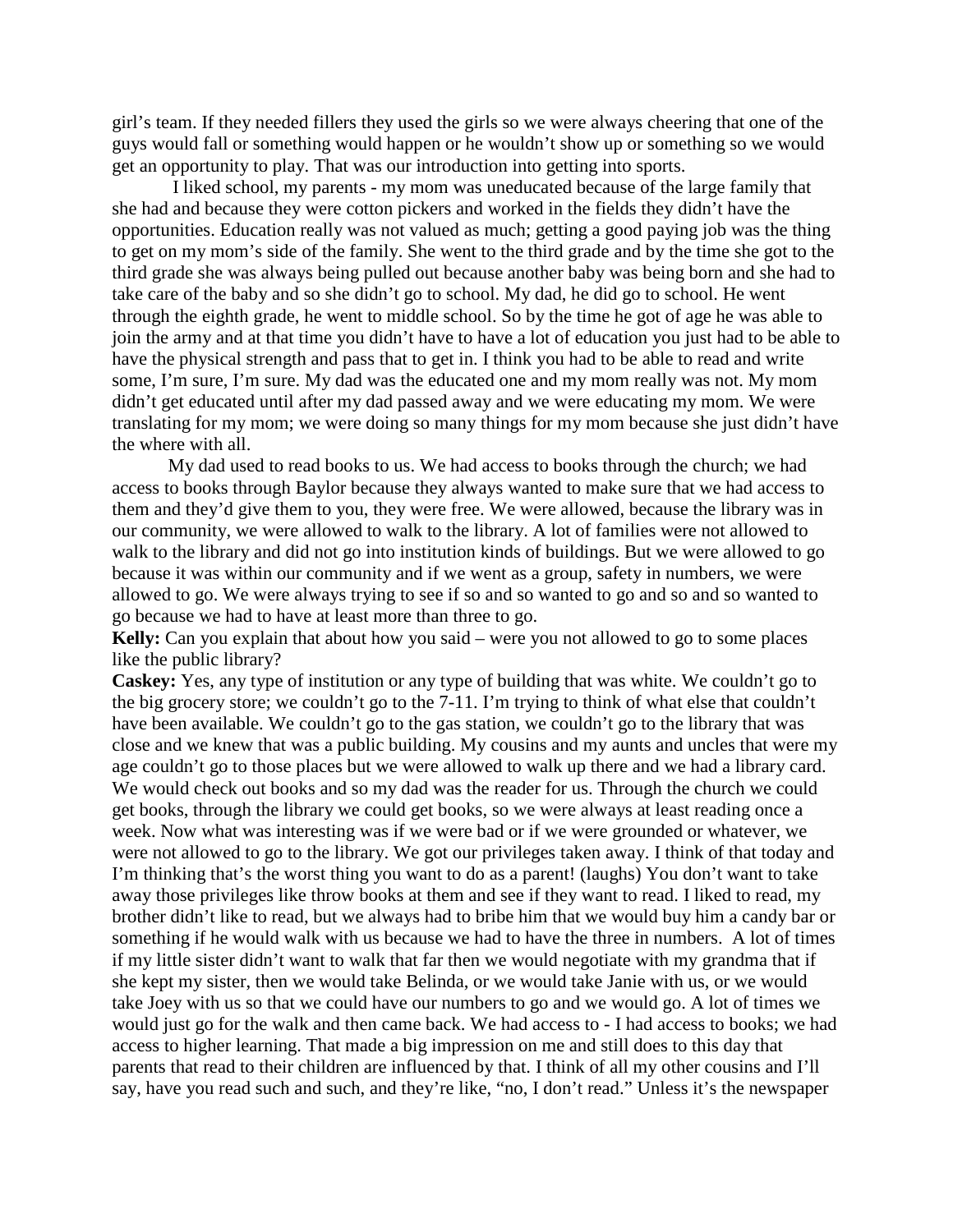or – plus you have – I kind of like the cell phones and the texting and the emails because now I'm thinking, oh, you have to read. You have to spell! (laughs) Well, they're not spelling well because you can cheat on the spelling but they're reading emails and they're reading the cell phones. I think it's funny. But we did read, we did read. My sister is an avid reader, my brother is not. I'm an avid reader. I haven't read a lot in the last couple of years because everything that I have read has been textbooks pertaining to my school (laughs).

**Kelly:** So you're trying to get your degree in education?

**Caskey:** I just got my degree in education.

# **Kelly:** Here or…?

**Caskey:** Actually I got it at Central State, when I tried to transfer in they said, "well you're a senior over there," and it didn't make sense and I thought ok, you choose your battles and that's not one of them that you're going to choose. I graduated from Central State and when there's a difference in family culture in the Hispanic community because in some cases girls go through their quincinera which is their fifteenth birthday which means they make a commitment to the church and they also are promising to their families that they will abstain until they're married. But at that time it's sort of a coming of age, a coming out, so that you are allowed to have suitors and allowed to date and allowed to have a social life. I think of my cousins who grew up in that way and they didn't get married until they were in their twenties. On the other hand, there are other families that got married at fourteen, fifteen, and sixteen and quit school to have families or they were pregnant. I got married when I was fifteen and I think that happened because I lost my dad when I was about ten. I didn't have that double parenting and I didn't have that father figure that could make sure that the boys didn't come around. I got to be a little promiscuous and I wound up pregnant and then they said, "well, you have to get married." I did not want to get married at fifteen because I was ready to graduate from high school and I was going to community college.

# **Kelly:** That's so young! Wow.

**Caskey:** Yes, and that was at fifteen and I was pretty excited about that and then reality hits. My aunt insisted that I get married and you can see, I look at those wedding pictures and I even show them to my grand daughters when they were growing up and I said, see this picture, this is not a happy person. This is not a happy person because look, she is pregnant and she doesn't want to get married to this guy because he is a good friend and she loved him at the time, but knew that he was not ready to get married and be a father. But see all these other aunts and uncles (laughs), that's the pressure that I had. It wasn't the peer pressure; it was the family pressure that you had to do the right thing and you had to be married and blah, blah, blah. I did that; I got married and had my son so that he was not a son out of wedlock because again, what are people going to think and that was traditional for you to be married. While I was – right after I had my son, I went back because I was supposed to start in the Fall. But he was born in August so by January I was going back to the community college saying is there any way I can start school. I was a different bird, they had no clue what I was doing there because here I was a mother with a child trying to go back to school and you're only fifteen?! So again, you have this institution that tells you what you're supposed to do and how things are supposed to go. You're thinking well, this is reality and this is my scenario. So my extended family; my mom, my aunt and my grandma helped to take care of my son while I tried to go back to school. About the time I was thinking, oh, I'm going to finish school, this is going to be great and I love what I'm doing. I worked in a library and I was getting an associates degree in library science and it was slash instructional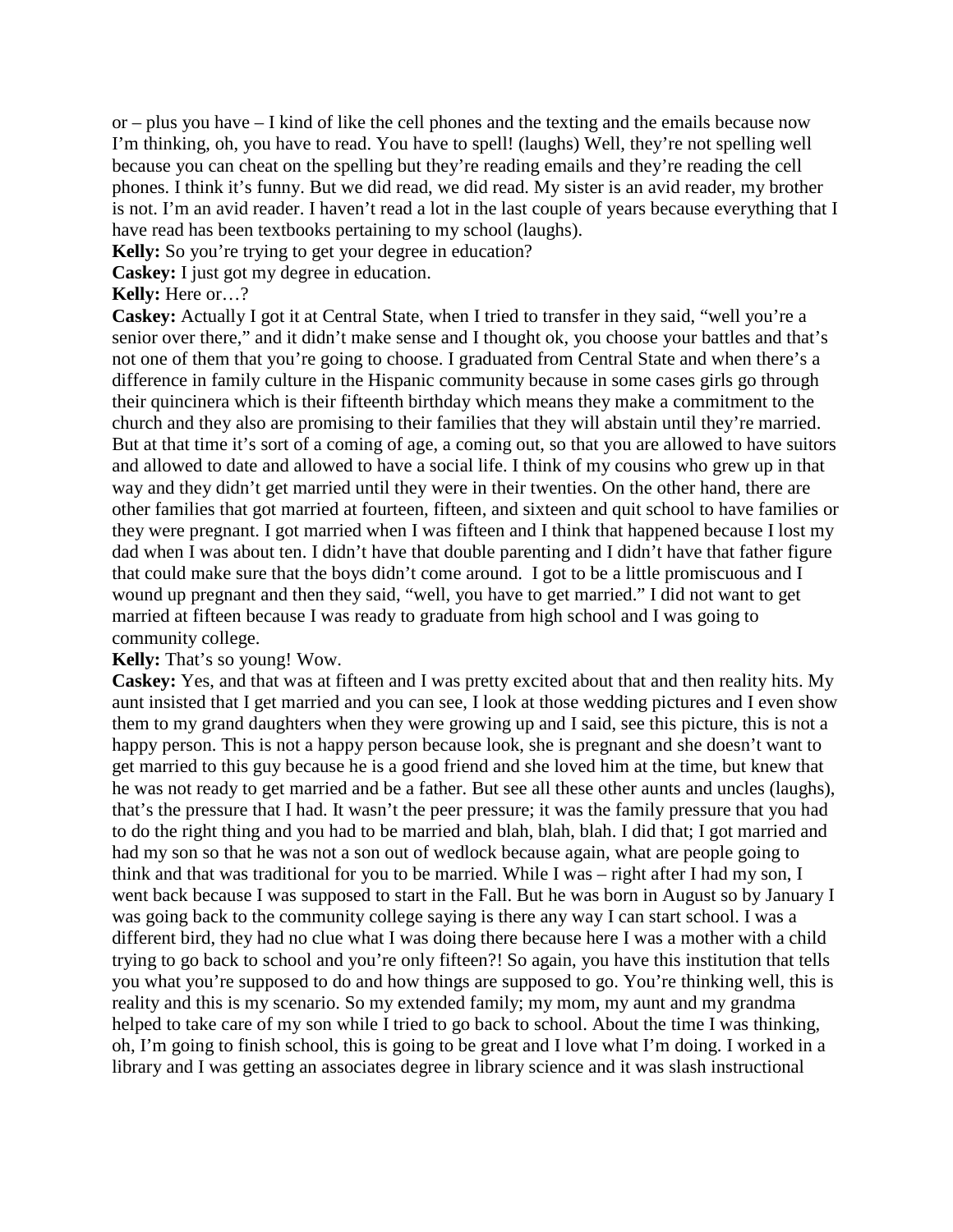media where you get to play with all the AV equipment. You set up the equipment for people to have programs and just…

# **Kelly:** Cool.

**Caskey:** Yes, you know like, we need this computer – I think of computers but this overhead isn't working and so you're running over there with your little light bulbs because you know that's what you do. About that time I met my husband and I had already gotten divorced and all that. My husband, he was just - he was love at first sight. He said, "how would you like to move to Ohio?" I thought, you are nuts! (laughs) I thought well, getting out of Texas would not be bad and if you've ever been to Texas it just goes forever and you're thinking if I ever get out of Texas because we used to visit our families and it would take hours. You could drive all day and not get there so you would have to drive the next day. So the idea of getting out of Texas, that was a good idea. So we got married and he was meeting my family and he was doing all the right things that he needed to do and of course this is the guy that I really wanted to marry. So I said you have to meet my grandmother because nothing will happen until you meet my grandmother. My mom, piece of cake, that's nothing and sure enough we had a little obstacle because he was an American, he was white, and she was not too crazy about that idea. It was funny because all my other relatives were saying, "you're not going to marry him!" "They're not going to let you get married to this white guy" (laughs). I thought well, we'll just see. We always said primero dios, primero dios; if it's in God's hands then it will happen and if it's not then we'll see. They met and they hit it off and we had lunch. He ate everything that she prepared which is important because it's an insult not to eat and not to clean your plate. He passed everything with flying colors and then he introduced the idea of my leaving Texas and of course she got very irate with that about that's not going to happen. She was like, tell him tell him, and I'm trying to translate and so I said, she wants us to take some time because it's too soon. We had met in November and he wanted to get married in December and she said no. Then he has said he wanted to leave the following year while he finished his term there in Texas and then we would leave the following year to leave for Ohio and she said no. So we left sort of disenchanted about our dream (laughs) and how are we going to get grandma on board with this.

We visited her often which I think is what she wanted. We visited her often and every time he came into town he visited with her and he already knew that he had gotten – my mom was yeah, ok, because the first marriage to our elders is the one that's important, the first marriage. A lot of them will say, "why do you want to get divorced, just stick it out." "It's a commitment, this is a decision you made – you've made your bed now lie in it, end of discussion." So we finally won over grandma, mamito and she – I talked to her constantly about, I can fly home. "Oh, you can't fly home you," you can't do this. There's a telephone, "oh, but you can't get hugs over the phone," and just all kinds of things and "what if I need help with dinner or something?" because I was always kitchen's little helper. In time she – we won her over. I was going to community college then and I don't know what I was thinking, I was a child because I really felt like I was going to finish school and still get married and still finish up school. It just didn't click. It didn't click and so we had met in November, we married in February, and then we left in March. In February, then I realized that after we had gotten married that I – if we're leaving in March, I'm not going to finish this semester. He said, "go ahead and withdrawal and you can go to school in Ohio and you'll finish." I told him how important this was for my dad for us to get an education because he really saw that if you had an education, you had more opportunities. I think he saw that in the military, when he was in the military, and he couldn't stress that enough to all of us. So I withdrew, came to Ohio, had my son, so I didn't go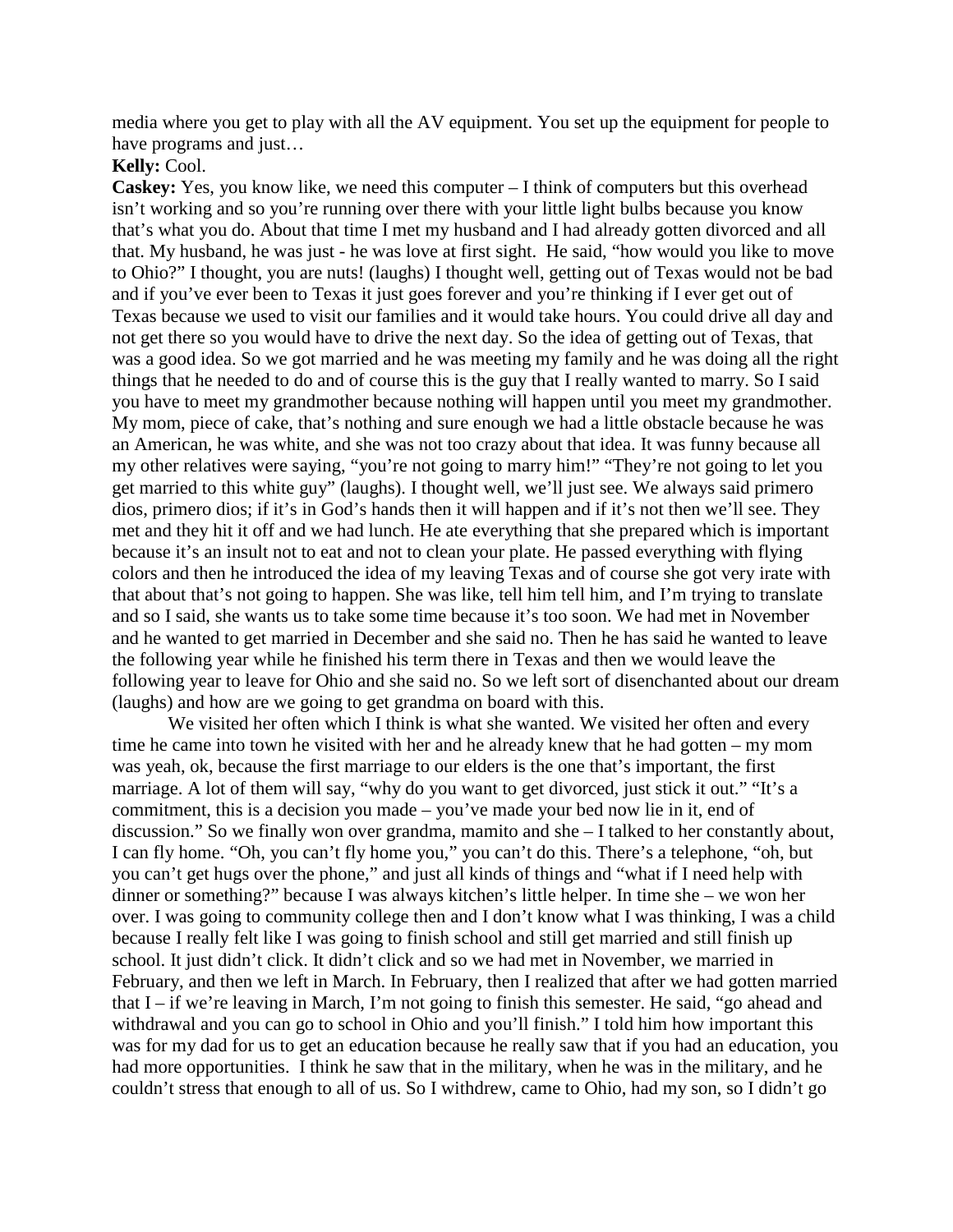to school right away. I was trying to learn the community; I was trying to learn the culture because it's so different. I was very homesick, cried a lot. Big, big changes for me, a lot of growth happened within that year. My husband was very nurturing and very compassionate with what I was going through with what needed to happen. He let me call (laughs) anytime of the day or night that I wanted to call home. If I said but I have to go home, he would save enough money so that I got a ticket and I got to go home and visit and that was probably the best thing for me. They didn't charge like they did for children at that time so you could get like a child ticket. So I flew home quite often, at least a couple times a year. I didn't go back to school for a while and then I started our own family.

After I think, once I started – my daughter was born a couple of years later and then I started to work. Most places where you work they offer some kind of educational self development package. So I took opportunities to go to school while I was employed at different locations. Then as I grew up I guess, my interests changed a little bit and life gives you detours and so you take these little detours. I took a lot of psychology and sociology to try and understand the culture, the people, my husband, and his family because they were totally different from my family.

**Kelly:** Can you explain what that culture was like when came to Ohio, how different it was? **Caskey:** The shock for me was that, I said earlier even in the church, my family, my neighborhood were the leadership of that church. In our communities my aunt was a teacher; my uncle was not the gas attendant but the owner of Mobile gas station. All the brown people were the leaders, were the commissioners, were the teachers, were the shop owners, the grocery clerks; they were the ones in charge of what I thought the whole world. Until I came to Ohio and I thought, where did all these white people come from (laughs)? I'm serious, I thought, what have they done to the brown people? Growing up in the South you have a very – more welcoming environment; happy, greeting, pleasant atmosphere. In Ohio everyone looks at you like their suspicious of something and because we came to Ohio, Ohio did not have a lot of Hispanics. We had the base [Wright Patterson Air Force Base] but then the base was also recruiting Hispanics at the time too. But what I found was that you either fit into what society puts you into; you're either black or you're white and don't try to tell them that your neither because they will correct you (laughs). They'll tell you that well, "you're not white so you're black," and so that was a struggle because people always wanted to put me in this little pigeon hole of where I should be. Where they thought I belonged. I grew up with such a sense of self worth, such a sense of pride, that there's no way that they could tell me what I wasn't because I knew exactly what I was, where I came from, and what the possibilities were. So, I struggled with that a lot. I constantly would tell folks and correct them very graciously and gently as I could, with a very pastoral kind of attitude so that even if they got angry, I would just smile. This is the way it is people (laughs).

#### **Kelly:** Can you explain if you faced discrimination here?

**Caskey:** I faced it here, when we moved to Dayton we lived in an apartment and I can remember people saying rude remarks about, "what are you doing here?" We were just in this apartment for a while and my husband's from Beavercreek, so we wind up staying with my in-laws for a while. Again people were very curious about me as a person and my son because my son came back with just the most beautiful tan. He's already brown and he came back with his –good color. You could stand in line and people would ignore you [looks above interviewer's head] and may I help you and you wouldn't get served. If I went to buy something I could wait till the whole store was empty before they would take my money for me to get my groceries. Or if I went to K-mart, or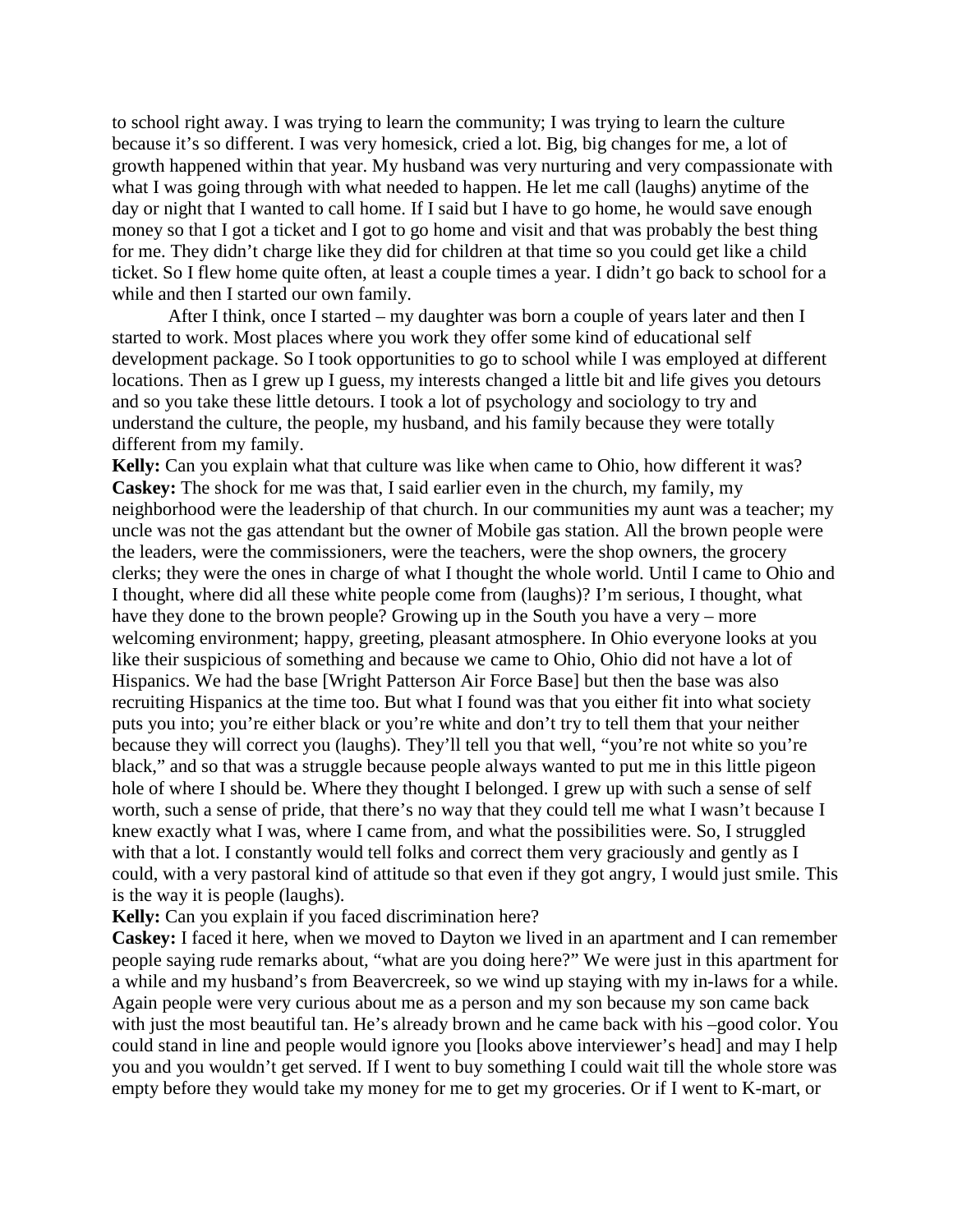things like that, or if I had a question because I would go to the counter maybe, and ask questions and you were ignored. The discrimination I found was subtle sometimes and my husband helped to clue me on that. I would say, you know I felt funny about this incident that happened today or we would be talking and he'd say – I said say something like, I thought they were rude. He would say, "no they're racist, they were discriminating against you." These were all new words for me. Again, when you grow up in a culture or your Latino society, they are very protective of you going outside of that realm because they don't want you to get hurt.

**Kelly:** Like the three, you had to have three to go to the…

**Caskey:** Yes, you had to have three to go to the store or to go to the library. Or go get ice cream, or go get a candy bar, or even if we went to the store for my grandma if she needed soap powder to do laundry or something, we went in groups. So they were very protective and I didn't see that until I became an adult and I moved to Ohio. I was able to kind of in retrospect see some of the things that happened. The impact that that had, but a lot of things – I remember because I thought I was smart, I'll get a job because back home you can start to work when your thirteen, twelve. You could drive the tractor and you really didn't need a license then. I remember telling my husband, I'm going to get a job and he goes, "you can't get a job, you're not old enough to get a job." I wasn't eighteen so he's laughing because he's twenty-two and he's thinking, "ok, go ahead, you're not going to get a job." So I surprised him and I got a job. We lived in Beavercreek for awhile but then we moved to Xenia and I got a job working for the Board of Education. They had a new hire there who was an African American, Aaron Page. He also told me I was too young to work and that I would need a permit (laughs). New concept for me, everybody works in Texas, how can you not work here in Ohio? But you needed a permit to work in Ohio, and again same time I'm taking classes at Sinclair because I am trying to learn sociology. [I was] going to the library and I'm reading books about human behavior and cultural differences, trying to teach myself. But, this gentleman, this African American gentleman, he came back and said, "I like that you worked at the library and education is important to you. And he said, "I'm going to go out on the limb." I think it was about affirmative action, they had to hire, try to hire minorities, teachers as well as staff. Of course he was at the board of education and he was the only black there at the time. He said, "I'm going to go out on a limb. I am going to recommend you for this position; you'll be a library aide in the school district." I was excited, I was very excited. He looks me straight in the eye and he said, "young lady, I'm going out on a limb for you, don't' let me down." But he said it with such stern, just very adamant about, you will do this or there will be a reckoning. I mean it was like hearing your dad or your grandfather saying, "I'm going to do this for you don't let me down." I assured him that god as my witness; I will die before I let you down. I worked for Xenia City Schools for a number of years and I went to his funeral because I just felt like he gave me an opportunity to go to work. My husband could not believe that I got a job. But I went to work and it was part time because you worked the school year and you didn't work in the summer. You got all these little vacations and...

#### **Kelly:** Great! (laughs)

**Caskey:** And it kept me busy. Again they had development classes that you could take if you wanted to pursue school. So I pursued a class here and there, every now and then I would just sign up for classes before they had computers or doing anything online. Then my kids grew up and we went through a couple of tornados in Xenia. The cultural differences – my seeing a lot of brown faces in leadership and running the cities and then come here and I'm thinking, ok, where are the people? There is nobody that looks like me that is running the city and running the schools, or teaching, or shop owners and things like that. So I started to think about well, where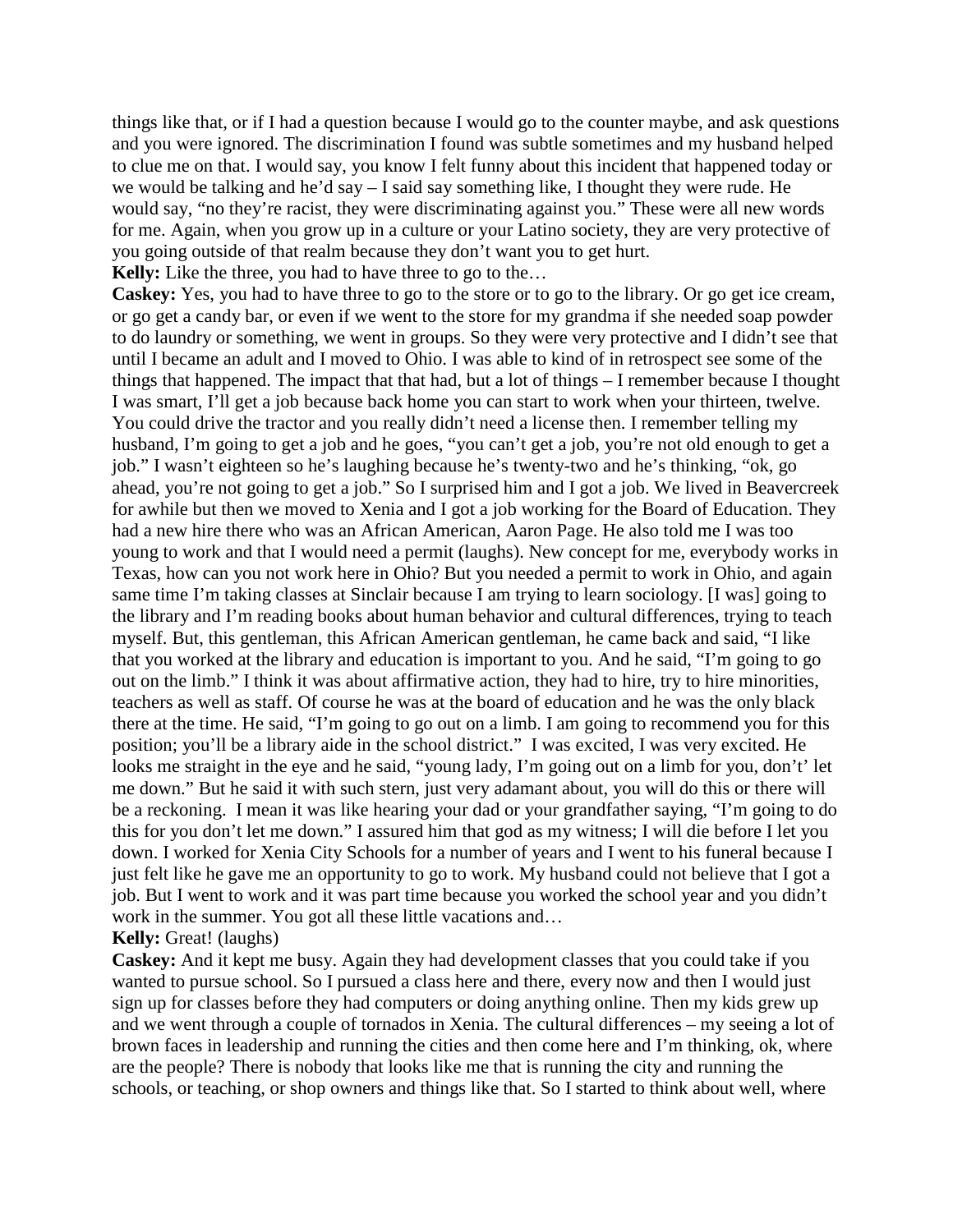are the people? I knew about the migrants coming to Michigan, to the North, to work the fields because I had heard that from my own grandparents. So I started doing a little research about looking for them and I inquired within the church and the church said "we do have migrant camps." So they told me about the migrant camps up north around Findlay or Toledo and my husband and I, on Sunday or Saturday drives, we would drive to those areas to see if we could find the migrant camps. A lot of times he would pull off the road because we'd see them working in the fields. He would pull of the road and my son would pee (laughs) on the side of the road and we would get something to drink. But it gave me the opportunities to walk up into the fields and say hola, cómo están?! [hello, how are you?] Or hey! They would just look at you like, where? I'm sure they looked at me like, "wow she's got a car, who is this? Maybe she's the plantation owner?" So it gave me a chance to talk and this just got to be a ritual with us. We just went out to see if we could find migrant camps and talk with migrant people and that's what I just did. A lot of times I knocked on the doors at the farms where they worked and asked – and told them where I was from and why I was doing this and that I just wanted to talk with some of the mothers because I had questions about being a mom and I had questions about being a wife. So they gave me access, the gift of gab I guess. I had access. So that was a big change for me, the fact that we didn't have- or his family didn't have tortillas everyday. They didn't eat rice and they didn't eat beans and I thought you all are missing something! (laughs) Kelly: Oh, yes culture shock.

Caskey: Yes and where are your spices and they had no spices. So I'm calling home and saying mail me chili powders, mail me this, mail me this kind of flour and mail me this. They would, they just sent me all kinds of stuff and so everybody kept saying "oh you should open up a restaurant or you should do this." But I was more about- I was feeding myself, I was feeding my soul more than anything else. To have the things that I was accustomed to, I was bringing them here. There were a lot of things that I liked about American culture but there were a lot of things that I did not want to let go of.

# **Kelly:** Oh, yes.

**Caskey:** There were a lot of things that I didn't want to let go of, the traditional things that my grandmother had. So I sewed for my son, I sewed for my daughter, I made their clothes, I became the best cook, and I became the best seamstress (laughs). My daughter to this day will say "you're an over achiever," and I didn't think of it that way, I really didn't (laughs). But as I grew, my self, I started to see things a little bit differently. I did see discrimination within the schools just with kids on kids or teachers on teachers. I didn't say things I was just an observer. I was the listener, the observer. Then within the church, of course when I went to church, I sat in my little pew and here at this little church some people talked to me and some people didn't. Then I thought that was odd because if we're all in the church as Christians why wouldn't you speak to folks. I can remember sittin' in there and praying about, I hope someone talks to me, dear God (clasps hands and closes eyes). I'm here to worship and hopefully you'll open their hearts. But that was a challenge for me and my husband would say, "well, why go to church if they're going to treat you like that, why are you going?" I just – it's not about those people it's about my relationship. So I continued to go and of course now I'm an elder and a leader of the church but you experience those subtleties and you witness some of those things that happened. Those are embedded in your mind and it makes you step back and think about things. The cultural things, I kept bringing a lot of stuff back and I love color. I love spices, I love - and people would say "wow isn't that bright?" Yes, don't you just love it! (laughs) I think I turned a lot of folks around because I have an infectious laugh and smile. I don't know strangers, I don't.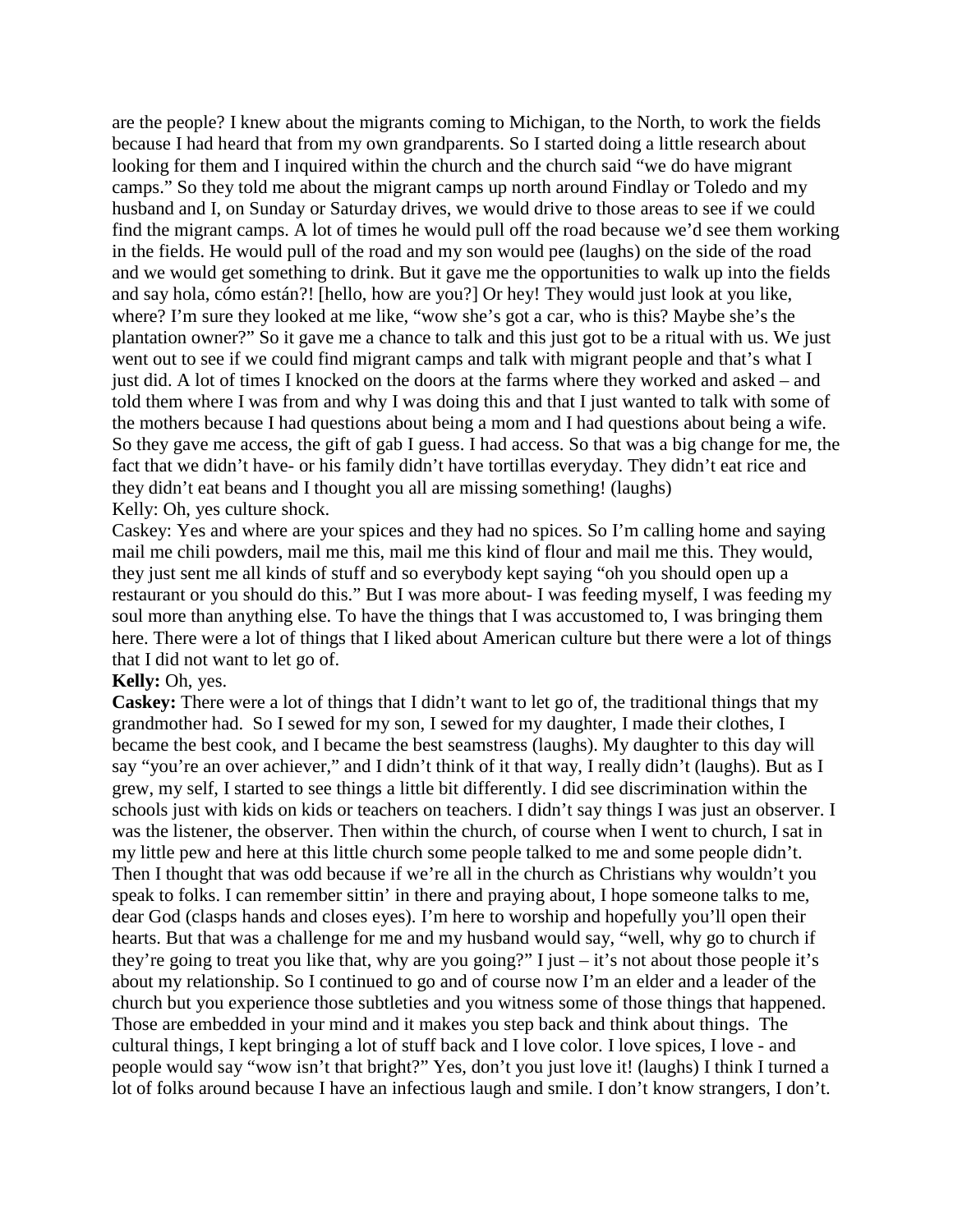My husband would often say "you could ask Rose and she would probably do it. I won't do it but she would do it." I have a sense of humor and I found that a lot of people were attracted to that or they were attracted to my compassion I guess, but they liked to be around me. Hopefully I changed some folks on my husband's side of the family because they would say – their idea of family time was to sit around the table and talk about different people. Or they would have racist jokes, even did you hear about the one about the Mexican and dah, dah, dah. **Kelly:** They did it right in front of you?

**Caskey:** Yes, and I'm thinking this is uncomfortable and a lot of times I would walk away. I would tell my husband and I would say, why is Bob doing that? Does he not see that I am a Mexican or that my whole family behind me is Mexican, or that his niece and nephew are Mexican? And he says "I don't think they get it. I don't think they understand that it's offensive to you." So I remember saying, I don't expect you to take up for me because I will when I've had enough I will just tell them. He even said "do you want me to tell them that I don't want them to do that anymore?" I just always felt like I can stand up for myself but thank you. If I need back up, yeah (laughs). But I can remember having those conversations like at Christmas and usually the holidays was a time of – they thought they were adding to the conversation and trying to be social. I remember being direct with my mother in-law and telling her that even when you don't say anything, it's giving them permission and it's an acceptance of what happens. This was at her home when we went to these celebrations and I just wanted to let her know that I probably wouldn't be coming because I was uncomfortable and I didn't want my children to be uncomfortable. If they felt like if this is the way they wanted to treat people, I probably wouldn't be coming. She was like "oh no, but were not - that's not the way it is." You get these "I used to have a friend who was a Mexican and dah, dah, dah, dah," or "I used to have a black lady who used to work for me." It just doesn't make sense but that's the excuses that they would use and it made for some interesting holiday gatherings. A lot of times I would go and take my children and sit in the car. We – my brother-in-law would have some really good ones and I read, whereas he did not (laughs). But I read and I was prepared for anything he had to throw at me and my husband said "you make a great lawyer," because he didn't want to be caught in the middle. Although he said "I'll back up if you need me to," or "I will tell them," or "we don't have to go." But like I said to him, the importance of family would mean that we fail as parents and I want my kids to know their grandmother. Do you know he has a brother and sister and of their children, our children, are the only ones that got to know their grandparents and have the relationship the relationship that grandparents have. We would literally dump our kids at her door and say "we're going up to the store, can you watch the kids? Of course my kids are just as outgoing and loving as I am and they made grandma do anything. They had her going to the bowling alley, they had her playing pool, and they had her taking walks out by the creek because she couldn't leave them unattended. So, most of them have passed away of the grandparents and my husband and his brothers and sisters, but to this day, the cousins will talk about "well you at least got to know your grandparents." But again, it was because my husband and I made a concerted effort to make sure that that happened; where the other ones is like "oh, were not going to go there," or they didn't want to be bothered. My husband would say "I can't believe my family lives ten minutes away and I can go months without seeing them. Your family that lives ten hours - no twenty two hours away call you at least once a week and you visit with them probably more than I visit with my family."

**Kelly:** I think it has to be at least cultural too, family is so important in Latino culture. But that's excellent that you…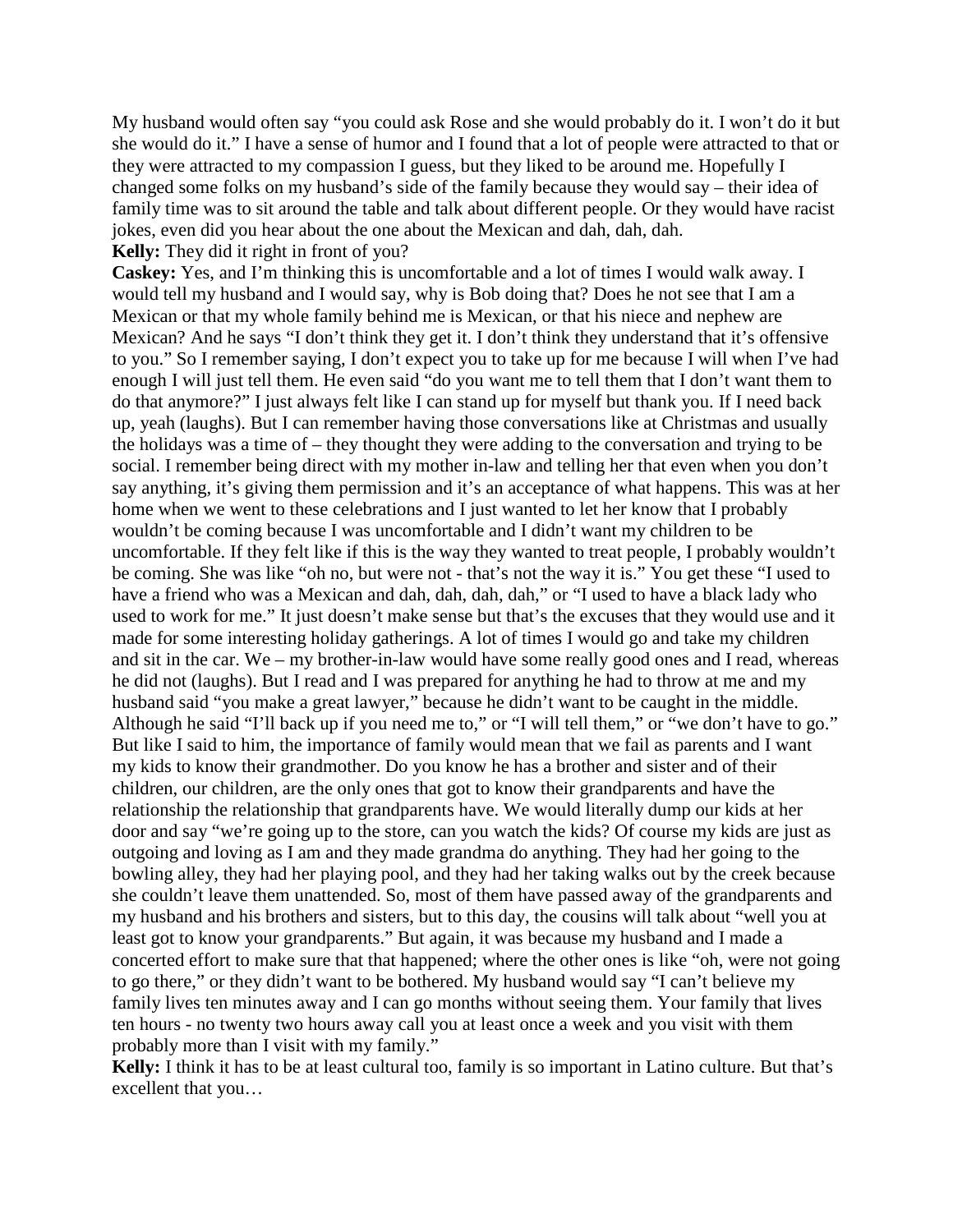**Caskey:** (Laughs) I mean to this day, well, this is grandma Caskey's or this is grandpa Caskey's. I know my niece and my nephews don't have the antidotes or the little stories that they can share and neither do the other ones. When my brother-in-law passed away, we had a gathering at the funeral and we were talking about the legacy for the Caskey's and what's left. My nephews and nieces were saying "we never knew them. We knew the Godby's from West Virginia, we knew the Randalls from Kentucky but we don't know what their ancestry is and we don't know their genealogy." I've had people who call us and say "are you related to the Caskey's that…," I don't know think so because all we knew was that Harold Caskey was from Kentucky and they moved to Ohio. He worked at NCR and they had three children and they had no extended family. Every time we got to go, there were no other extended families. But at my family reunions you might have well, there were two hundred cousins when I took my husband back and my kids down. I don't know how many hundred of grand children and great grand children and great, great grand children that my grandparents had. He [Rosa's husband] was just amazed because when we went down to the first family reunion he said "what's going to happen because I'm the white guy?" I said forget that you're in Ohio because here you're going to fit in and no ones going to say anything to you, no ones going to look at you. I said it's going to be like the United Nations and I said, just hug everybody and smile because they are probably a cousin somewhere down the line. So when we pulled in he's like, "where's your family?" Of course it was a sea of people all over this park and he said "how are we going to find where your family is?" I said that is my family. He's looking at them and he's saying "well, they look sort of Asian, they look sort of this and they look sort of that." I said we are, we are, and so I gave him the history. I said the French came and they took our women. The Germans came and they took our women and the Polish, the Russians they came and so we intermarried. Then you who are Scottish and Irish, I said now we have to add that to our mix so it is a lot of multiculturalism that's going on in here.

When he came back to explain to his family about the family reunion because they wanted to know how he did and what happened and he said "there was so much food, they ate non stop, and we had physical games, we had relays and we had physical games that we did." He said "I just kept saying I'm Mr. Rosa, I'm Mr. Rosa," because people would say "and who are you related to?" "Well, I'm Mr. Rosa," because people wanted to know who's your parents and who their parents, parents are and that's how you relate to finding out which clan you belong to. He was describing to his family that no one treated him like a gringo; no one treated him like an outsider. He had people hugging and kissing on him and he thought that they were going to wear him out because he had never been hugged and kissed so much. That greeting is a greeting ritual when you see someone and it's also when you leave so he said - by the time that we got to meet everybody he said "I'm sure they're people that I don't know." But he said that it was every ethnic group whatsoever because he said "there's some white with green eyes and there's some that are light brown, and there's some that are dark, there's some that are black, there's some with slanted eyes, there's some with blue eyes." He said "blondes, browns, black hair, she had them all, she had them all." He had a ball but he did say – a couple of reunions were overwhelming for him. He said "there's so many people," and he said "I don't want you to take offense but it's overwhelming for me because I'm not used to that." I understand that. He really was very encouraging in anything that I wanted to do. He was very supporting in anything that I wanted to do. He knew that I was an advocate for women and children. He knew that I got very passionate about social justice.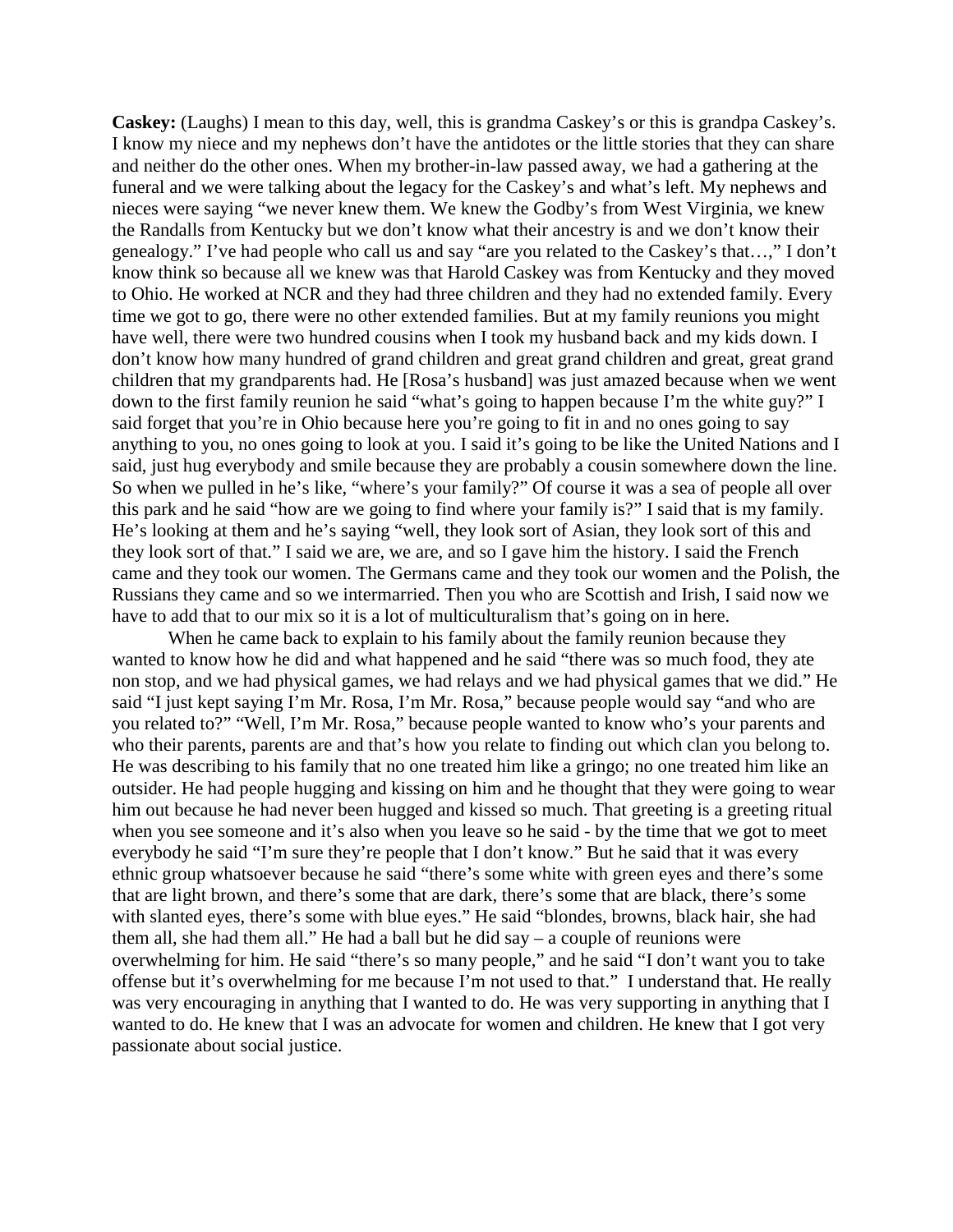**Kelly:** I wanted to ask you about – I know you were talking about when you first visited the migrant farms and stuff. How did you start getting into Latino community issues and start joining all these organizations that you were apart of?

**Caskey:** Well, I created some of the organizations. I helped to create the Hispanic Ministry within the Presbyterian Church and actually brought pastors to come to this area. Again, that's what I know, that's the world that I was in that's what was there. This is the different world. The leadership was when people would say something like "you're the first Hispanic that I met," or "you're different than what I expected," or "we could use people like you," or "how do we – are there others like you?" "How do we tap into the Hispanic community?" How do we tap into the Latino community?" Of course I would go back to my husband and we'd share a lot of these conversations and we would talk about them. My response then when I would come back was, if you want to tap into the Latino community you need to know about them. You need to learn and have an understanding about them. They wanted to know where the pockets of Latinos were and of course at that time there were no pockets because we were more middle class and upper class families. They either worked at the base and they might live in Centerville or Fairborn or Xenia; they didn't live in the urban city of Dayton. If they were migrant farm workers they lived in the rural areas and they were not visible. Then I got on church boards and then I worked for Buckeye Trails Girl Scout Council after I left Xenia City School system and they were very strong with diversity. I just loved it because they always put diverse teams together and you went out in diverse neighborhoods and you did these trainings for the leadership and for the girls. So that's where my passion for women and children came. But the Girl Scout office put me into key positions; committees for the United Way, committees for Red Cross, committees for the Dayton Foundation. We were as a Girl Scout office, we were invited to the community and we had an opportunity to show off our diversity and it helped to open doors because then they wanted – "well, what other Hispanics do you have," because you can't be on every committee. So I'm thinking, ok, where else did I see that Latino? Or where else did I see such and such? So you started to build this network of people. I'm a great organizer because of my library skills and I kept cards of everybody and I made lists. I had a little notebook of where I met them, what's the date, if I met them at a church, or if I met them at a picnic, or if I saw them at – oh, what was that grocery store - Zayer's Department store, or Lazarus, or any of those places where I would see people. Then I would document that when I would come home or get out a piece of paper and document it; so I kept a lot of those records.

As the community started to grow in this area, there were a couple of incidences that made news; Hispanics being arrested or they would do a story on the migrant workers – the vegetables and things like that. I usually tried to stay connected. A lot of Latinos don't do that, a lot of Hispanics don't do that. They want to stay invisible which is ok and that's what I observed. But that's also from all the reading that I had done trying to figure out why Hispanics act the way they do. Even my husband would say, I remember when I was younger, we would go to Kroger's and I would see a brown face or I hear somebody talking and it's like the antennas would go up. Where are you, where are you (looks around)? I would make my way down there and I'd Hola! Como estás, because that's just who I am and they would just kind of look at you like who is this trying to come up and talk to us. They would ignore you and they'd leave. I remember standing in line one time at the Kroger's and there was another family over there, in the next aisle over and Dave says "I know you heard that, are you going to go say hi?" I said, yes, I'm just trying to get enough courage. I turned around and I said hello and they turned around. Dave says "you want me to go shake them up?" And I went no, and he said "well that's odd. Why is it that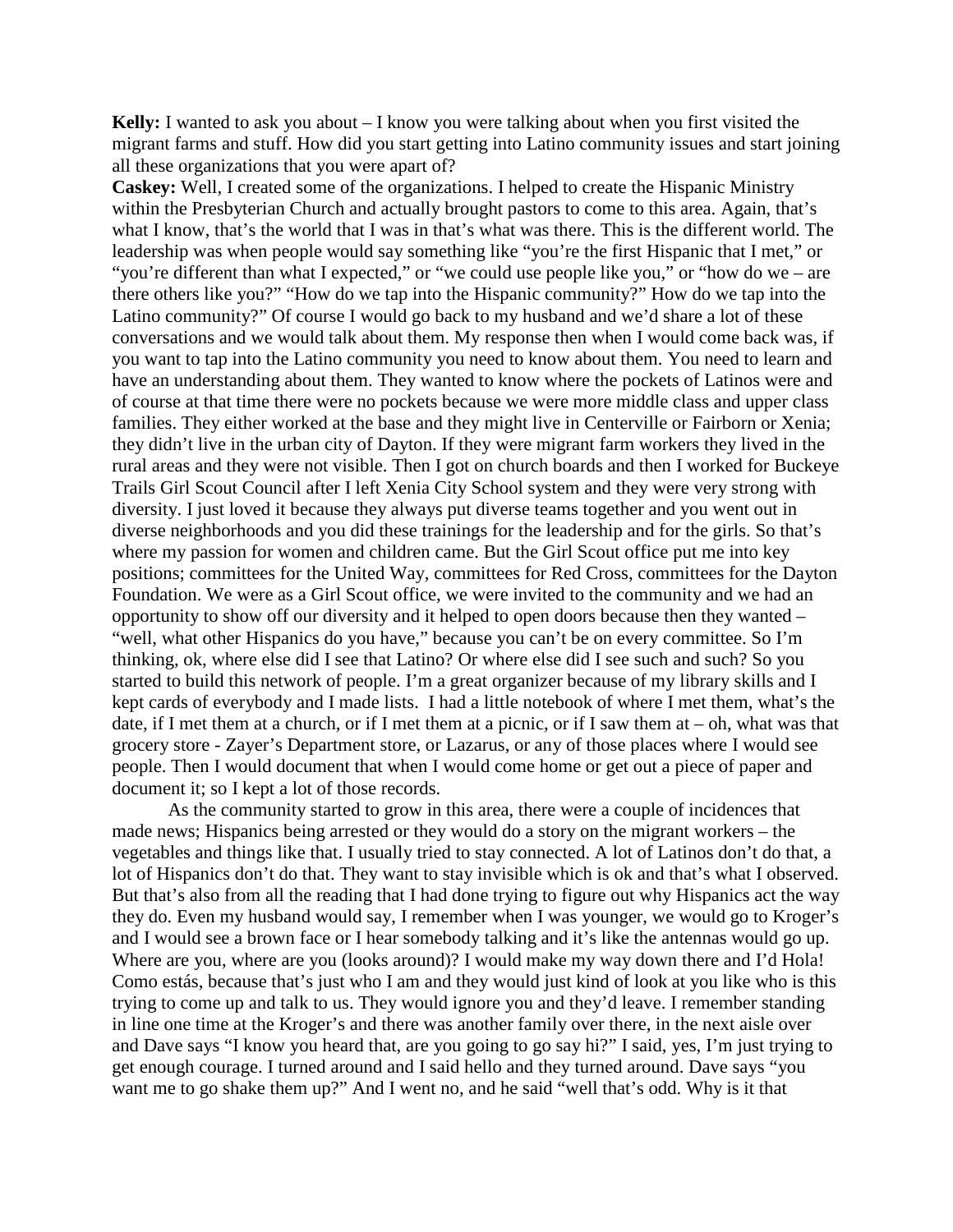Latinos will snub another Latino?" Then he thought that was wrong and so he's like "let's go have a talk with them." I'm like no and we're standing there laughing in the line but it was another observation. Why are Latinos snubbing other Latinos? So we had that discussion and then I said, you know I think it's again the not being – not understanding. I said they're going through the same culture shock that I went through when I came here. They're mistreated or they're picked on or they're treated differently and so you're shield guard goes up and you don't want to let anybody in, regardless of whether they can speak your language or they look like you. You are just going to put up that guard because you just know somebody's going to screw with you and it just might be that brown lady that's standing there at the check out counter. So I said well, we'll meet them again and I'll greet them again, and so life goes on. So you do get snubbed every now and then but it just depends on what kind of baggage they have, what kind of experiences they have. But I can relate to what they do because a lot of times you've had those same experiences too.

I am an advocate for other people because I think I can use words to make my point. I'm not derogatory, I'm not threatening, or I try not to be. I try to tell another person's story from my mind's eye as to how I see it. I try to have them understand it so that they can have a better understanding because a lot of it is fear; a lot of it is fear and what they don't know, what they don't understand. I find that I can roll up my sleeves and fight for somebody else. I don't always fight for myself but if there's a cause I will fight for it and if I see that it's an injustice, a social issue that has an impact on a greater community.

**Kelly:** Why do you feel that you need to advocate for other people or is it..?

**Caskey:** I think it's inbred and I think it's in your DNA. I think my experiences growing up even when you look at and I've used this scenario several times, even when you're out in the playground and someone is being treated unfair the older sister will go and defend your little sister. Or if a group of guys goes and tries to beat up your older brother, we go to that and we defend our older brother. Even though he's the older brother but you're not going to let him get beat up, up there and get a bloody nose unless you do something about it. I think we were always taught that if somebody needs help you help them. Again that goes back to our theology, goes back to our religion, about what we're mandated to do. We're here for a short time; we need to do the best we can while we're here.

**Kelly:** I agree. You're a leader and member of many Latino organizations in the area. Tell me about your experiences and involvement in these organizations.

**Caskey:** Well, some of the things that we try to do, like I said, there was – you can read in the newspaper and my husband would often say "here's a Mexican name," not that we were stereotyping but it was used to our advantage. "Here's a Mexican name that got in trouble again," and the newspapers got it in the paper and he'd always fold it over to make sure that I would get it so I wouldn't lose it. But I would read these stories and it was concerning sometimes because I thought, no that's – I can't believe that's the way that it happened or it just doesn't feel right or sound right. A lot of times I would look at who wrote that article and I would call and say, I'm so and so and I'm with the Presbyterian Church, I'm also Hispanic and I'm concerned about the article that you wrote and I want a little bit of an explanation. Sometimes they would give it to me and sometimes they would say "who are you? "Get lost" (laughs). But that was a way of finding out about these things. Again because of where I worked I had other opportunities to be engaged and involved in a lot of things in the community. There was a couple of things that happened with women's abuse and that was before they had shelters. Often times Latino women weren't accepted because no one could communicate with them; police couldn't get a report and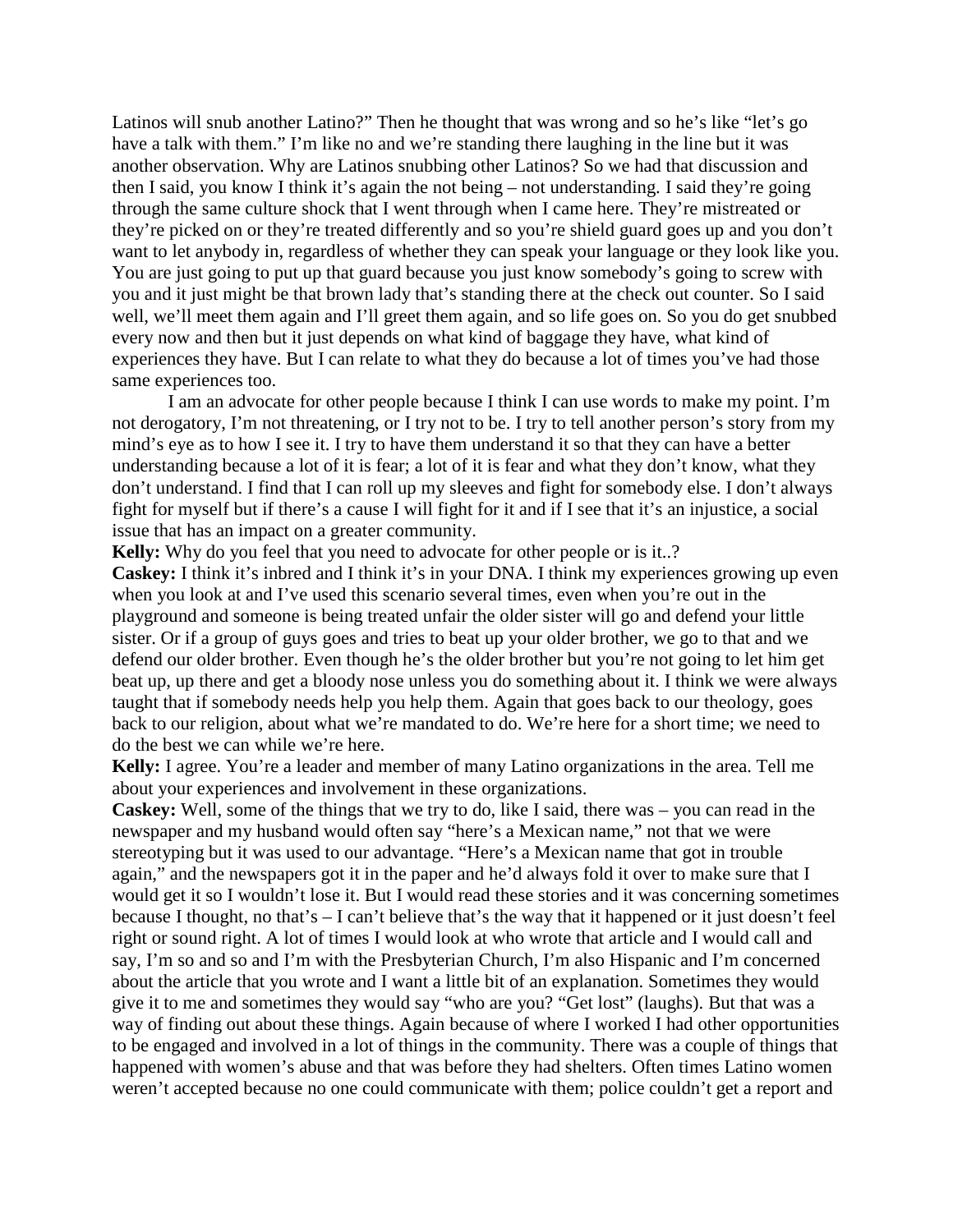it was just so frustrating. What do you do with the kids? A lot of times they would come to my house, they would go to a friend's house and it just struck me, there's something wrong with this system because if in Texas we can take care of the women who get beat up by their husbands, or if they get thrown out of the house, or whatever, there's a system. I'm thinking there's got to be a system in Ohio, now why isn't it working here? So I started to ask questions and people were shocked that the questions asked, number one and so then they feel like someone's watching. Maybe we better take care of this because someone's watching, someone's asking questions. So I ask questions and I challenge people. I tell them that I want to see it and I'm nobody, I am nobody.

**Kelly:** Well, you were the director of LULAC.

**Caskey:** Yes, I started LULAC in Ohio again because we had LULAC in Texas and it was a thriving, growing organization – a national organization. That's where I got my scholarship to go to school and I remember – oh, wise words – I remember my husband and I had gone to a meeting about a women's group and it was about abuse and the church - I had gone to make a presentation for them to try to help this woman and her family. They were documented, this was not even undocumented. These were American citizens that had gotten abuse and the language barrier and blah, blah, blah. I tried to get the church involved and the church disappointed me by saying that they really didn't want to get involved.

**Kelly:** The Presbyterian or the…

**Caskey:** The Presbyterian Church. That was disturbing and I was very upset and I came home and I thought, I'm changing religions, I'm never going back to church (laughs). Why didn't they get it? They didn't have any compassion. I was so frustrated and I got in and my husband was already getting ready for bed and it was already after nine or something and he said "how'd your day go?" I went, oh, it went great, and it went great. He could tell there was something not so great and he kept digging a little bit – I don't know what he called it, unpeel the onion a little bit at a time. So he unpeeled the onion and finally he got to the source about – "so how did your meeting go?" Oh, well it wasn't what I expected and then here comes the truth. I say, it's so frustrating that this happened and after several of those stories he's starting to say, "well, what are you going to do about it?" I can't believe he walked away from something like that. There was another incident that happened where there was a Hispanic male that had gotten into trouble and he was – one of the females had charged him with sexual harassment. What are you going to do, no one would pursue it and the church wouldn't touch it. I would come home again frustrated with another story and I would journal, I journaled a lot of things. I just recently threw away a lot of my journals and I'm thinking why did I do that? Now, I could write a book (laughs). I would journal all these things, about my perception, what I saw and what happened. I was frustrated that night and I said I get so angry with the church because its hands are tied and they can't do certain things because it's not politically correct or it's not part of policy. I would say things like, back home things like this wouldn't happen and he turned that around to me and he'd say, "well where are all those whoody doody Latino organizations that would take anybody to court? Where are all those justice groups that you are always talking about?"

**Kelly:** And is that how you…?

**Caskey:** Like, Bingo! These organizations, we need to organize and we can do some collaboration. We can do – we can bring in some organizations and start organizations. Where if the church's hands are tied, then these organizations can take root and take hold and take on these issues. So that's pretty much how LULAC got started. A friend of mine; and it's funny how God intervenes in your life, but a friend of mine had gone to a conference in Chicago. She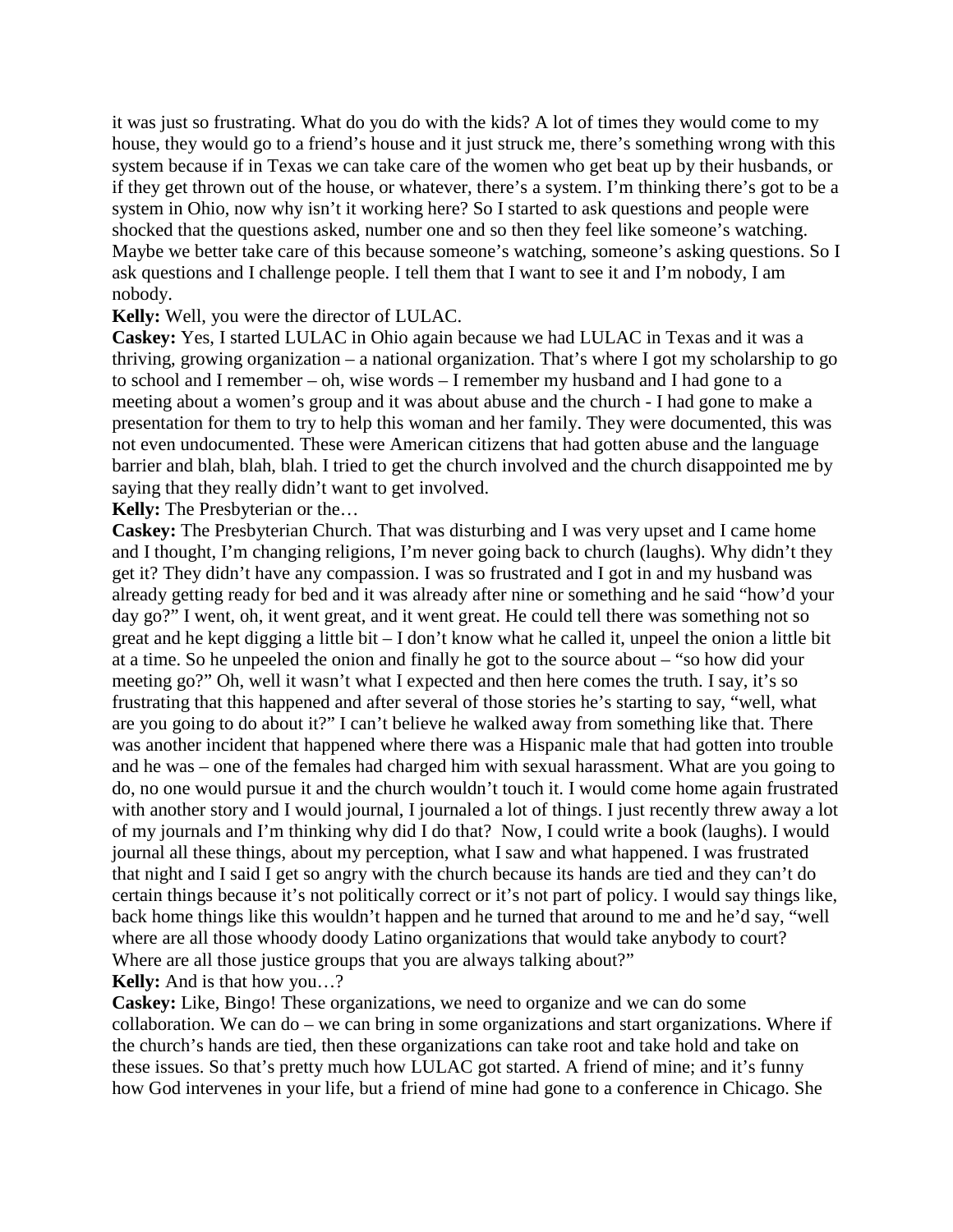worked for the Fair Housing Commission downtown and she came back all energized about how she went to one of the largest convention she's ever been to and you wouldn't believe the Hispanic people that were there. I said, well, where was it? And she said, "Chicago," well you haven't been out of Ohio because Chicago is pretty diverse. She says, "have you ever heard of LALAC?" I'm like, LALAC? A lot of people miss pronounce it and then it dawned on me, no I've never heard of it. Then it dawned on me, what she was trying to say. So I said, Yes, I know LULAC, I'm thinking of starting one! She said "I want to be a member, sign me up, I want to be a member; I want to start this with you." So I called national – I had already inquired because we have a lot of LULAC members who are related to me that were part of it in Texas. I called and I said how would you go about staring one? They said "there's chapters and there's state levels and all this other stuff." They said "just call national and say that you want to start and they'll send a resource person and they'll get you started." So by then I'm online and I'm getting all this information and sure enough they sent me a person and brought me the packet. They said "we need ten people to get started. Do you know ten Latinos?" Yes, I can do this; this is a piece of cake! So we started that and then right after that the Latino Connection was –what would you call that- it was a group of people that come together. Latino Connection was almost formed the same year that Hispanic Ministry started to grow because we started to make – we were working with the Catholic Church because they had a Hispanic Ministry. I was on a committee at the church and they would ask me "what kind of  $-$  do you want to be on this one committee?" I said no, I don't want to be on anymore committees because this is what I'm doing. Then they asked me "how are you doing all this? What is it that you are doing?" So I explained what I was doing; advocating for women and children and this is what we do. We've taken on some social justice issues and they're thinking, "through our church?!" I said oh no, with other churches that want to do this. With the Lutherans that help refugees, with the Catholic Church and I said I'm using my Spanish skills. I said for years, I cried when I moved here thinking God, why have you forsaken me? Why did you bring me to hell-hole Ohio where nobody likes me (laughs)? **Kelly:** As you're wearing a Dayton shirt [Caskey was wearing a shirt that said, "Dayton, Ohio]. **Caskey:** Yes, Dayton [looks down at shirt]. It's such a struggle for me to fit in. Why did you take me out of my comfort zone? Why am I here on this journey? I then called my mom and the epiphany was I know why God has me in Ohio. He's using me as a vehicle to make awareness of Hispanic people here. She was so thrilled that I was helping migrant workers and my grandparents were so thrilled that I was helping migrant workers; that was a story they could relate to. I got over the fact that this is the reality here (laughs) and this is why I'm here. I'm here to translate for those – I've used this often times- the voice for the voiceless. The passion that I have for my folks, the passion that I have for social justice, and being fair to all people; if we talk about it let's do it. I don't want to be on a committee, I don't want to be on an ad-hoc committee, I don't want to be on a committee on the special advisory board that's just going to do a lot of talking. I want to the results. I want to see (laughs) the final of what happens with what you can do; don't give me just lip service.

**Kelly:** What have you been able to do to help the migrant workers?

**Caskey:** Well, a lot of that- the school systems did not do a lot of the recruiting of the Hispanic kids. So the school systems began to say "are numbers are down, we need to fill our numbers in order for us to get our funding. If you know of any Hispanic children that would benefit from this program, we would be happy to go talk with their parents. Ok, well you do you have in your organization that speaks Spanish?" If I bring you a family, then what are you going to do with this family? The schools started to branch out and recruit. As I got on an advisory board then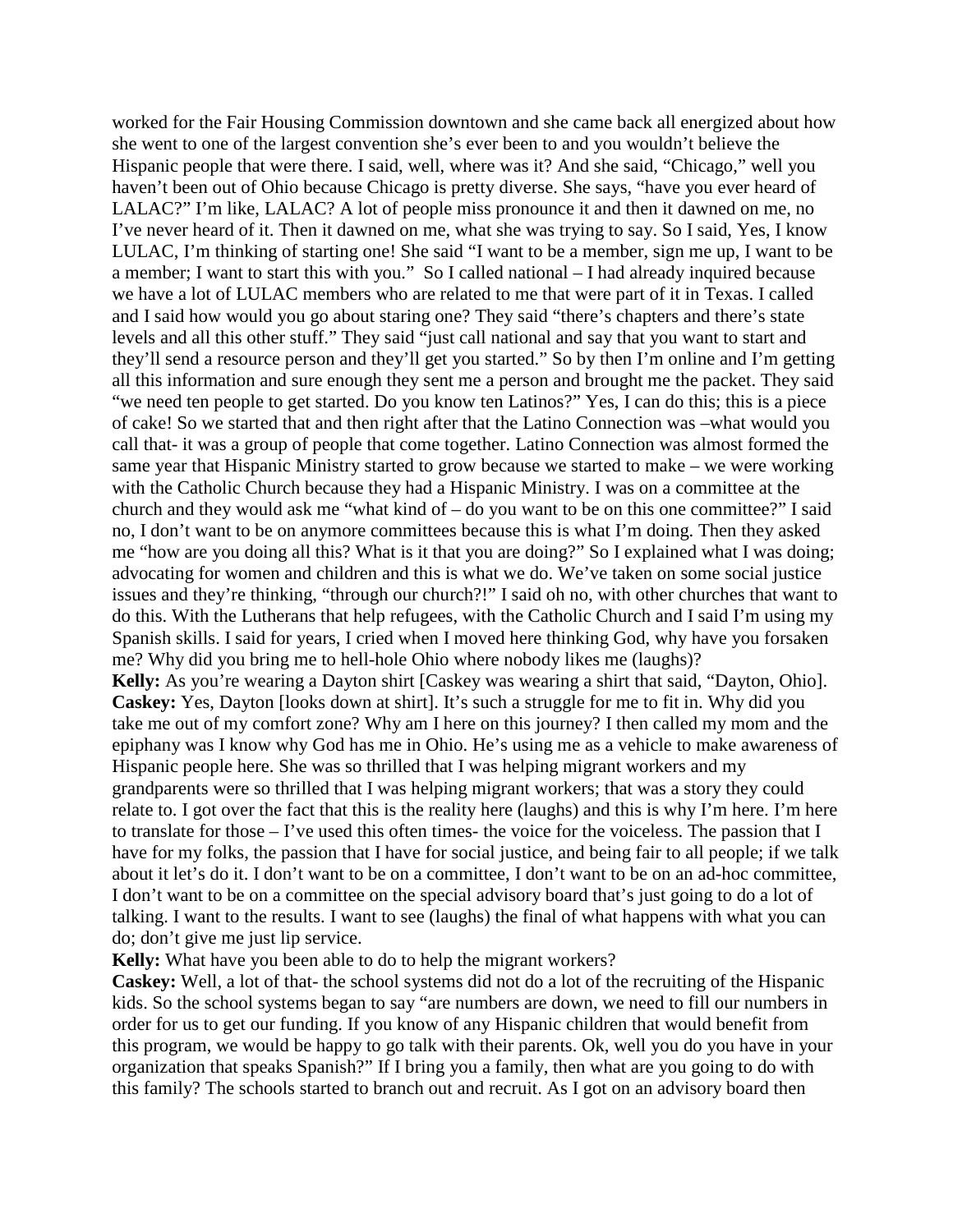they would say "thank you for your good work. What else can we do? What are your words of wisdom?" My words of wisdoms or my life lessons are, if you are seriously and sincerely and intentionally want to engage into the Latino community then do it honestly. Put them on your board, hire them for your companies, and the person you employ, or the person you put on that committee, or the person you put on that board is going to be that other set of eyes and ears. And a resource that will give you a different perspective of what all you white, affluent males are trying to do in your organizations. In working with LULAC we would go to national conventions and you have all these companies that have to do diversity within their companies; P&G, AT&T, Time Warner, Banks. Bingo, why aren't they working with our groups. So when we're organizing within the Latino community, what I want the Latino community to understand is that they need us as much as we need them. We want to be inclusive and when you have an organization that says "well, it's just for Latinos only," well then we are guilty of doing the same things. We are not being inclusive, we are being exclusive. That's what I found the church was doing, a lot of organizations were doing. They wanted to say they want diversity; they want to say they want to be inclusive but they were putting in barriers that made it exclusive to the Latino community. An example, if you want Latinos to be part of your committee here at Wright State, what time are your meetings, where are your meetings, when are your meetings? Oh, there at ten o'clock in the morning, there out here at Wright State, where the Latino community doesn't have transportations. We are working all day so we can't take off work to be here at a ten o'clock meeting or a one o'clock meeting. So are you being inclusive or are you being exclusive?

**Kelly:** No, that makes a good point. What are some of the most interesting programs or events that you have been involved with?

**Caskey:** Oh, wow. I have been blessed. I've met some really amazing people that work in social justice. I've met Delores Huerta, who was part of Cesar Chavez's group that worked with farm workers. I was given the opportunity to be in the same room with Mirrors [leader of SCLC], the SCLC people. The Civil Rights Liberties Union, that award was probably the most significant award I've had. I was to be in a room – this was a group was founded to help and advocate for poor people to at least have the same access to justice in the courts where you can make a difference. This was major for me. I've met Bill Cosby and Ray Charles. I've met four different presidents and governors that I've shaken hands with and commissioners, representatives, senators, and Treasuries of State, just people that...

**Kelly:** Through your work of all these different organizations?

**Caskey:** Right, different opportunities, yes! I remember for college I was – my professor wanted a – we were doing computer technology and he said do a facebook. I thought, oh, that is so lame. That is so teenage; I have to ask my grandkids about this. So he said "well, just clip some pictures on there so it would give us a bird's eye view of who you are." So I went through my pictures and my grandkids helped me go through my pictures and they're like, "well, you've met so and so and you met so and so." They're going through my pictures and they're like "oh, is this who I think it is?" Yes, I mean I'm in awe when I meet them but then you forget about that because you're still on this treadmill, on this day to day race for life about what needs to happen before the end of the day. That was just an experience, just an opportunity. I got to meet a lady and she quoted me in her book. When I worked in the museum in Wilberforce, she walked… **Kelly:** Yes, Joan Southgate.

**Caskey:** Yes, she walked across Ohio to try to have the same experience that her fore fathers had. Of course I could relate to that because again, the family, having those same relationships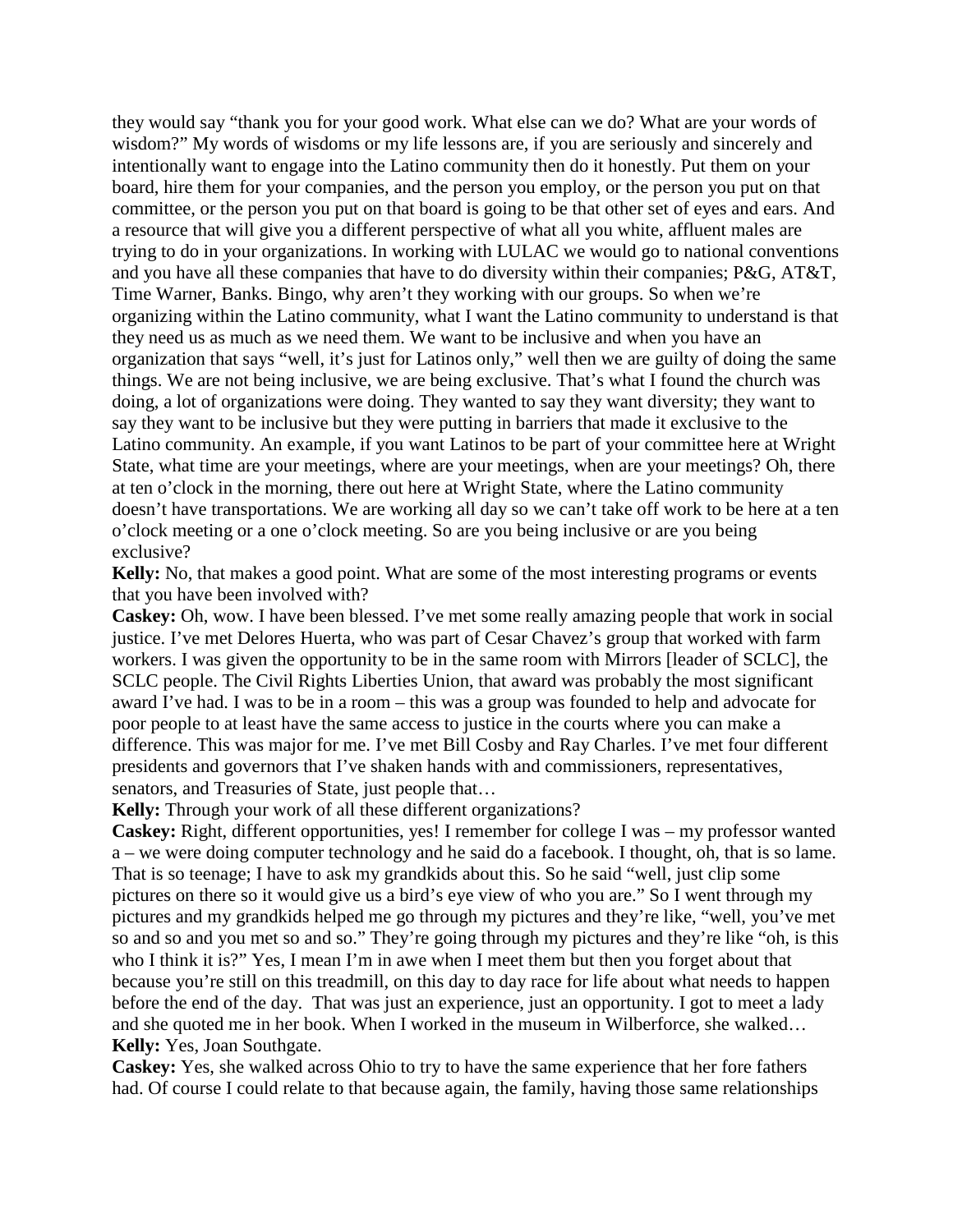and real stories that happened to your ancestors and your family. Hopefully you're making a difference but you still want to know what they went through, or to have an understanding of what they went through.

**Kelly:** Were these – it was the Underground Railroad?

**Caskey:** Joan Southgate, yes, Joan Southgate traveled across and I followed her a couple of place because I feared she was not safe. I felt responsible for her so I wanted to make sure she was safe and I did. She was an amazing woman, we had a lot of heart to heart chats about families, what our past was like, what we can do, and what our legacy is going to be for our children and our grand-children. My kids and grand kids will talk and say "well grandma you've done everything. You've met everybody and everybody knows you!" I think no, there's probably still one more person out there that doesn't know me and that's my challenge.

**Kelly:** And it keeps you going.

**Caskey:** Yes, yes it does.

**Kelly:** I know you were the coordinator of El Puente last year. Can you tell me about your experiences with that?

**Caskey:** To me, that was such a passion. That was just another milestone that was reached. I have always tutored because I feel again, my dad read to me; reading is the key to your education. Your education is who you're going to be as an adult and how the world perceives you. Often times in my own neighborhood in Xenia or in Dayton or wherever I don't have to give my number to anybody, people find my number. People know where I am and I often tell Sister Maria, I don't know where they find me (laughs). But [they would say] do you know so and so because they have my number now. I would tutor kids, a lot of times I would tutor my own kids and grandkids at the kitchen table when we would go over homework and stuff. If I knew of another Hispanic family that was in the area I would invite them to come to the table. I could help them with homework or we could share a discussion about homework or we could make it fun which makes it easier and you're done. You don't have to worry about missing assignments or last the minute, at eleven o'clock, you haven't done your homework and now mom's yelling at you so that invitation was always there. I tutored kids that way and working with school system and the Girl Scout Office had after school tutoring programs too so that was sort of again, part of my experiences. We had talked about – well, let me back this up a bit.

LULAC got a grant to get a computer lab and part of the grant writing that we did was that we would have an after school program that kids could have access to education and access to computers in the technology world. So we got the grant and got the computers. Now this puts the program into place so we started out at the Linden Avenue Baptist Church because it was centrally located so we started there with the after school program. They had a women's program and we worked with the East End Community Center in trying to provide for this program. They lost staff and the program fizzled out. Well, that annoys me more than anything because you build something and you get there and then there's no on to take it over. I feel strongly that if you're developing leadership, you're developing it so you can pass it on, and it gets passed on, and it gets passed on. I remember something my dad said, "you have two hands, with one you reach for whatever you want and it's your future but with the other hand you bring along someone." So you're always having this push and pull and Maria Goeser [Local Latino Community Activist] has another quote that I'm sure she's going to tell you because she uses it all the time, so I'll save that for Maria. I won't take away her thunder. Again, that you got to help one so that once you're out of the picture, if we do our jobs right our children to be successful. So if we're developing good leadership you're going to be able to step away and other leadership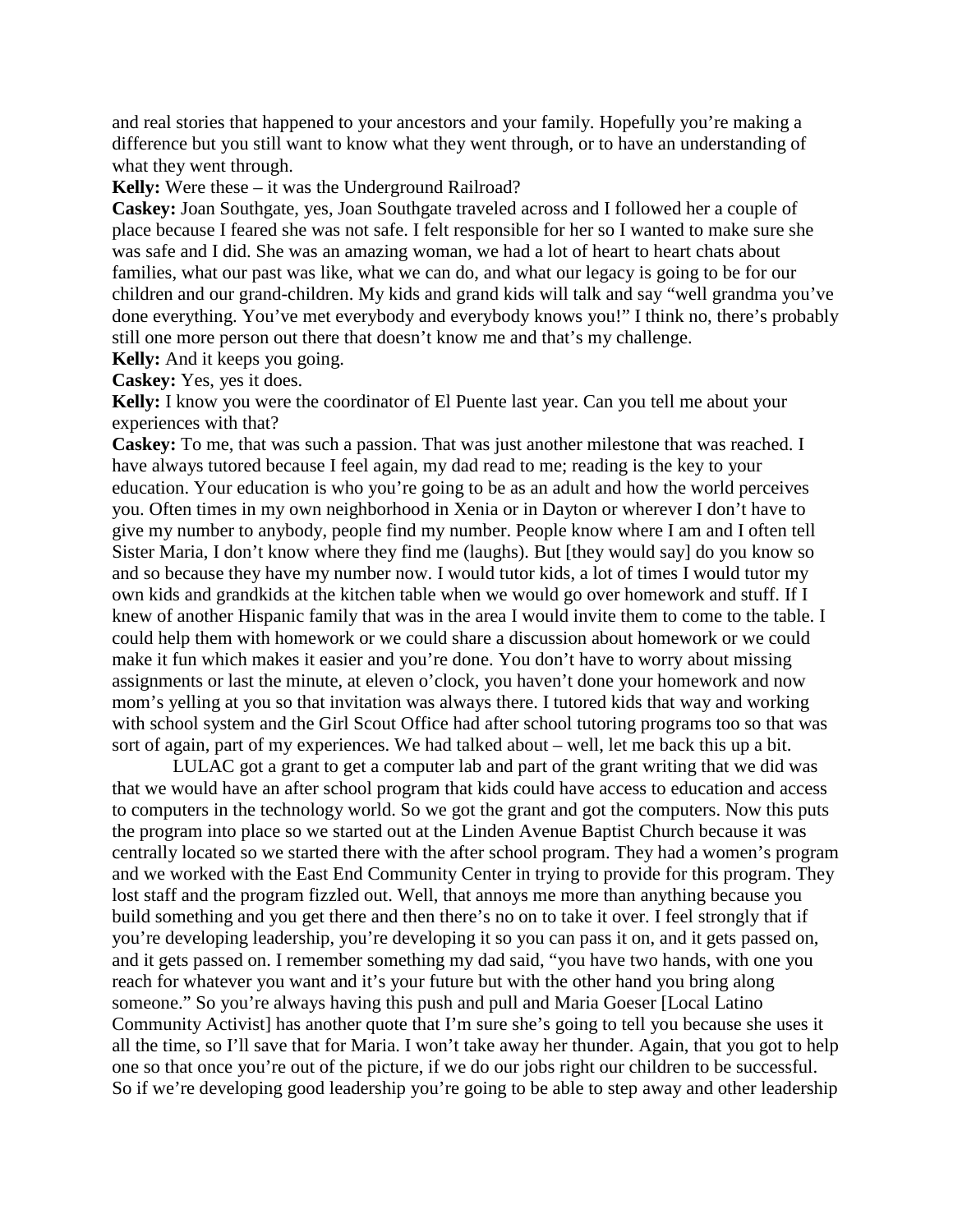is going to emerge. So part of that tutoring program was to put that program into place and I was checking in on the computer lab because I'm still promoting the computer lab not knowing they've shut it down because no one was interested.

It became all Anglo and then the Latinos didn't want to go because there no Spanish speakers were there and they just lost interest. They just said "it's ok we'll just close the doors," with computers all dusty, they weren't utilized. I investigated to found out what's up? What's wrong with the program? They tried to very graciously to say that it just wasn't working anymore and it was time to just let it go. I'm thinking those who have are great; those who have not are still suffering and that's a social injustice (laughs). So I'm thinking of all the times that Baylor [University] came and brought us opportunities and we didn't care how old these things were. They were new to us. So I'm thinking ok, how do we use those resources? So I call national and I say this is what's happen. How can I get those back and how can I…? They gave me the tools that I needed to close that one and open a new one, new board, everything. So we moved it with the Catholic Church. We closed our relationship, we had an understanding with the Linden Avenue Baptist Church because they – it also was supported through Dayton Christian. So I was disappointed because I thought it was going to be a win-win situation. But that's not the first time churches have disappointed me, as you have heard. So we got the tools together on how we can change. We talked with Sister Maria [Director of Catholic Hispanic Ministry] and she was on board and we were going to get it going again. So we started over at Holy Family [Catholic Church]. We moved the computers in, we start advertising that we're going to be open and that we're going to provide the tutorial program. I get off work and I come and I provide services and I recruit volunteers from the colleges. I am a volunteer coordinator from way back; the Girl Scout Office and now the museum and so recruiting volunteers is a natural. I'm recruiting volunteers and we're getting it going and its growing back. We're using our computers and we're using our volunteers and the kids are learning and they're getting better marks. The parents are proud of their kids and they're starting to think that they can have a piece of the American Dream. I say, it's not about your future; it's about your child's future. They have to learn English; they have to learn to read if they are going to excel in school. That goes over pretty good and we're now looking at expanding the tutorial program. By then the church is moving – no, we're still expanding the program and at that point I'm ready to change over leadership from the president of LULAC in the Dayton area to Tony Ortiz. A good leader always looks at ok, where's the leadership? Where's it going to emerge from and who has the resources that can help you or help the program benefit? LULAC is a not about self serving or personal gain; it's about overall community gain. What's going to be the best overall or for the people and not personally or for individuals.

I didn't know Tony Ortiz that well because he worked for Wright State and he was busy (laughs). He did not mix in with a lot of the Latino community; he just was not part of it. I remember talking to him and he was like "yeah, yeah I'll help, I'll help." Very few people say no to me too so he was engaged and he was excited. Then I asked him, would you be interesting in being president of LULAC? He says "well, I'm pretty busy right now. I got a couple of things that are maybe going off my plate and maybe I can do this." I told him, I will support you, I will hand hold you, I will do whatever it takes to get you up to speed. So he the following year said yes and he took on the challenge. He even said "where are the Latino pockets," because he's got grown children, he doesn't have little children. I still have grand children that I'm carrying around and I took them with me to everything. My granddaughter says – she wrote an essay on her march on MLK Day and the teacher thought it was a made up story and my granddaughter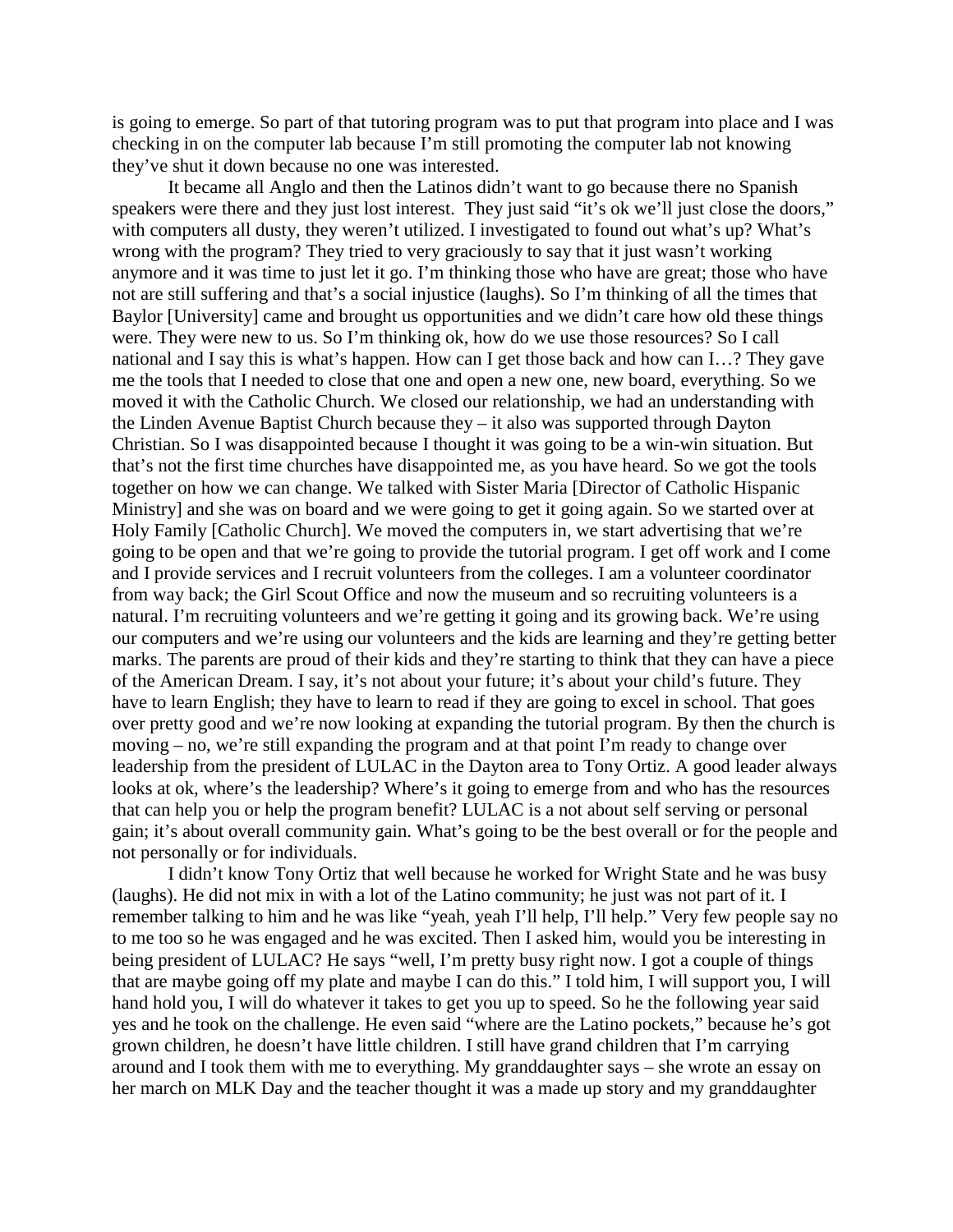said "no, I really did march with my grandma down Main Street in Dayton!" These are those experiences that I'm thrilled that they have that to share. But Tony took on the leadership role of the organization and I warned him saying, everybody's going to want to pick your brain. Everybody's going to want you to be a representative to this organization or that advisory board but remember what you have because it can be overwhelming (laughs). I said at some point you have to say no, I can't this time.

**Kelly:** Yes, because that goes back to what I was going to ask you is that as the leader of LULAC, what were some of the obstacles and frustrations that you faced? I guess you probably told Tony what he would face, like what you said.

**Caskey:** You have to say no, because everybody's going to ask you. Everybody's going to pick your brain and they just think, they think that we get paid to do this and we're all volunteers. I mean we have our real jobs that pay our bills but we have such a passion to do this that you make time to do the volunteer work.

**Kelly:** Yes. What are some of the most gratifying contributions?

**Caskey:** Well, the gratifying part is the El Puente piece. I was telling Tony that I wanted – I said I've got a lot of the students from the colleges and I said it's a struggle sometimes because you would think college students could take initiative and really move on things. I said it's like a six grader; you're hand holding them constantly, constantly. He had this brain child that why don't we get the College of Education students that are trying to be teachers to come into this tutoring program. He asked how I wrote the grant through AT&T and I said there are grants out there we just got to find them. You got to get a team together to help you write the grant and I said, I mean I have the ideas but I can't always take the time that it takes to write the grant, proof read the grant, put the language in there that the reader wants for you to get that grant. He [Tony] did that. He put a team together, he wrote a grant, and he got it funded. We got great support from Wright State. He said "I want the first manager to be you, if that's possible." I said, oh, I would love it! It was a pilot to see if it would work and we have a great relationship. We're like brother and sister or uncle and niece. I can tell him things and he can be honest and tell me right back or if he says something again [I say] this is how I see it or this is how I think. So he got it off the ground and we had the after-school program. The teachers, the supervisors, all the professors all wanted to see what's going on just to make sure that, if they took a risk on this program. But we're open, what you see is what you get, and come look.

**Kelly:** I mean I've visited and it's great. I mean I volunteered one day and I can't believe how many children come after school.

**Caskey:** Yes, we worked with Dayton Public Schools. They, Teresa Troyer, who is the advocate for ESL, helped us to coordinate the schedules of when they got out of school, who would participate in the program, how we would get the word out, and then getting the volunteers. They [the students] have to do their homework. I believe that because of the way I grew up I guess learning can be fun and you can be at play and it can be an educational learning experience. I just think that because I grew up in sports and in school that that has a connection. So with El Puente, what we wanted was that those kids should be able to have fun. We know that they lack in social skills because they're having trouble acclimating to their surroundings, to the regiment of school that you do not talk, you stand in line, and everything is very structured. Parents have put pressure on them about that they you will behave and you will do on what's going on. But that's not our culture, that's not how we operate. We are screamers, we are players, we are teasers, we are jokers, and just competitive and play.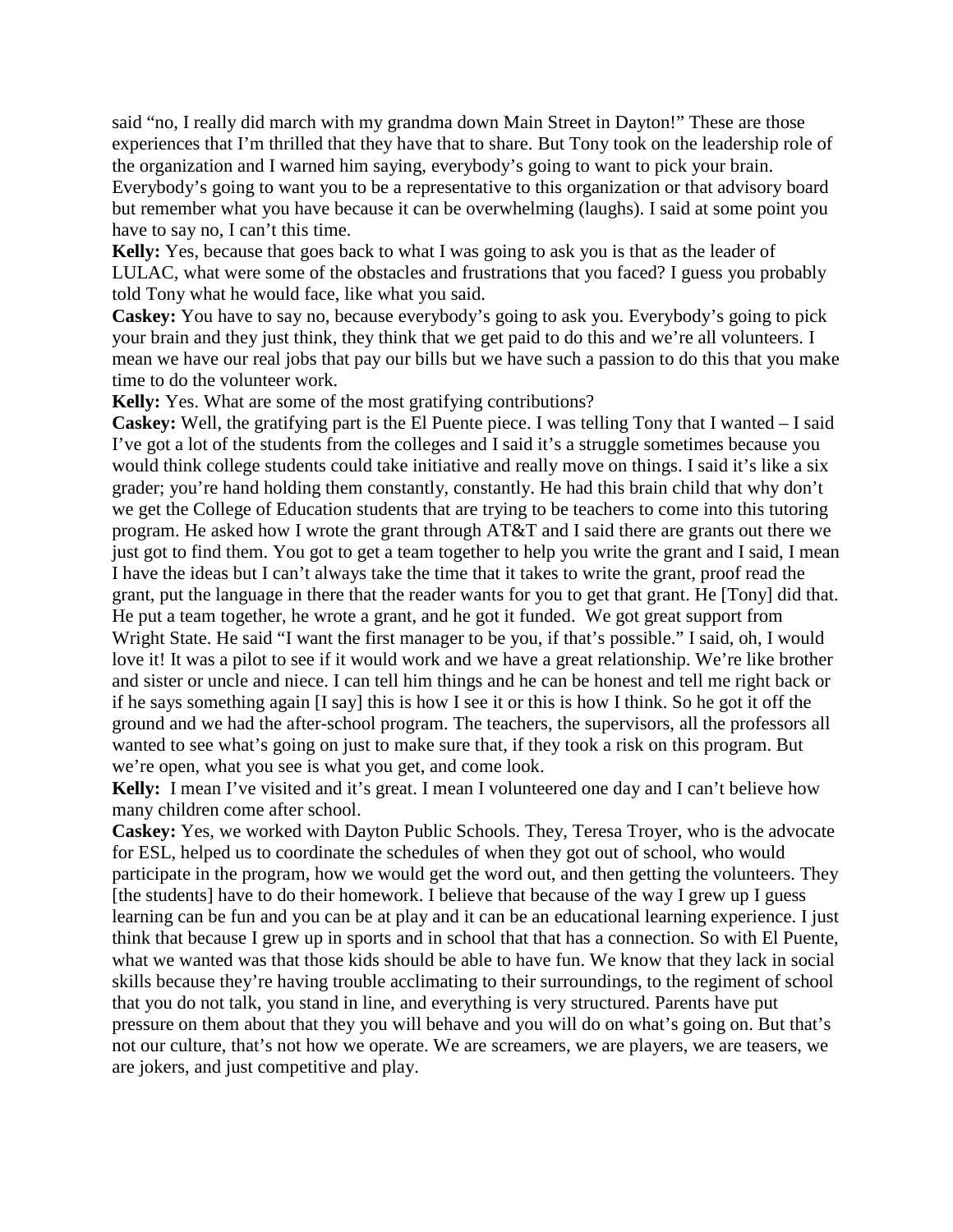So we wanted to develop an environment where it was a learning environment yet it was a playful environment where the kids felt safe and that they felt like they could ask us any kinds of questions and at the same time be respectful. They hate it when I come in because if I hear the language going on over there, I remind them that you have to be respectful. They're acclimating to a lot of the American culture and a lot of the pop culture that's going on. The kids all love the program and they did do better on their scores, the one's that are in the program. The parents all wanted to continue; I see it as a growing piece in our community and it's definitely something that was needed. We've had people on waiting lists that can't get in because we are limited by resources and we're limited by staff. I think Tony and I feel that that's something we're very proud of. It's happening and it's very successful the way it's working. I had to take a step back because I was doing student teaching and that was full-time so we hired Alyssa who is a Spanish speaker. Our initial focus was to hire someone who is Latino, again to be a role model of what happens there because I want kids to grow up knowing that that teacher is Mexican, or that teacher is from Venezuela, or that police officer is a Cuban so that they have role models that they can connect with. If we constantly have the Anglo, white teacher, male or female then kids are always seeing that, well, I can only go so far or that position belongs to a white male or a white female. When I come in they go, "here comes the teacher, Tony. Here comes the teacher," and hopefully this is an impact on those children that one of these days they're going to say – I've had some kids say "I want to be a teacher like you," or "I want to be a civil rights leader like you," or "I want to help women like I've seen you help my mom."

**Kelly:** That brings me to one of my last questions, is what do you think needs to be done either politically, educationally, or economically to help better the lives of young Latinos and Latinas. **Caskey:** Just when we think we made some strides we can look at where we need to be. We're never there. When we feel that we have made it we should be dead (laughs). Because when you feel like you're finished, ok, we'll just throw some dirt on you because you're finished. It's never finished. I think there's always room for improvement. I think there's always something else to do and our politicians make it to a point where we have to continually work for others that are not having the same access and are not treated fairly. I think to have a society where you have those who have and those who have not, just to me isn't realistic. There needs to be a common ground, a middle ground where ok, yes, I worked hard to where I'm at and you should work that hard but give them the same access. Give them the same opportunities you had and then see if that doesn't happen. We have found that many of the people of color who have gone on to further education, owned their own businesses are leaders in the community, leaders in the state.

I don't know. I think a comprehensive immigration reform needs to happen. When 9/11 occurred I knew it was going to be a step back. President Bush is from Texas but I mean I could see that Texas mentality versus what needs to happen for the good will of the people. This was just the good will for some and some of the decisions that are made by some key people don't always take into account the reality, the impact that it has on everyday folks. Decisions are made, like the 9/11 Terrorist Act was passed and there were so many things put in and I looked at it and I thought, whoa, this is too much. Bu then you look at some of the pieces put in and they were actually pieces that were too exclude certain things. We're suffering those results of what happened from 9/11. We've got to change some laws, we got to get – my cousin was saying "when are you going to run for politics?" I said well, right after you do and in Texas they've got quite a few who are politicians of color and even in the South. They're always looking at Ohio because we're the swing state. I said Ohio is not the swing state anymore because they've now changed the restructure of how we vote and that whole process. It's going to shift some things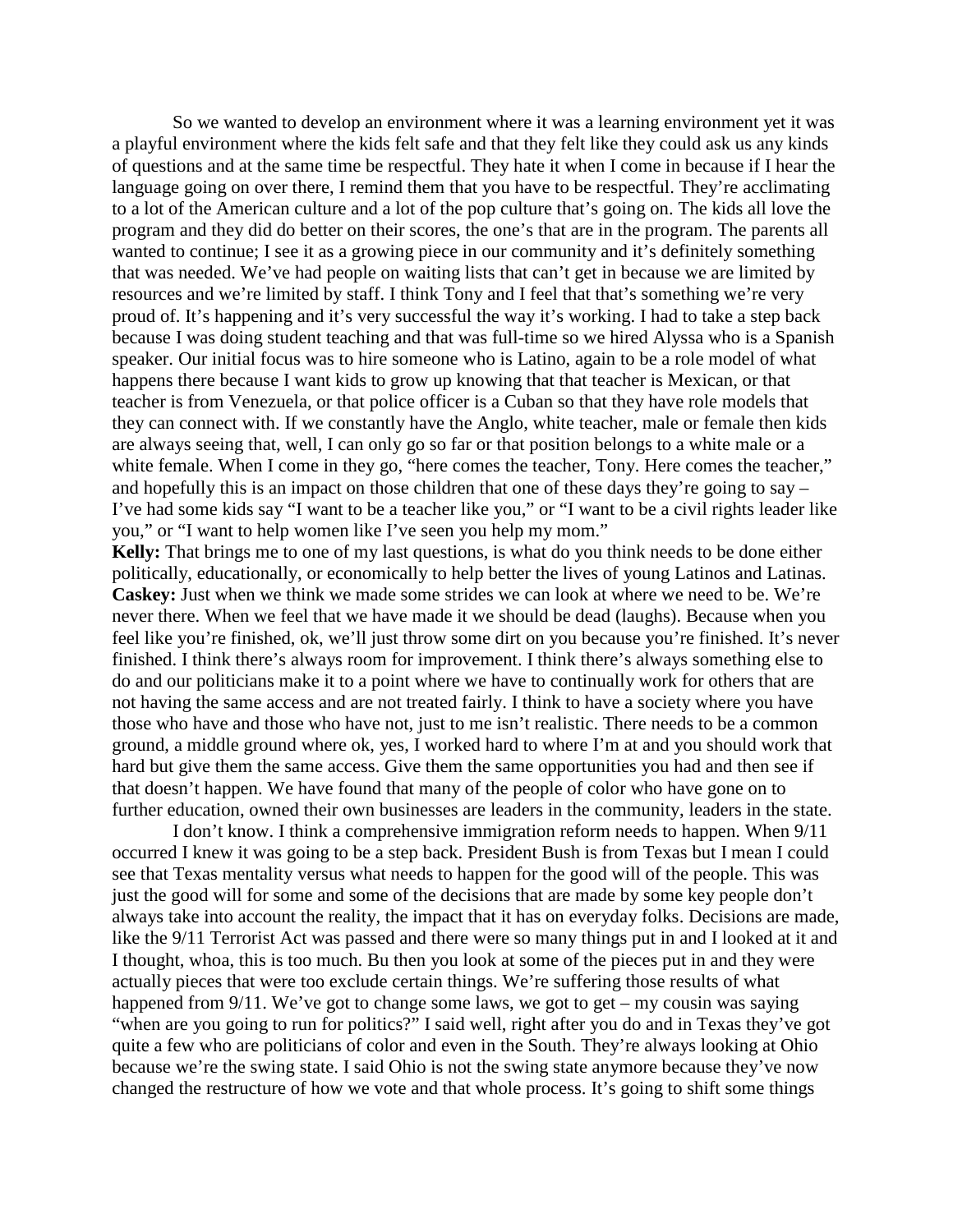and we're probably not going to be looking at Ohio anymore as much as we're looking at some of the other states. But I think I like the President we have in there. I think he's been given a fair chance to do his job. Unfortunately, there always these groups that are obstacles to doing what you need to do well. You can have a good plan but then you have what we call the snipers that just want to shoot...

# **Kelly:** The Tea-Party?

**Caskey:** Yes, different things and they're obstacles. It deters you from doing what your goal is and what the set plan is. Yes, they broke the votes. It was a great strategy because it worked. There still needs to be some changes, we still need to make some strides across the country. You would think that in some places where states are very – Georgia is now 1 and 6 Latino. Georgians are scared. In Texas, predominately Hispanic, why, and this is a question I have asked several people, why are they still running the place?

**Kelly:** Why are white males still running the place?

**Caskey:** Everybody there is Mexican, why are they still running the place? In Arizona, why are they still running the place? In California, why are they still running the place? I don't know. Again, when you are up here [points up high] and you're trying to make up and you don't see anybody up here then you think ok, that's where they're supposed to sit and that's where they're supposed to sit. I think the election physically and visually has an impact on what people see. I think some folks are scared and I think it's going to open some doors, eventually open some doors. I see that we still have more work to do. I think Latino groups can organize a little bit better, we can communicate better. Often times and I was in a meeting last night where someone had said "that person got all of this stuff together and now he's moved on and has left our group over here stranded." I thought why did you let that happen? Where were the checks and balances where you stayed as a group, three's, and marched him up the ladder so that he wasn't just marching up the ladder and then kicking the rest of you – or pitching the ladder so you couldn't climb up. I think those kinds of checks and balances need to happen so that we build alliances like groups. I think the NAACP, well LULAC is comparable to the NAACP; we work collectively and jointly and partner nationally and in other states very well. In Dayton some of us get along and others don't want to have anything to do with us because it's their agenda and they don't see the big picture that it's everyone's agenda. It's all of us; it's all of us on this globe trying to work together.

**Kelly:** I agree. My last question would be what lessons do you carry away from your involvement in community and community service.

**Caskey:** I learned a lot of lessons and I say that these are life lessons. Things you could have done differently, toes I've stepped on that I probably wouldn't have.

**Kelly:** So you've grown as a person more confidently?

**Caskey:** Yes, I think so. I met a gentleman last night and he said "I've heard of you but I don't think we've ever been formally introduced." I've heard of this person too and he had his hand out like this [like a handshake] strategically did not extend my hand to shake it because I think men have to be reckoned with sometimes. I just waited for him to make his comments and I said well ok, I am Rosa Caskey and believe everything you've ever heard. Normally I say, don't believe everything you've ever heard, because stories get embellished or they get enhanced but I wanted to make an impact with this person that I'm not going to be a quite person on this committee. So I've been asked to be on this committee for a purpose and if I take something on I take it on one-hundred percent. I'm not a person that wants to be on a committee so my name appears, I don't want it to give me prestige or free pass to something. I do it because I believe in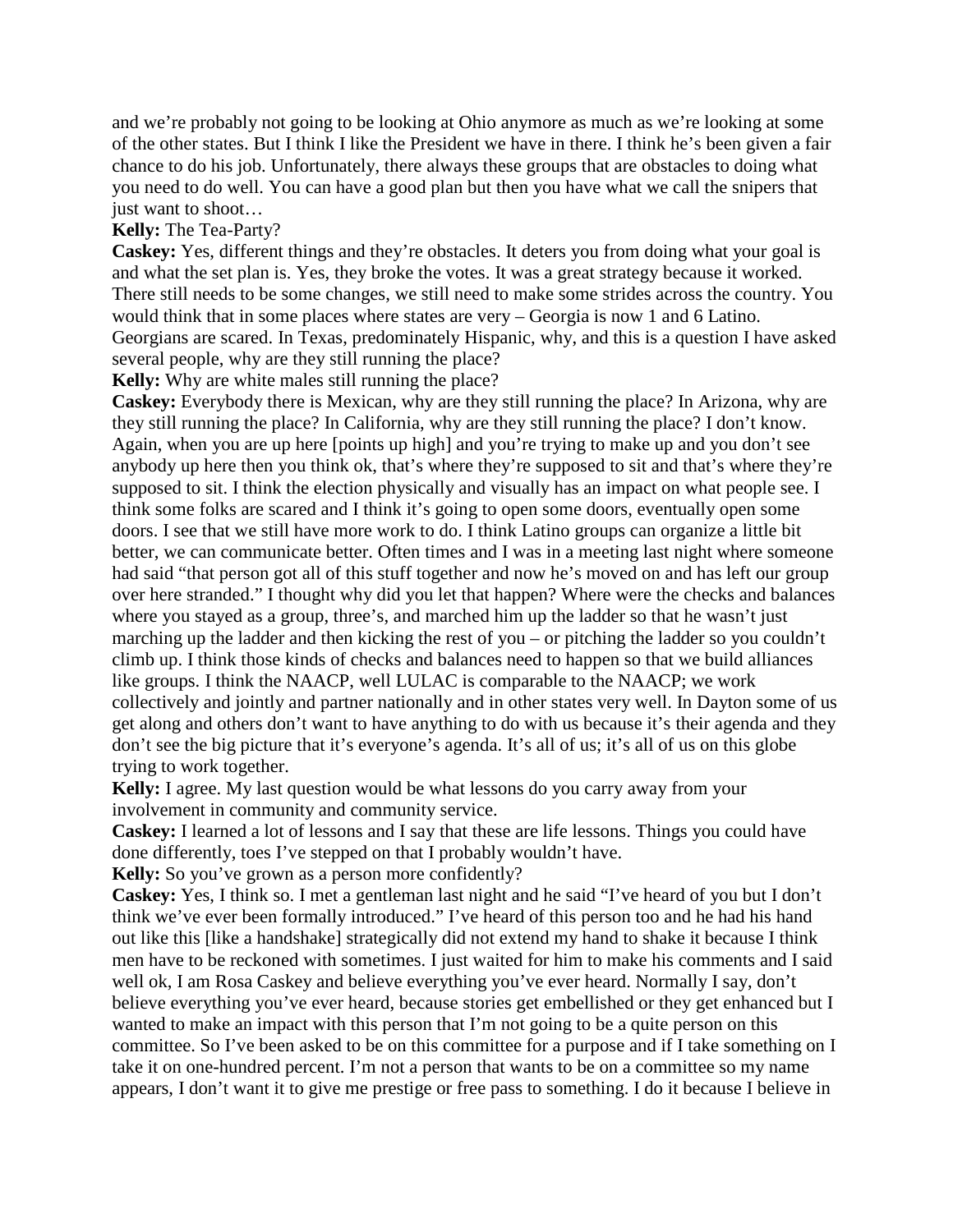it, I want to make a commitment to it, and I will give it one-hundred percent. If not, then I will back off and let somebody else do it. I let him know that believe everything that you've ever heard with a smile because I'm there to make sure that our voice is heard and also to let you know that someone is watching.

**Kelly:** So what – could I ask what committee?

**Caskey:** It's a church committee and when my husband died I slowly started to let go of things and let other people take in charge. I felt overwhelmed and I'm going through this grieving process, I didn't know if I'm going to be thinking straight. From books that I've read you go through this grieving process and I didn't want to make decisions that would have impacted other people by things I said or did that would suffer from my actions or my words. So I started to let some things go and letting other people take charge so that wouldn't happen but at the same time life lessons that I has learned I think have been very good. One of my goals was to finish school. When my husband was ill, he had kidney failure and he said "you're the longest student to finish her degree but if something happens to me you go back to school and finish. I said you saying that just makes it sound like it's my dad speaking to me, you need to get an education, you need to- you're special, I'm the princess, you're special and God has a plan for you. I believe that and so when he passed I went back to school part time and then the state of Ohio had budget cuts and I got laid off. I thought – I got my little thing and I listened and they said "is there anything we can do, or say, or do you have any questions?" I said no, is that all? Thank you. I went downstairs to my office and I put myself in prayer and I got my lunch and went to lunch. I called my daughter and I said guess what, and she said "what?" and I said I just got laid off. She says "oh, mom, are you alright? I said call me and she called and she said "are you alright?" and I said yes. I said I really believe God wants me to go to school full-time and collect unemployment and she said "I love it, I just love it!" Again, you're faced with a dilemma and ok, I can choose to be miserable or I can choose to move on, be happy, and just continue. I thought this is not my plan, I thought I had eighteen years in the museum and I was going to go for two more and then I was going to go to school. God had a different plan. I'm going to lay you off (laughs) and you will go to school and you will finish. I have accepted a position as the Migrant Head Start at Piqua. So all of my experiences - I finished my last class in December, they didn't have a graduation in December so I have to wait until May, a six month interval of what do I do with myself. So I've gone back to the committees working when I can, helping – volunteering at El Puente doing some stuff there, and getting back into church committees getting back in there. I tried to get a substitute teaching certificate and they said "well, you can't because you don't have transcripts yet." I won't get them until May so again I can choose to be angry (laughs) or what do I do with this. Ok, if that's- if those are the options then what's my strategy to get me where I want to be. Ok, so that means I don't teach right away, maybe I do something else. So I was sending out my resume I thought, the migrant camp, that's perfect. I get to work with…

**Kelly:** Going back to your roots.

**Caskey:** Spanish speaking children, working families, working with kids, and I can oversee those teachers and see what they do with my kids.

**Kelly:** That's great because you're working for the Head Start Program that taught you. It's like a full circle.

**Caskey:** I said that in the interview and they said "do you have any other comments?" I said I want this experience, I know I can do the job. I think I would be the best for this job because I was a Head Start student and I know how important it is for those children and those families.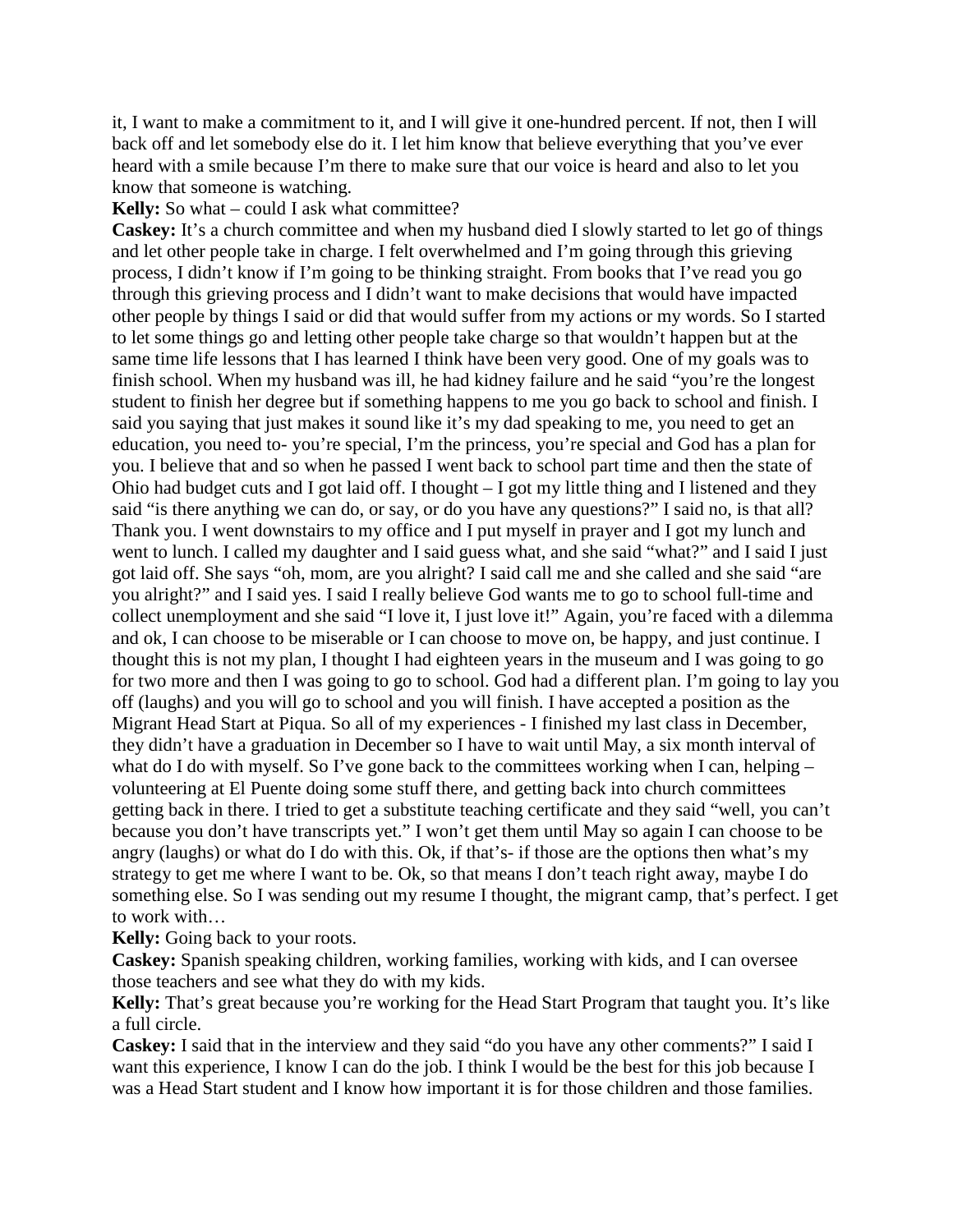They said "another success story! Are you serious, you were a Head Start student?" I said yes and I started telling them about my Head Start experiences with my aunt and of course they were all grinning and I felt really good about this interview. I had a friend that said "how did the interview go?" I had everybody texting me, "well, how's the interview?" I didn't answer them and finally when I got into the parking lot I said interview's over and I said I think I did real well and I feel really good about it. Someone said "don't be disappointed if you don't get it." I said I won't be disappointed; I got a chance to talk to people at the table about how important Head Start was and how important education is. I said that' why I'm here, it's to make that awareness about what needs to happen with our families and our kids, as well as your kids.

**Kelly:** That's wonderful. It takes such a strong person and such a selfless person to do that. I can't imagine how- I mean to see it that way. To see it like it was for you but you're seeing as you're giving back – you're letting them know how wonderful this program is and how important it is.

**Caskey:** They didn't call me and of course everybody's like "well, have you heard?" I said no, I'm just glad for the experience; it helped me to hone my interview skills because I hadn't applied for a job in eighteen years. So I said it gave me some pointers of what I need to do for my next interview. I was ready for my next interview and I've gone on a couple of interviews but I didn't feel as good – I just felt like I was called to do that one. I was doing something and I went home and there were three messages from this gentleman and he said "I'm Alan Yingling and I'm with the Migrant Head Start and I wanted to talk with you more about your application." Then he called back and he said "I don't know if I left my phone number but my name is Alan and I liked to hear from you." Like, I don't know and fifteen minutes later was another one [saying] "you are going to think this is a crank call but this is Alan and I've left you a couple of calls and honestly I can't even remember what I said on them so I'm just going to start fresh. We're interested, please give me a call. I know it's Saturday so I don't even know if you're in town and I probably haven't given you a chance to respond to the messages. So when I got home I thought, whoa, three messages! So the first one is Alan, the second one is Alan, and the third one is Alan by then I was in stitches because I thought this is so funny because the second one said "I don't know if I left my phone number," and I thought I've done the same thing. So I called him back and he said "let me apologize," and I said no, I've done the same thing. I had a little humor with that because I've done the same thing. I get through this whole message and I forget to leave my name or I forget to leave my phone number. I said I was just taken back with your message so its fine and he said "have you accepted another position. We are very interested. You were our first choice." I said out of how many people and he was like what? I said I am just teasing, tell me that there was two hundred, two thousand, I will feel good about myself. So he's just laughing and he said "well, have taken anything?" and I said no, I've been waiting for you to call. He said "well we've talked a little about salary," and I said Alan the salary's all negotiable. I know it's going to be in Piqua and that's going to be some travel time for me but this is something I want to do. I said it's temporary but it's something I want to do and I want this experience. So I said I want to add it to my portfolio and he was excited. He said "well, don't take another job," and I said you don't know me well but if I give you my word you can count on it.

**Kelly:** Just like when you mentioned earlier, with the African American man [Aaron Page] **Caskey:** Don't let me down, don't let me down.

**Kelly:** Well, I don't have anymore questions. That was just a wonderful interview. I mean my goodness you've led such a – so many experiences. Your whole life has been…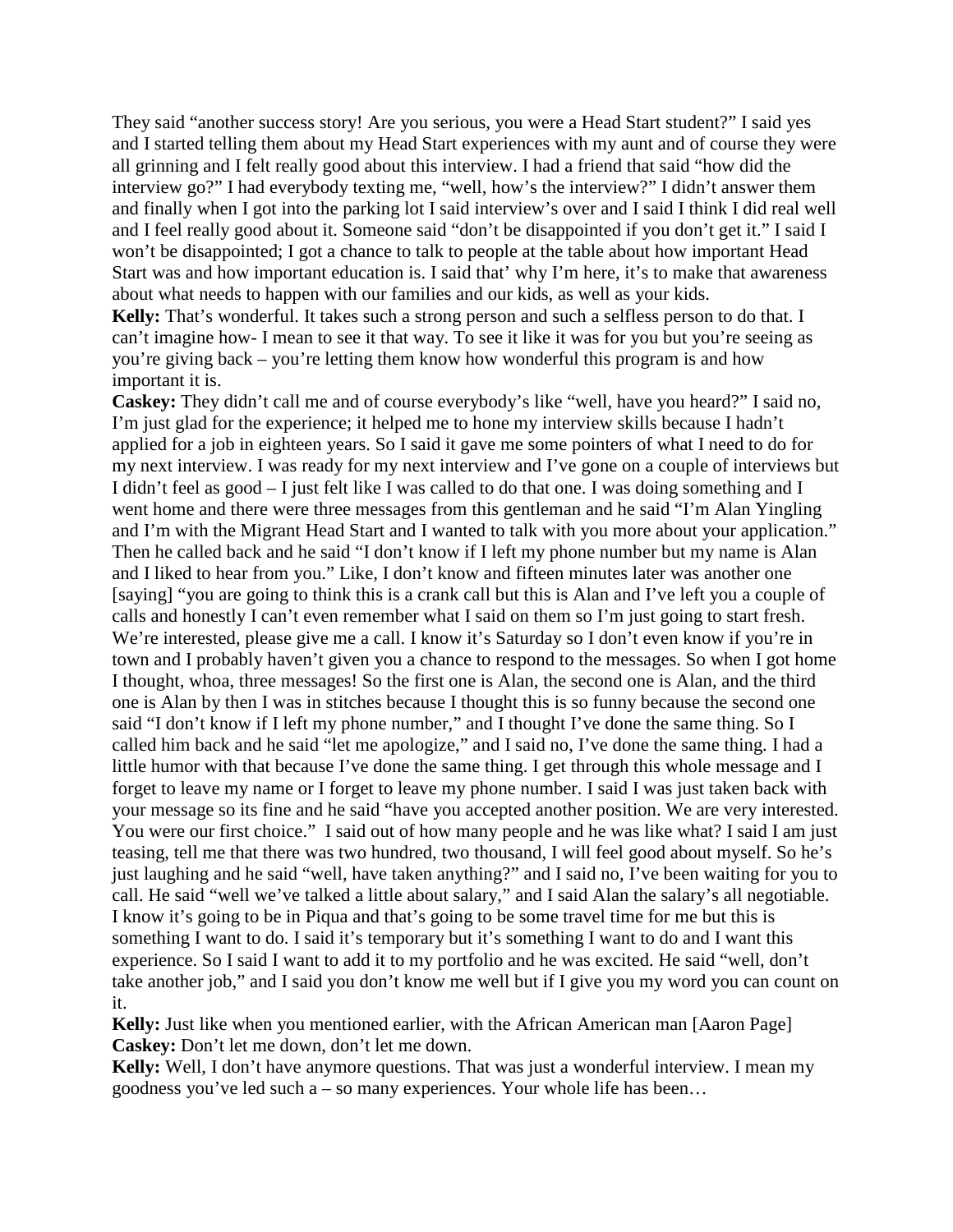**Caskey:** I often told my husband because he - I don't know if it's his background or because he's from Ohio but he feared for my life a couple of times. He would say "You're going to get yourself in trouble," or "you're going to put our family in jeopardy because they are going to hate you for some of the things that you say." I told him sometimes I go into these meetings and I go into prayer before I go into meetings because I think Lord, help me choose my words. He would say just remember you have a family, remember you have kids. You don't want to put them into jeopardy. So that was always at the back of my mind. When we opened the LULAC office and we had our telephone, we had phone calls. Hate phone calls, just profanity and just all kinds of stuff. It was hate groups and when we marched on the federal building for some kind of advocacy, I forget which one it was, we had – they called our line again. They just reamed us, reamed us with their vulgar accusations and it was hard to listen to. You're listening to a voice mail and it's again you want to listen to what they have to say but a lot of it was very little because of all the profanity that they used. It gives you a different perspective of how they see things opposed to the way you see things. I let the other officers listen to the phone messages saying we got a phone messages; we need to know that there are people out there like that. But my husband feared for my safety as well for my family. He would say don't tell people where you live, don't give your phone number." But my response to that was I feel I have lived a full life and if this should happen it's meant to be, it's going to happen. It's going to happen whether I walk out the front door, or if I'm in the center of Dayton, or if I'm at the Dayton Mall and that was before Fairfield Commons. I said if it's going to happen, it's going to happen. I said I think it's part of what God puts in this fearless factor that you're on a mission to do what I call God's work. Or it's a goal that you set and you do it.

**Kelly:** I totally agree. Do you have any questions about the release form?

**Caskey:** No, no I've done a couple of these.

**Kelly:** Well that was wonderful. I thank you so much. I'm going to turn this off.

END OF INTERVIEW

**Glossary (**Any special terms, events, people referred to in the interview and/or transcript)

Waco, Texas Family Head Start Program Latino Communities Presbyterian Discrimination Central State University Dayton, Ohio LULAC Social Justice Diversity Immigration Reform Delores Huerta Joan Southgate El Puente Learning Center